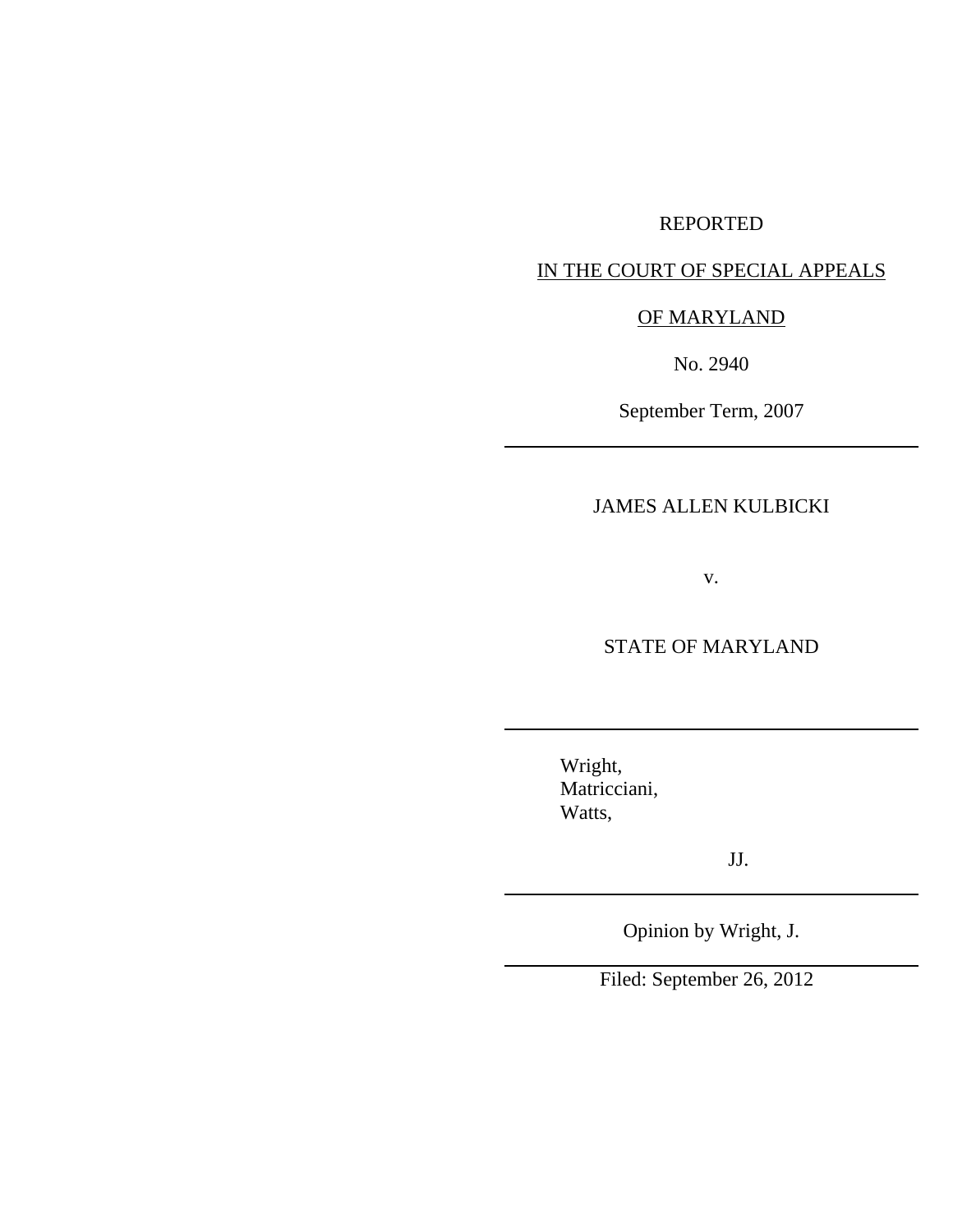Following a jury trial in the Circuit Court for Baltimore County, appellant, James Kulbicki, was convicted of first degree murder on October 20, 1993. On December 1, 1994, this Court reversed and remanded for a new trial. *Kulbicki v. State*, 102 Md. App. 376 (1994). On November 22, 1995, Kulbicki was again convicted, by a jury, of murder, as well as a related handgun charge. He was sentenced to life in prison without parole. On December 20, 1996, this Court affirmed Kulbicki's convictions, and on April 9, 1997, the Court of Appeals denied Kulbicki's petition for writ of certiorari. *Kulbicki v. State*, 345 Md. 236 (1997).

On or about March 17, 1997, while his request for certiorari review was pending, Kulbicki filed a petition for postconviction relief. After filing several amendments and repeatedly seeking postponements of his postconviction proceedings, Kulbicki filed an amended petition for postconviction relief on April 4, 2006. Following a five-day hearing in April 2007, the circuit court denied postconviction relief through an opinion and order dated January 2, 2008. Kulbicki then filed an application for leave to appeal the denial of postconviction relief, which this Court granted on March 9, 2010.

#### **Questions Presented**

We have rephrased and renumbered the questions presented by Kulbicki, as  $follows:$ <sup>1</sup>

<sup>&</sup>lt;sup>1</sup> Kulbicki presented these two issues for our review:

<sup>1.</sup> Whether a defendant who has been convicted on the basis of unreliable scientific evidence has a due process claim cognizable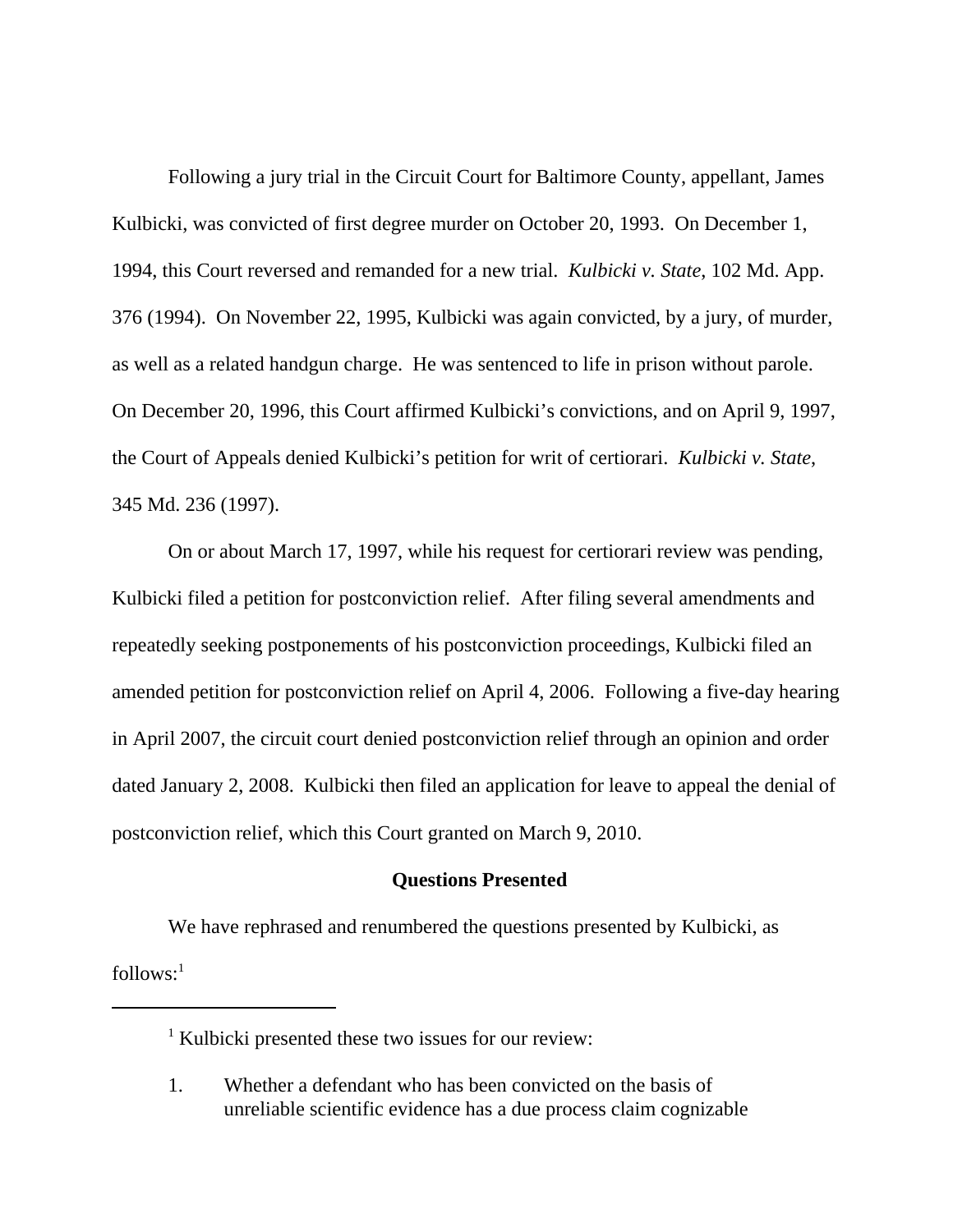- 1. Where Kulbicki alleged that his conviction was based on unreliable, false, and misleading scientific evidence, did the postconviction court correctly conclude that he did not have a cognizable due process claim?
- 2. Where Kulbicki alleged that the State used perjured, false, and misleading expert ballistics testimony in securing his conviction, did the postconviction court correctly find that he was not denied a fair trial?
- 3. Did the postconviction court correctly conclude that Kulbicki failed to establish his ineffective assistance of counsel claim?

through the Uniform Post Conviction Procedure Act.

2. Whether the Circuit Court erred by denying Appellant a new trial when the evidence established that 1) the State used unreliable, false, and misleading scientific evidence; 2) the State introduced perjured expert testimony; 3) Appellant's attorneys failed to investigate and challenge the scientific evidence presented by the State; and 4) Appellant's attorneys failed to object when the State told the jury that Kulbicki's consultation with an attorney following his arrest constituted evidence of guilt and his appellate counsel failed to raise the issue on appeal.

However, in the argument section of his brief and at oral argument, Kulbicki set forth three issues.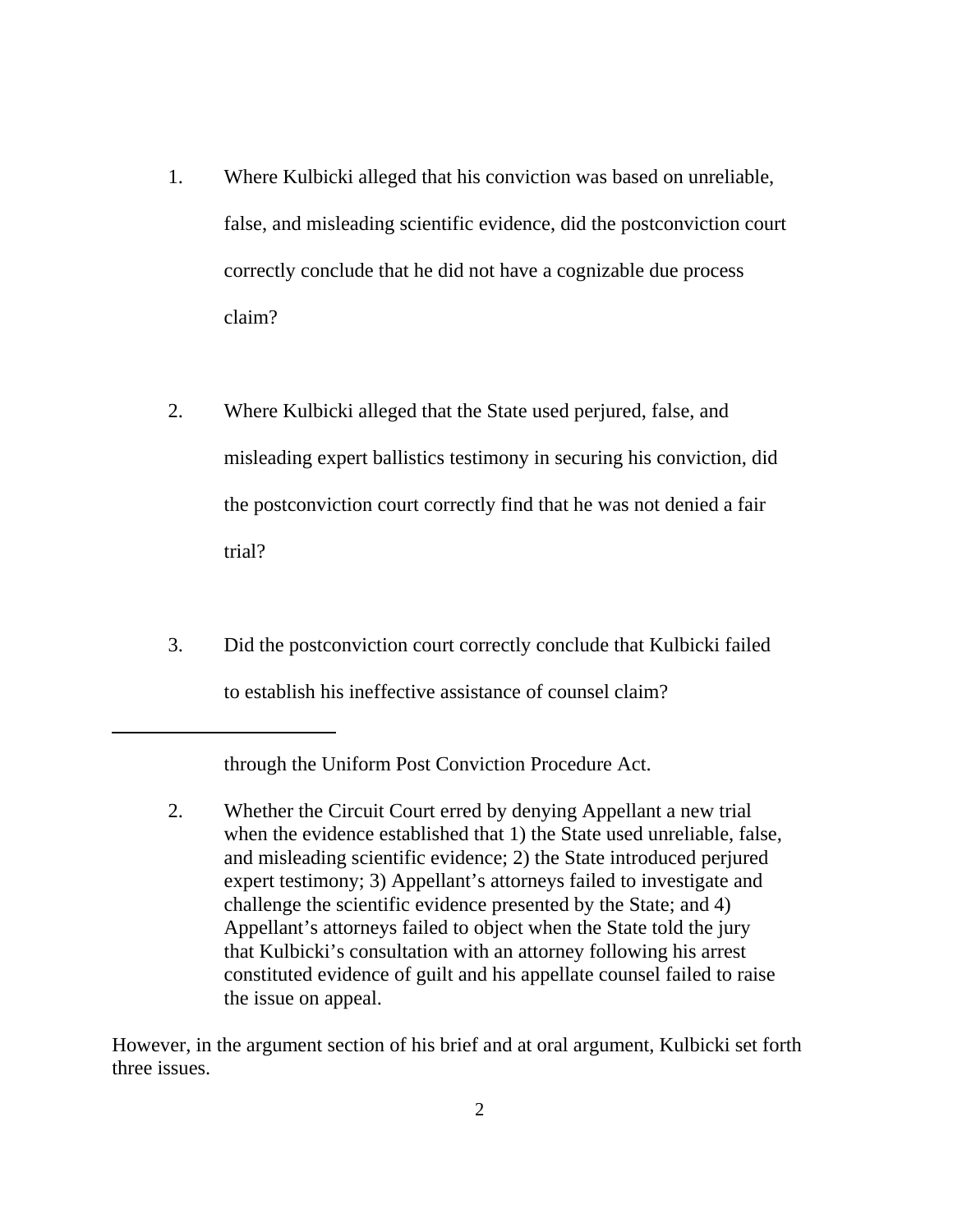For the reasons that follow, we affirm the circuit court's judgment.

#### **Facts**

The testimony at Kulbicki's 1995 trial established that at about 8 a.m. on Sunday, January 10, 1993, Walter Kutcha was walking his dog near the archery range at Gunpowder State Park when he saw a body lying by one of the trash cans. Suspecting "foul play," Kutcha went to a park ranger's cabin and came back with Ranger Ross Harper. Upon their return, Kutcha and Ranger Harper discovered that the body was that of a deceased woman, lying on her back.

Officers of the Baltimore County Police Department responded to the scene at approximately 8:30 a.m. Detective William Ramsey, a member of the Baltimore County Police Department's Homicide and Missing Persons units, testified that he arrived at 10:18 a.m. and began his investigation. He observed blood on the victim's forehead, around her nose, and on the right side of her shoulder. Det. Ramsey also noted that the victim's jewelry had not been removed. Upon turning the body over, Det. Ramsey saw a wound near the back of the victim's head, but no blood on the ground underneath. Based on the leaves and debris under the victim's jacket, the position of her clothes and arms, the disturbance of the leaves and debris in an area leading toward the body, as well as the absence of bullets and shell casings on the surrounding ground, Det. Ramsey concluded that the victim had "been killed somewhere else and taken there and . . . dragged there and dumped."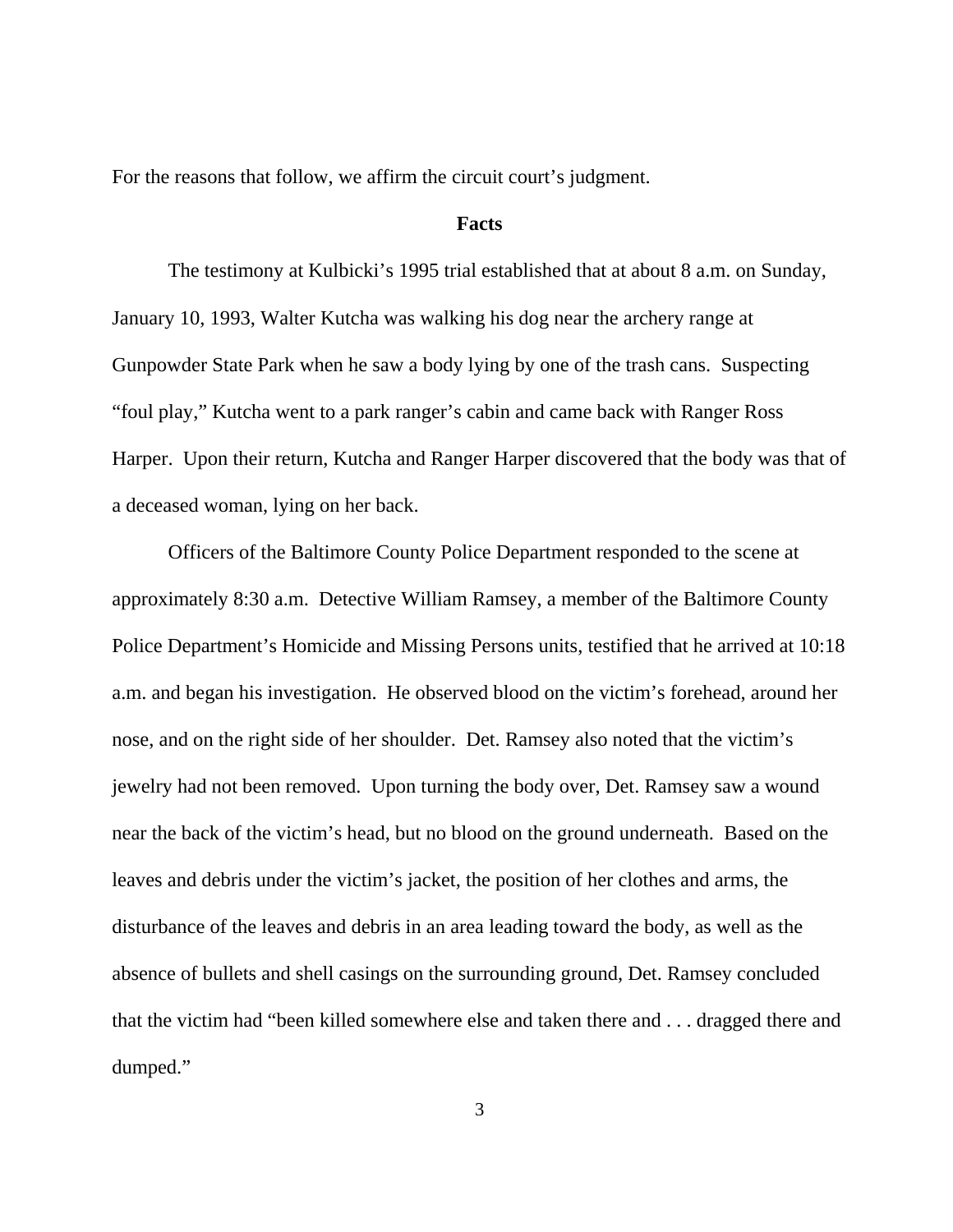Det. Ramsey unzipped the victim's jacket and saw that she was wearing a Royal Farms store smock with a name tag that said "Gina." While Det. Ramsey was conducting his investigation, he received a call from the Baltimore City Police Department instructing him to contact the city's Homicide Unit. Upon doing so, Det. Ramsey was informed that the city police were "investigating a missing girl from Baltimore City." Eventually, the Baltimore City Homicide Squad arrived at the crime scene, along with "a subject . . . who identified the victim as Gina Marie Neuslein."

Geraldine Neuslein, Gina's mother, testified that she last saw Gina on Saturday, January 9, 1993, when Gina left to walk to work at around 3:30 p.m. At about 4:10 p.m., Geraldine received a call from Gina's employer, stating that Gina never arrived.

During Det. Ramsey's investigation, he received "information over the radio that there was an individual who might have some information relative to the crime." Det. Ramsey sent an officer to interview that witness, Barbara Clay. At trial, as a witness for the State, Clay testified that at approximately 3 p.m. on January 9, 1993, she and her son went to the archery club at Gunpowder State Park. As they were leaving the parking area around 4:40 p.m., she saw a black Ford pickup truck coming down the road with its headlights on. When the truck turned into the parking area, it passed parallel to Clay's vehicle, about four feet away. With her window down, Clay raised her hand, "yelled and [] said hi." The driver of the truck "[s]lowly looked at [her] full face" but did not respond. Clay identified the driver as Kulbicki.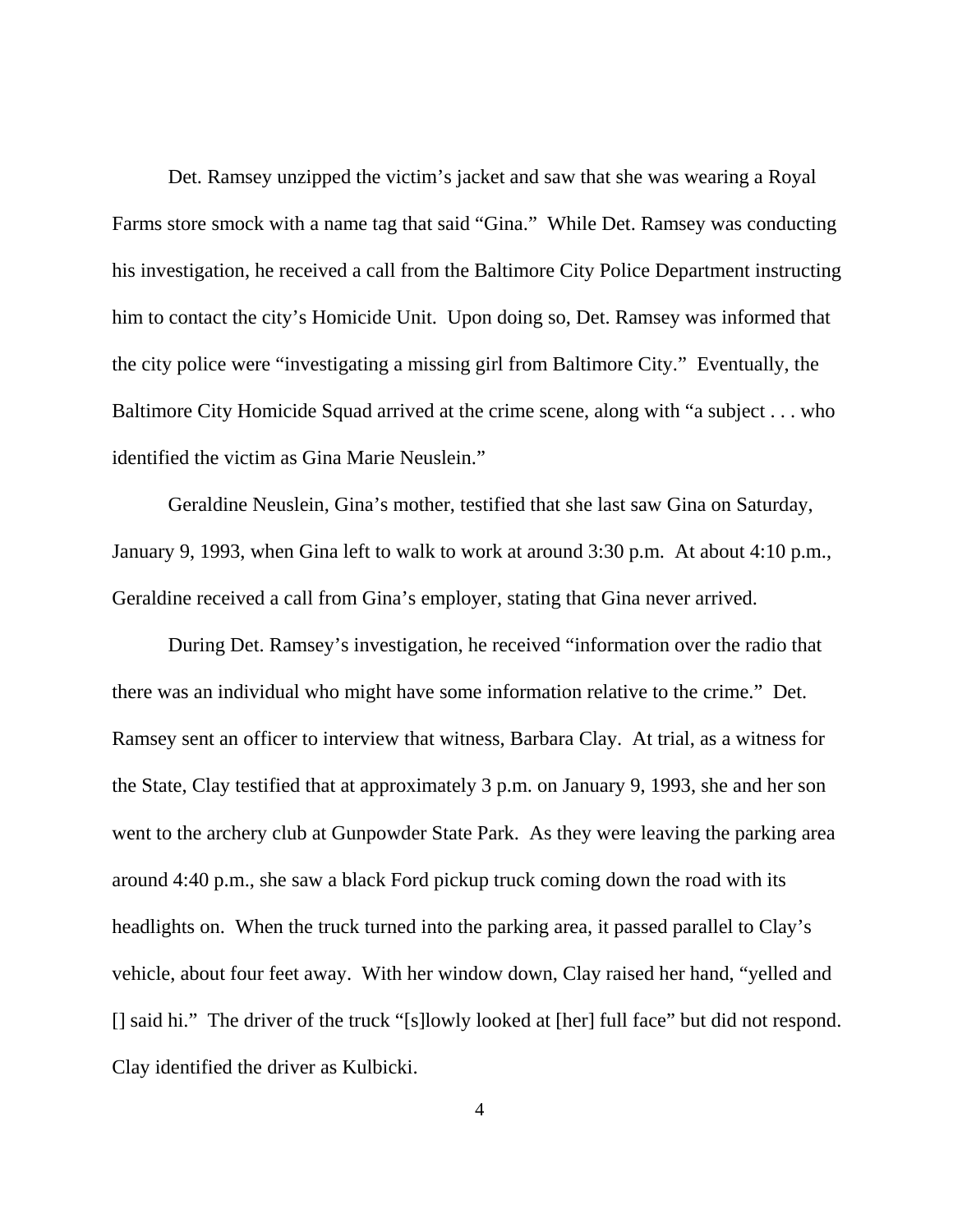After passing the truck, Clay drove about one third of a mile down the road and parked, hoping to see some deer. After waiting approximately fifteen minutes, Clay left with her son. She did not see the truck leave, nor did she see any other vehicles enter the area.

The next morning, Clay heard information from a television news program that prompted her to call the Baltimore County Police Department.<sup>2</sup> Upon calling the authorities, Clay relayed information that was not provided on the news. Specifically, she told an officer that she "had seen a white male in his mid-thirties driving a Ford longbed pickup truck" at the archery range parking lot at Gunpowder State Park. Clay added that the driver had dark hair and "was wearing a dark jacket with a contrasting lighter shirt."

On the evening of January 13, 1993, Clay saw a television broadcast showing a man in shackles being arrested. Because of the man's "very distinctive profile, [and] very distinctive nose," Clay "without doubt, [] knew that was the man that [she] saw at Gunpowder State Park." Thus, Clay called the police and told them that she "recognized that man that they had arrested . . . as being the man that [she] saw."

Shortly after Det. Ramsey concluded his investigation at the park on January 10, 1993, he received information that prompted him to visit the home of James Kulbicki, a

 $2$  Although Clay did not provide details about the news program because it was hearsay, it is presumed that she heard information about a body being found at Gunpowder State Park.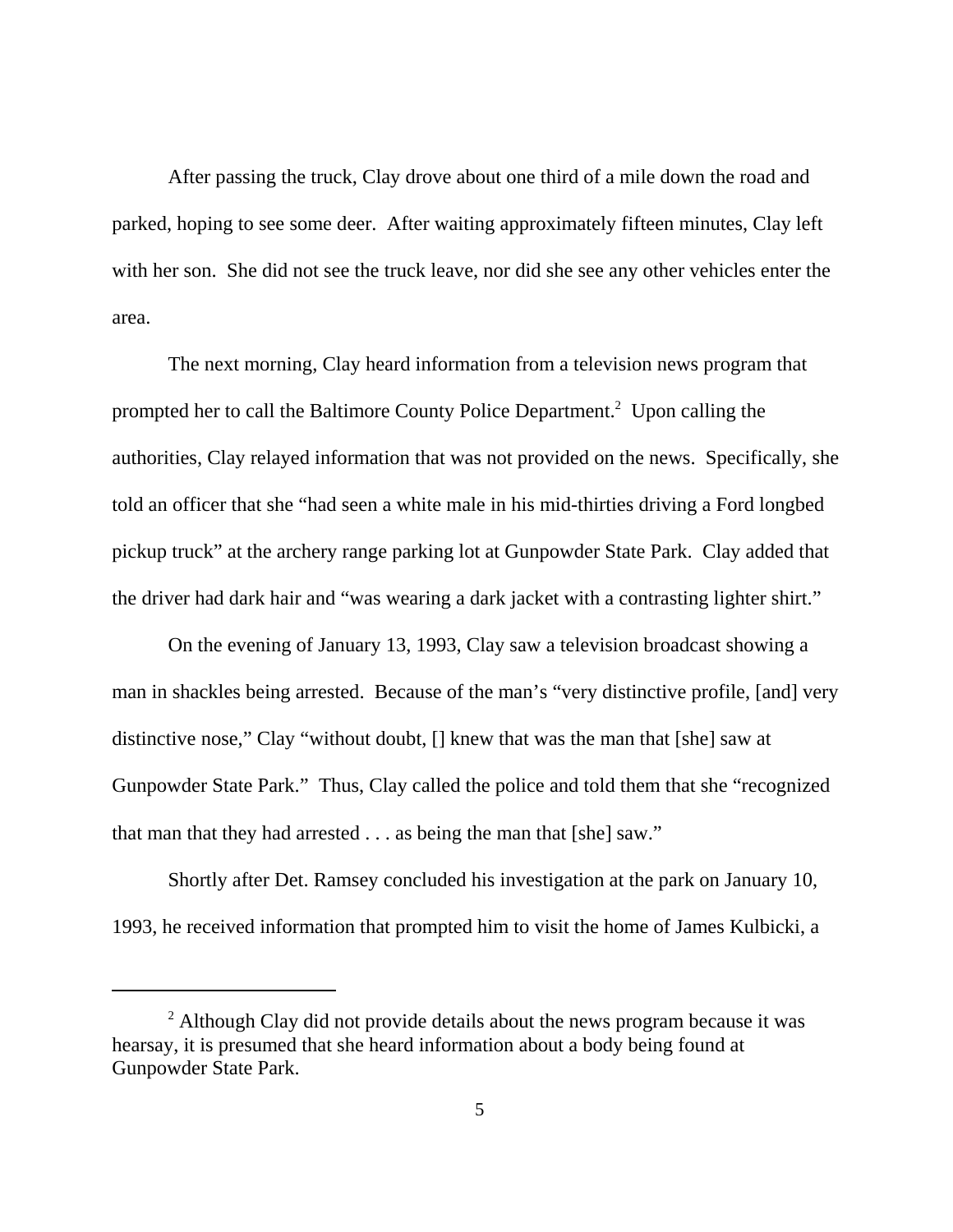sergeant of the Baltimore City Police Department, to ask questions about Gina. Det. Ramsey was accompanied by his partner, Detective Robert Capel. Kulbicki told the detectives that "he did know Gina and has been friends with her for about four years." Without prompting, Kulbicki added that he and Gina were "very good friends, although they've never had a sexual relationship."

Kulbicki stated that he last saw Gina at around 3:30 p.m. on Friday, January 8, 1993, when he picked her up close to her house and drove her to work. Kulbicki also stated that he last spoke to Gina when she called him on "Friday night at midnight into early Saturday morning." When Det. Capel informed Kulbicki that Gina's body was found in Baltimore County, Kulbicki said he suspected that was the case, because the detectives admitted they were from the Homicide Squad. Kulbicki did not ask where and how Gina was killed. According to Det. Capel, Kulbicki "just said he didn't have anything to do with it."

The detectives asked Kulbicki about an upcoming paternity hearing scheduled for the following Wednesday as well as genetic tests indicating that Kulbicki was the father of Gina's 18-month old child. In response, Kulbicki said:

Well, that's absolutely impossible that I'm the father. I don't believe in genetic tests. And the only reason why they'd even be closest, because we're both Slavic. . . . I've never had sex with her.

When the detectives first interviewed Kulbicki, his black Ford pickup truck was parked outside the house. The following day, the police returned with a warrant. They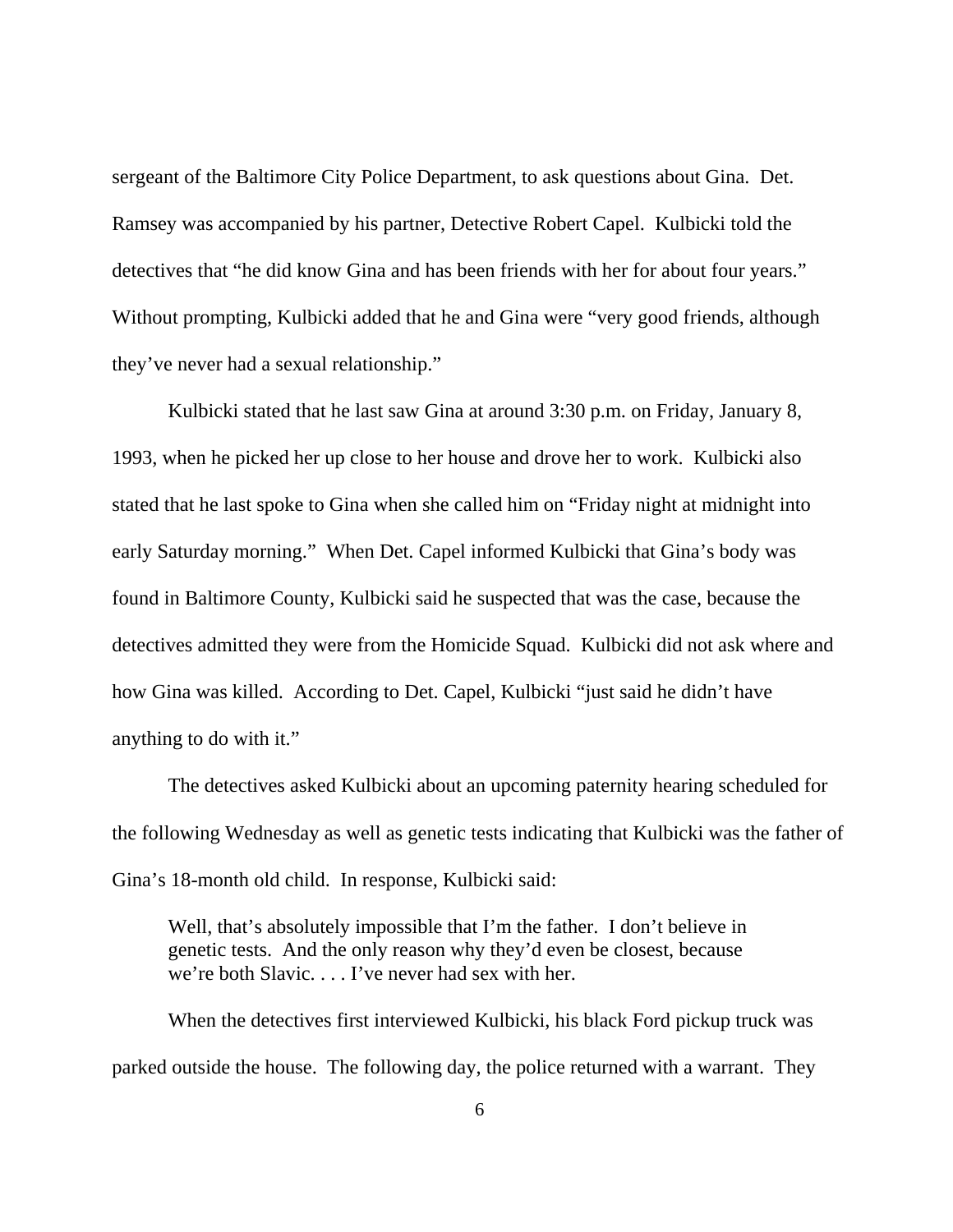seized, among other things: Kulbicki's pickup truck, which had not been moved since the detectives' prior visit; a denim jacket taken from a hall closet; and a fully loaded .38 Smith & Wesson revolver with a two-inch barrel and its leather holster.

Detective Patrick Kamberger, a Crime Lab mobile technician with the Baltimore County Police Department, processed Kulbicki's truck on January 11, 1993. Det. Kamberger testified that the truck, a 1988 Ford F250, had a "filthy" exterior, but "inside the truck appeared to be clean." The first thing he noticed when he opened the door was "a smell [of] household cleaner." According to Det. Kamberger, there was no surface dust on the dashboard or around the steering wheel, and the floorboard underneath the driver's floor mat was damp, although the mat itself was dry.

Det. Kamberger noticed that a piece of red plastic molding was missing from the rear passenger-side window, revealing a rubber strip that had metallic marks. Beneath the rubber strip, Det. Kamberger noticed "an impact area" or "i[n]dentation." Subsequent chemical testing of the rubber strip established that the rubber was struck by something made of lead. A piece of red plastic fitting the damaged molding area was found in the truck bed.

Inside the cab, there was no blood visible to the naked eye. Preliminary examination of the truck using ultraviolet light, however, indicated the possibility that blood stains were present. Therefore, Det. Kamberger requested the assistance of a serologist from the Maryland State Police Department.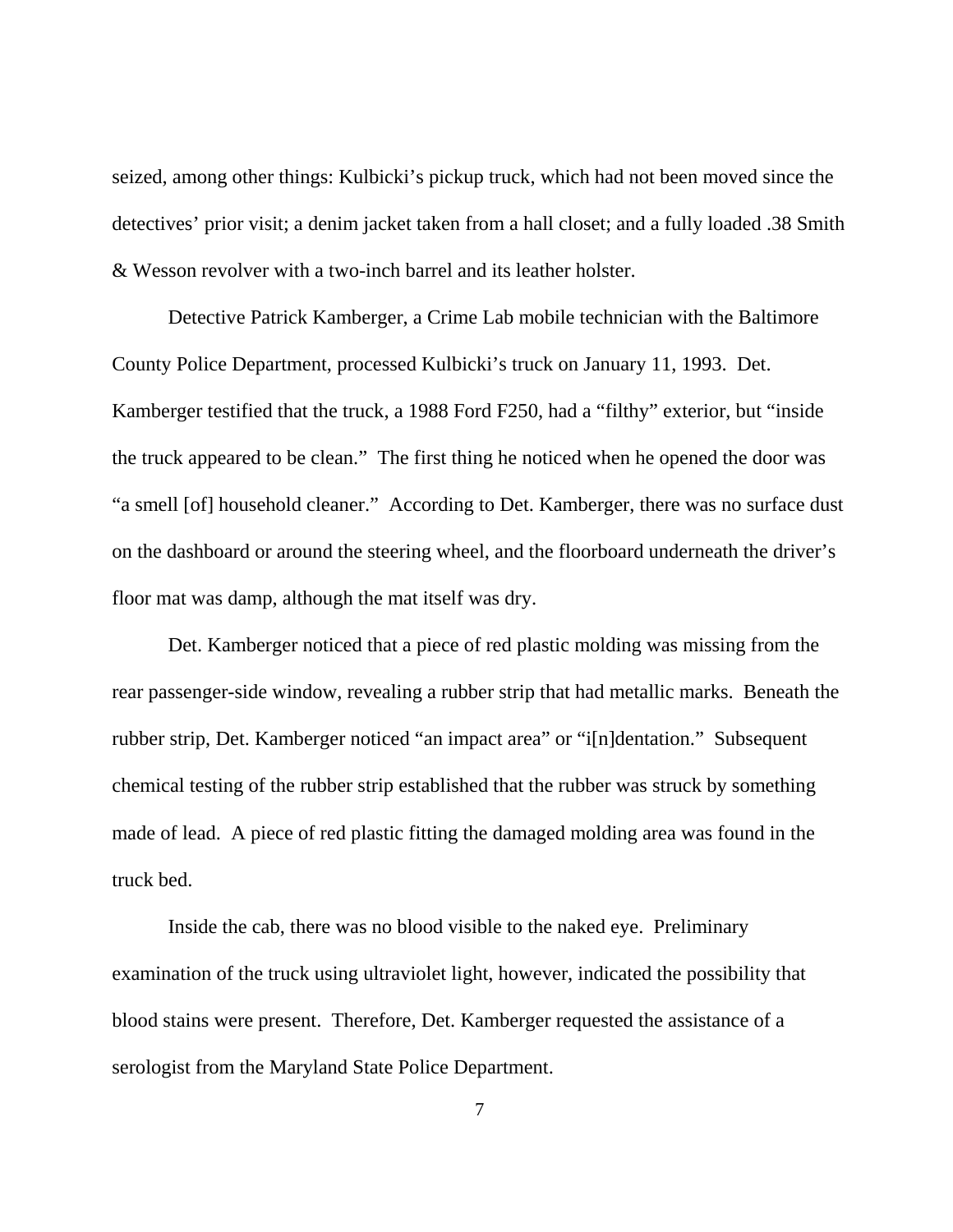The serologist, Matthew Abbott, was accepted by the circuit court as an expert in the area of forensic serology. He testified that fourteen blood stains were found on seven areas of the truck, including the driver's side door, floor mat, seat belt, bench seat, rear bench seat, rear floor mat, and underneath the rear floor mat. According to Abbott, the stains found on the cloth seat belt, the seat belt's plastic cover and tags, bench seat, underneath the bench seat, and underneath the rear floor mat were human and bore genetic markers consistent with the victim's blood and inconsistent with Kulbicki's. Additional stains on the seat belt, seat belt patch, bench seat, back of the bench seat, rear bench seat, and rear floor mat indicated human blood, but further testing was not possible. Similarly, due to the small samples found on the driver's side door and floor mat, Abbott was able to detect the presence of blood on those areas, but could not conclude anything further.

The denim work jacket seized from Kulbicki's hall closet had what appeared to be blood stains clearly visible on the left sleeve. Det. Capel testified that when Kulbicki had reviewed the list of property being taken, he asked, "The jacket that you're taking, is that my jean work jacket?" Kulbicki did not ask about any of the other items.

Linda Watson, a Forensic Chemist Supervisor in the Biology DNA Unit at the Maryland State Police Crime Laboratory, stated that she extracted DNA from the blood stain found on the jacket. After processing the sample, she concluded that "the DNA type obtained from the blood stain on the jacket matche[d] the DNA profile developed from the blood of Gina Marie Neuslein." According to Watson, the probability of a random match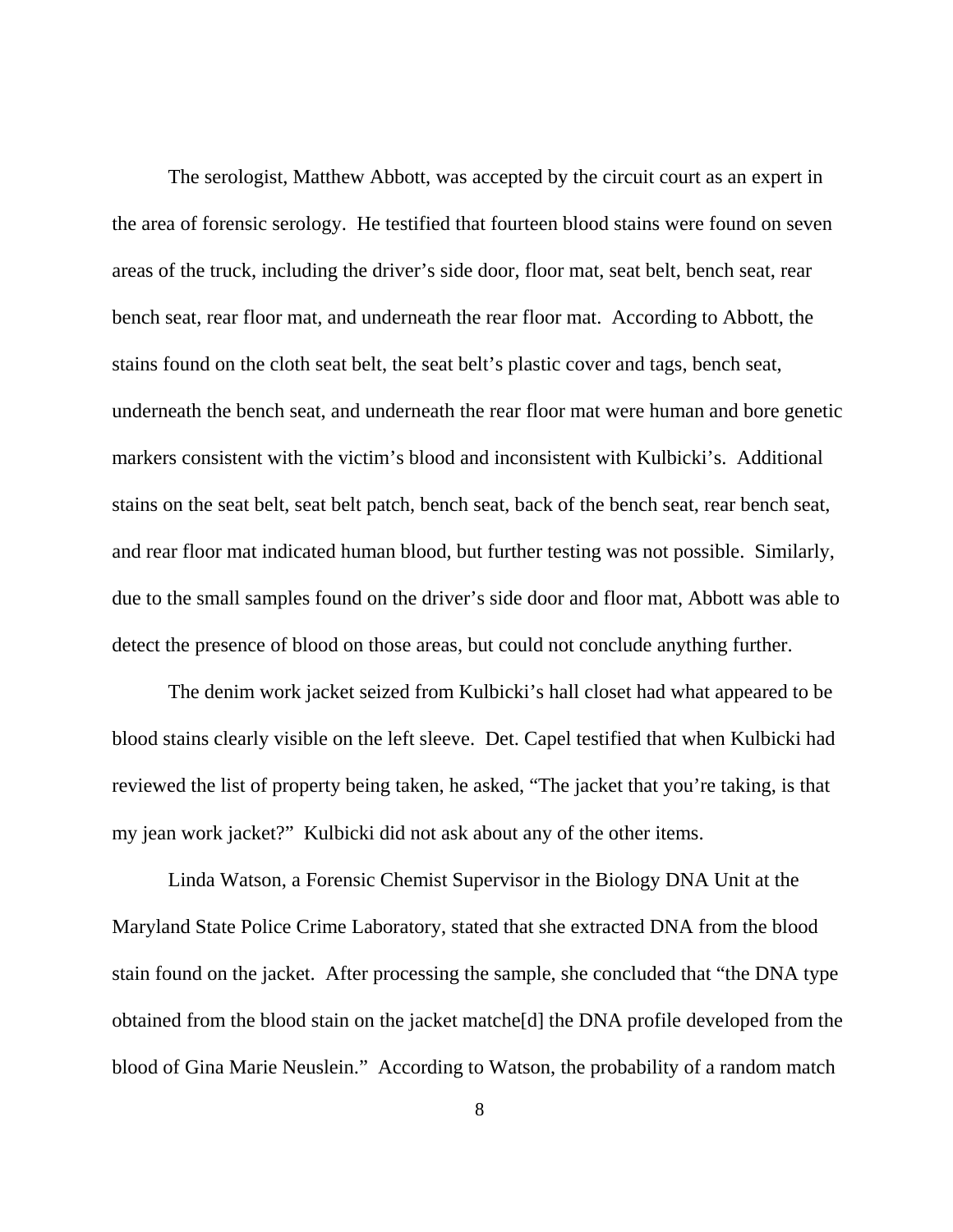in the Caucasian population was one in seven million.

Assistant Medical Examiner James Locke testified that he had performed an autopsy on the victim at 9 a.m. on January 11, 1993. Locke stated that the victim, a twenty two-year-old white female, died of "a contact gunshot wound to the head," and that the manner of death was homicide. According to Locke, the abrasions on the victim's body and the condition of her clothing were consistent with having been dragged over the ground. Although the time of Gina's death could not be precisely determined, Locke stated that a time of "four or [five] o'clock in the afternoon, January the 9<sup>th</sup> of 1993, is [] consistent" with his findings.

Locke testified that the fatal bullet traveled diagonally, from front to back and left to right, through Gina's head. The entrance wound had a "keyhole fracture," indicating that "the bullet entered at a very sharp angle and not directly perpendicular to the skull or to the scalp." Therefore, "a portion of the skull entered into the brain and, also, a portion of the skull may have exited from the body." There was also an exit wound from which "a piece of bone . . . or a piece of the bullet had exited from the scalp." A fragment of the bullet was recovered from one side of the brain.

Locke added that evidence of burning on the margin of the entrance wound indicated that the barrel of the gun was placed directly against the victim's head. Extensive bleeding and bruising under the scalp on the right side indicated that Gina's head had hit a hard surface. According to Locke, evidence from the autopsy was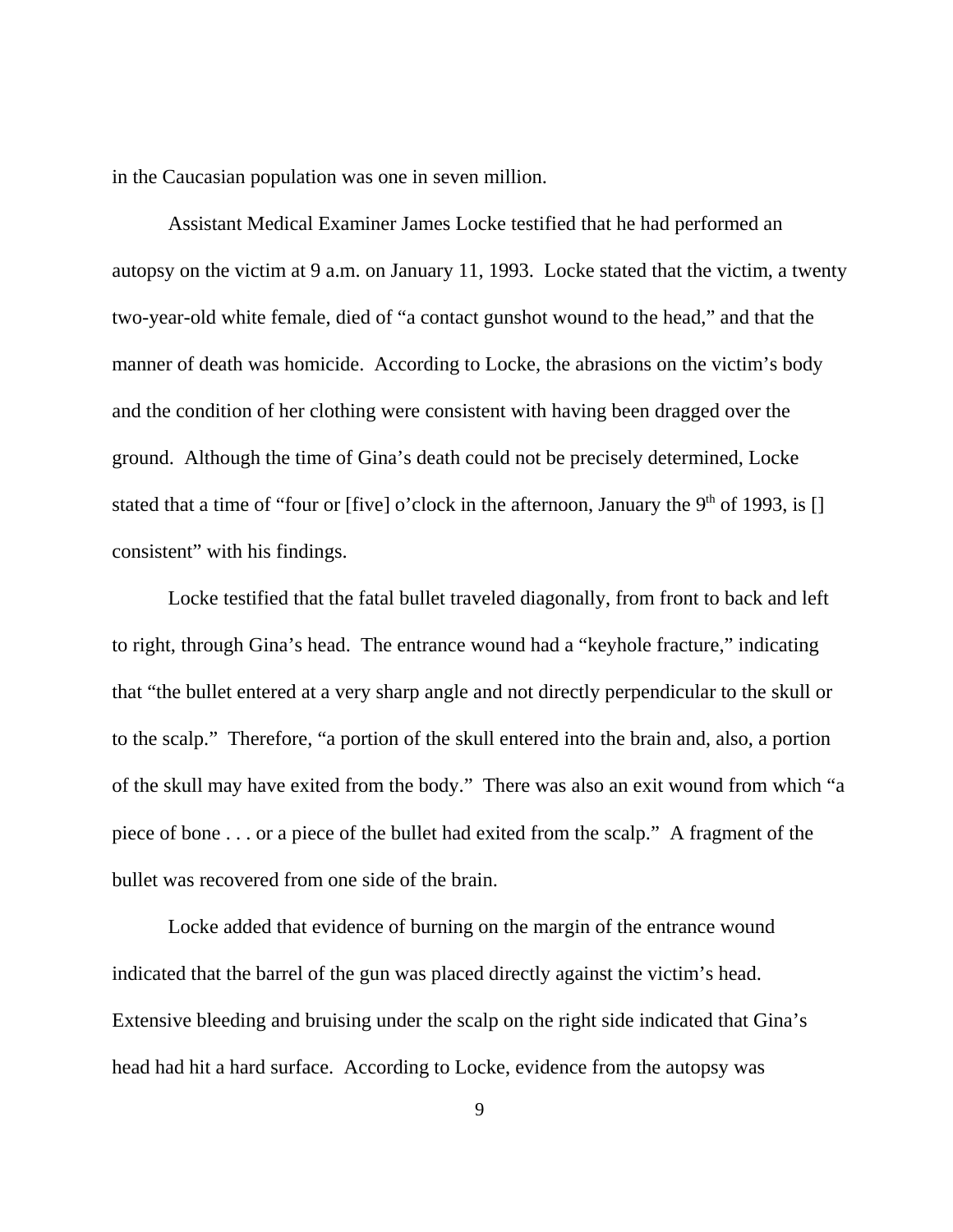"consistent with the passenger of the car being shot by a driver."

 When police searched Kulbicki's vehicle, they found a small object near the rear passenger seat. Subsequent testing established that its major components were calcium and phosphorus, the major components of bone. The fragment also contained "some lead." While vacuuming the truck, the police found three other bone chips and a smaller bone fragment.

Dr. Douglas Owsley, a curator and division head for the Department of Anthropology at the Smithsonian Institution's National Museum of Natural History, examined the larger bone fragment using a "stereo zoom microscope" and determined that it was part of the outer layer of a human skull. According to Dr. Owsley, fractured edges indicated that "a tremendous amount of traumatic force . . . caused the evulsion of this bone fragment." In addition, the presence of embedded lead and carbon deposits was "consistent with a contact gunshot wound." Testing of the smaller bone chips also revealed metallic particles embedded in the bone, as well as soot deposits and evulsion fracturing.

Karen Quandt, a senior molecular biologist who was admitted as an expert in DNA profiling, testified that she performed RFLP<sup>3</sup> DNA testing on the skull fragment and PCR<sup>4</sup>

<sup>&</sup>lt;sup>3</sup> According to testimony presented by the State at trial, RFLP, or Restriction Fragment Length Polymorphism, "is the DNA test that most of the public is familiar with." RFLP generates: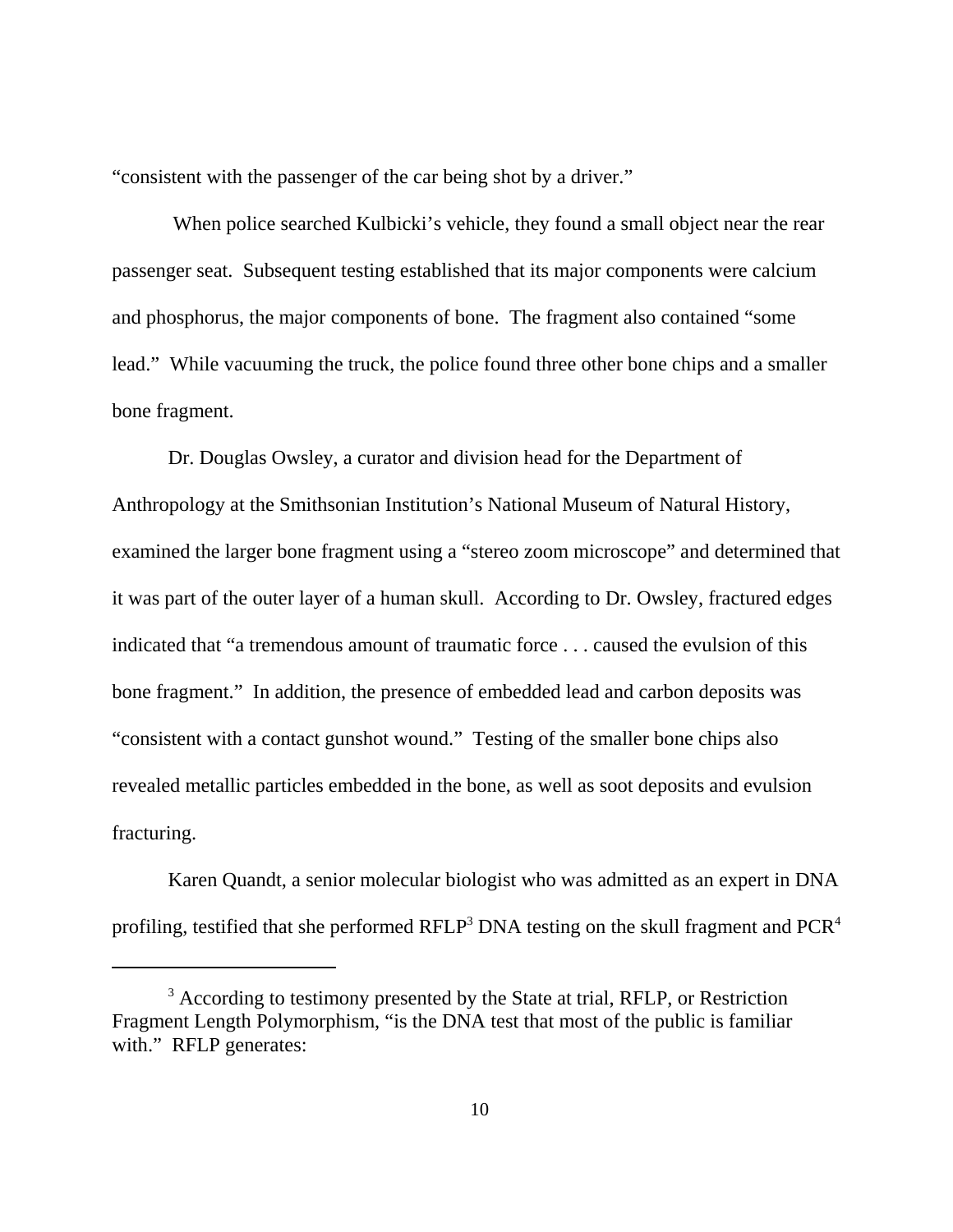DNA testing on the three bone chips. Four of the seven band patterns revealed by the RFLP testing matched those of Gina. Because other bands could not be visualized due to sample degradation, Quandt testified only that Gina could not be excluded as the source of the bone fragment. PCR testing, which can be performed on smaller or more degraded samples, likewise indicated that Gina could not be excluded as the source of the bone chips. According to Quandt, the frequency of the PCR type found in the bone chips was 1 in 640 among Caucasians.

The State also presented the testimony of Ernest Peele, an agent with the Federal Bureau of Investigation ("FBI") who was admitted as an expert in bullet and lead pellet composition analysis, also known as Comparative Bullet-Lead Analysis ("CBLA").<sup>5</sup> Peele explained that, by performing trace element analysis, CBLA allowed comparison of the bullet fragment recovered during the autopsy and the bullet fragment found in Kulbicki's

bands that you see on a piece of x-ray film. \* \* \*

<sup>4</sup> PCR, or polymerase chain reaction "takes a small amount of DNA, amplifies it millions of time[s] over to a quantity that [is detectable]."

The basis of RFLP testing is . . . looking at different areas of a person's gene, . . . or their DNA. When we look at a combination of different sites, [the presence of] more sites . . . indicates a strong probability or possibility of that person having deposited a specific biological fluid.

<sup>&</sup>lt;sup>5</sup> The technique is sometimes referred to as "Compositional Analysis of Bullet Lead." *See United States v. Berry*, 624 F.3d 1031, 1035 (9th Cir. 2010); *see also Clemons v. State*, 392 Md. 339, 365 (2006).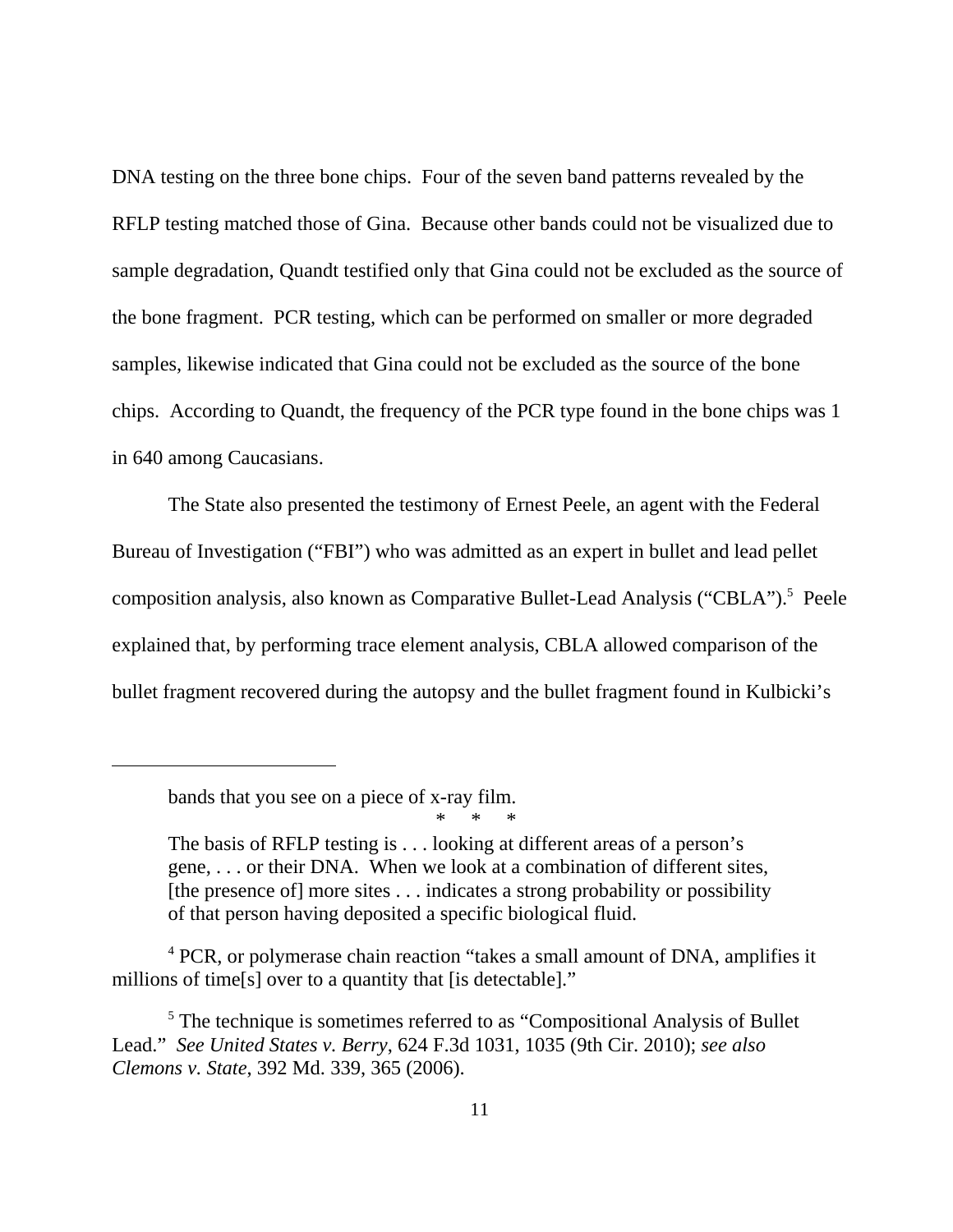truck, as well as six unfired cartridges seized from Kulbicki's handgun. Peele testified that the bullet fragments from Gina's brain and Kulbicki's truck exhibited "the same amounts of each and every element . . . detected," and were thus "analytically indistinguishable." Peele added that the results were "what you'd expect if you were examining two pieces of the same bullet, they are that close, two pieces of the same source."

After comparing one of the bullets from Kulbicki's handgun, labeled Q-6, to the bullet fragments, labeled Q-1 and Q-2, Peele concluded that the Q-6 bullet was "measurably different," but "unusually close in that that's not what you'd expect, unless there's some association between the two groups," such as "being made by the same manufacturer on or about the same time." Nonetheless, Peele opined that the Q-6 was "close enough that I have seen those differences, . . . but, certainly, they are also different enough that I can't really include [it] as well as I would Q-1 and 2 to each other." Peele further stated that although the composition of the six unfired cartridges, labeled Q-4 through Q-9, differed, "these differences are not very large." According to Peele, the differences "can be expected" as "there are usually a number of different compositions in one box."

On cross-examination, defense counsel concentrated on differentiating the unfired cartridges from the bullet fragments. The following transpired:

Q: [W]hen compared to Q-6, which was a bullet which was provided to you or a cartridge for your examination for comparison with Q-1 and Q-2, that, you've testified, is measurably different, correct?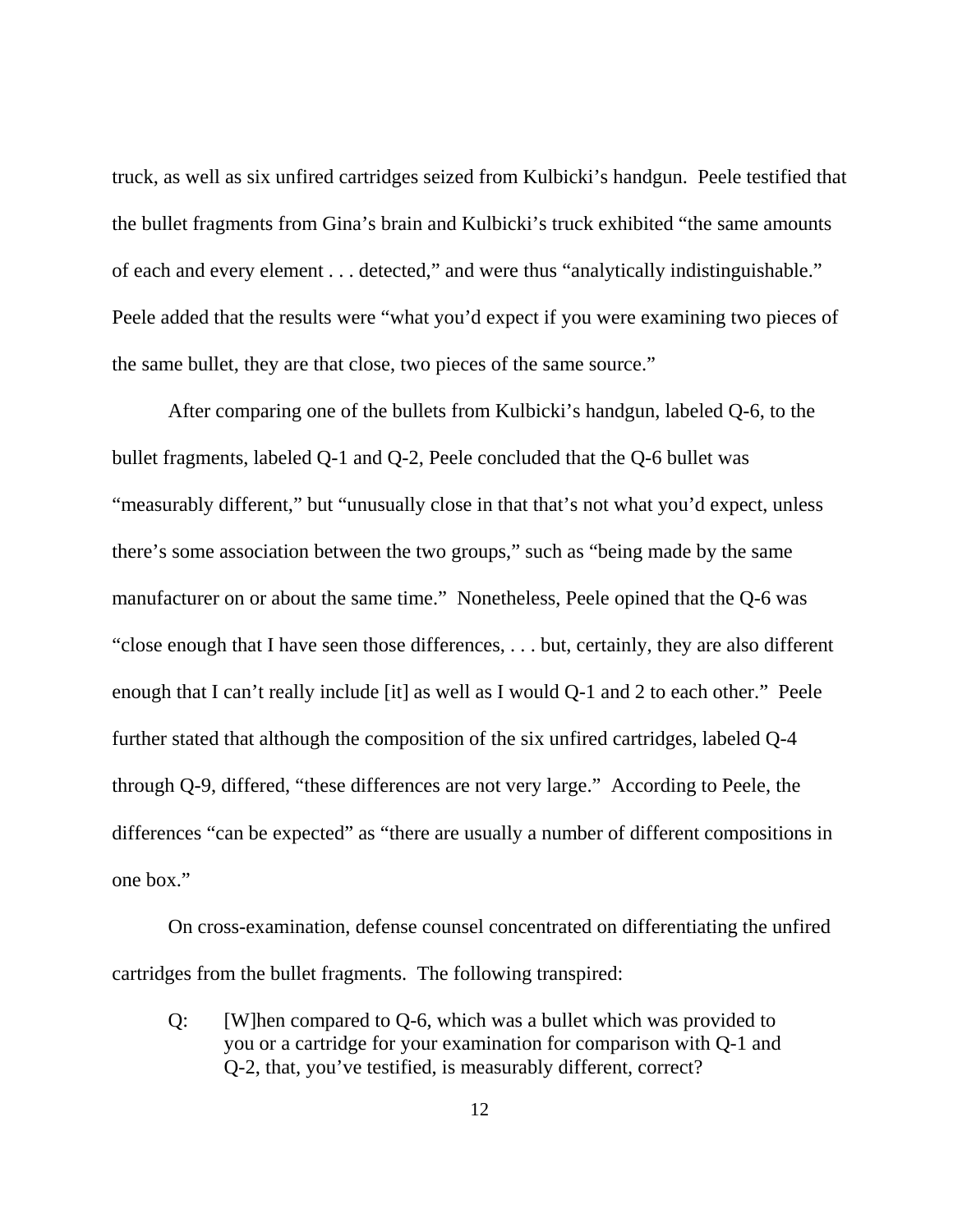- A: Yes, sir. The amounts of arsenic and copper are slightly different.
- Q: Well, slightly different, is that something else [than] measurably different?
- A: No, sir. The same.

\* \* \*

- Q: However, you cannot state that samples Q-4, 5, 6, 7, 8, and 9 are consistent with Q-1 and Q-2 as having come from the same box, correct?
- A: Q-6 is much more so than any of the rest. Q-6 is so close that, certainly, that could have been in the same box.
- Q: It, it could have been?
- A: Certainly.
- Q: But you're not sure of that, correct?
- A: No, sir, I'm not sure of that.

Joseph Kopera, an examiner with the Maryland State Police Firearms Unit, was

presented as an expert in the field of firearms identification. Before he was admitted as an

expert, he was asked a few qualifying questions, including the following:

- Q: Okay. Were you a graduate of this profession as a result of formal school?
- A: There are no colleges or universities here in the United States at all that offer a degree in the field of firearms identification for ballistics. All expertise is obtained through on-the-job training. I served an apprenticeship for five years with the Baltimore City Police Department and the FBI in obtaining this expertise.

My educational background, my personal educational background is I hold a degree in engineering from Rochester Institute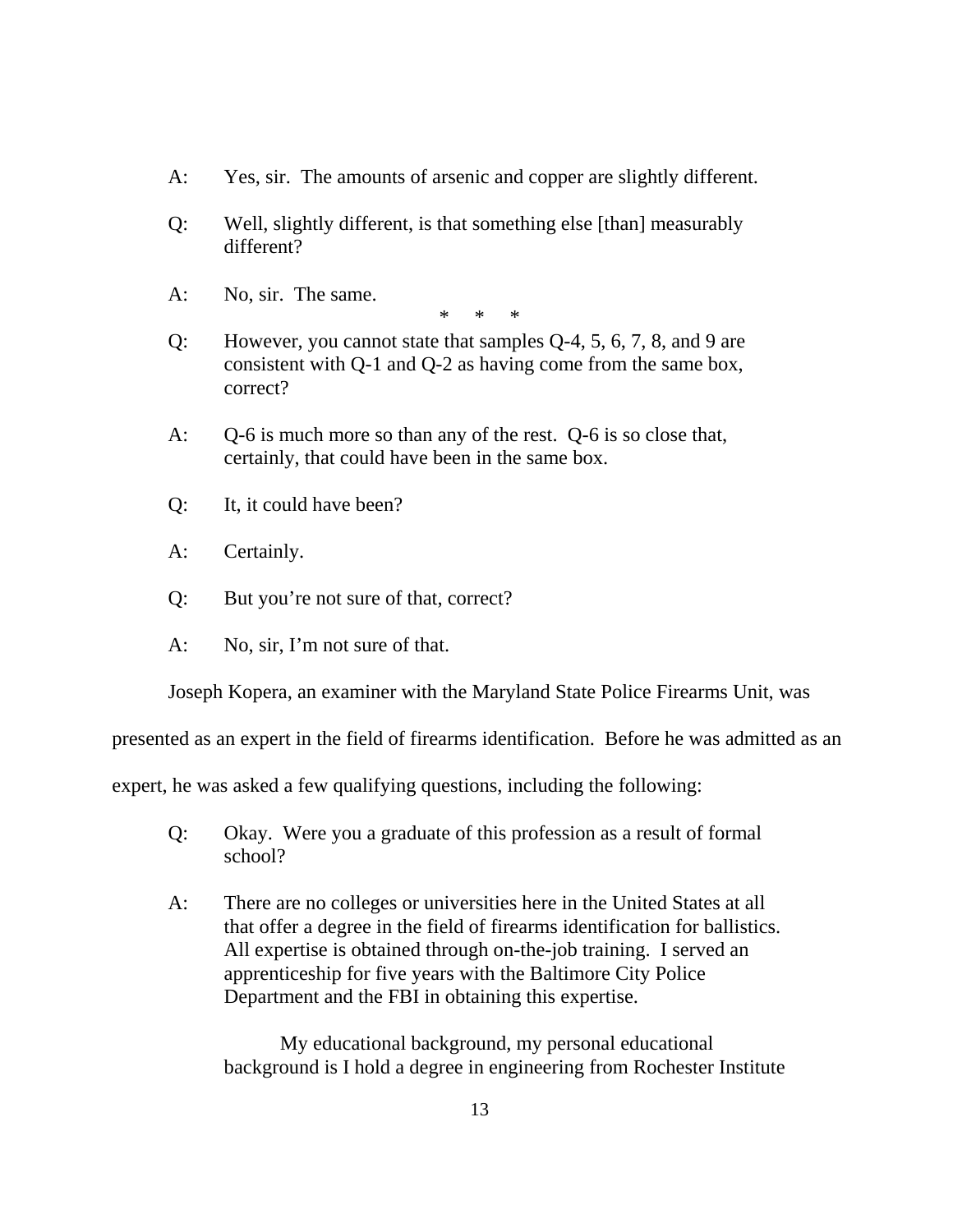of Technology and, also, engineering degree from the University of Maryland here in the State of Maryland. I am on the Board of Directors for the Association of Firearm and Toolmark Examiners, which is the certifying society of firearm examiners here in the United States. I'm also on the staff at several local colleges, did teaching in the area of forensic science and criminal justice.

- Q: And how many firearms-related cases do you examine per year, on the average?
- A: On the average for a 20-year period, I would examine anywhere between 1,000 to [1,200] cases, of which I would testify in court between 100 to 125 times per year.
- Q: Have you had an occasion in the past to qualify as an expert in firearms identification?
- A: Yes, I have qualified in the [s]tate of Maryland, states of Virginia, Pennsylvania, Delaware and the Federal courts here in the United States.

After being accepted by the court as an expert, Kopera testified that the bullet fragment found in Kulbicki's truck had cannelures, or markings, consistent with "a large caliber" such as .38 or larger. Kopera also stated that damage to the rubber stripping inside Kulbicki's truck was caused by a bullet fragment. According to Kopera, the bullet only ripped the area, and did not create a hole, because it "was slowed down by hitting something else prior to hitting the rubber piece." On cross-examination, Kopera testified that Kulbicki's handgun "had been examined and found to be in the cleaned condition."

The defense presented evidence that Kulbicki was running errands in his truck on the afternoon of January 9, 1993. Numerous witnesses testified to seeing Kulbicki at their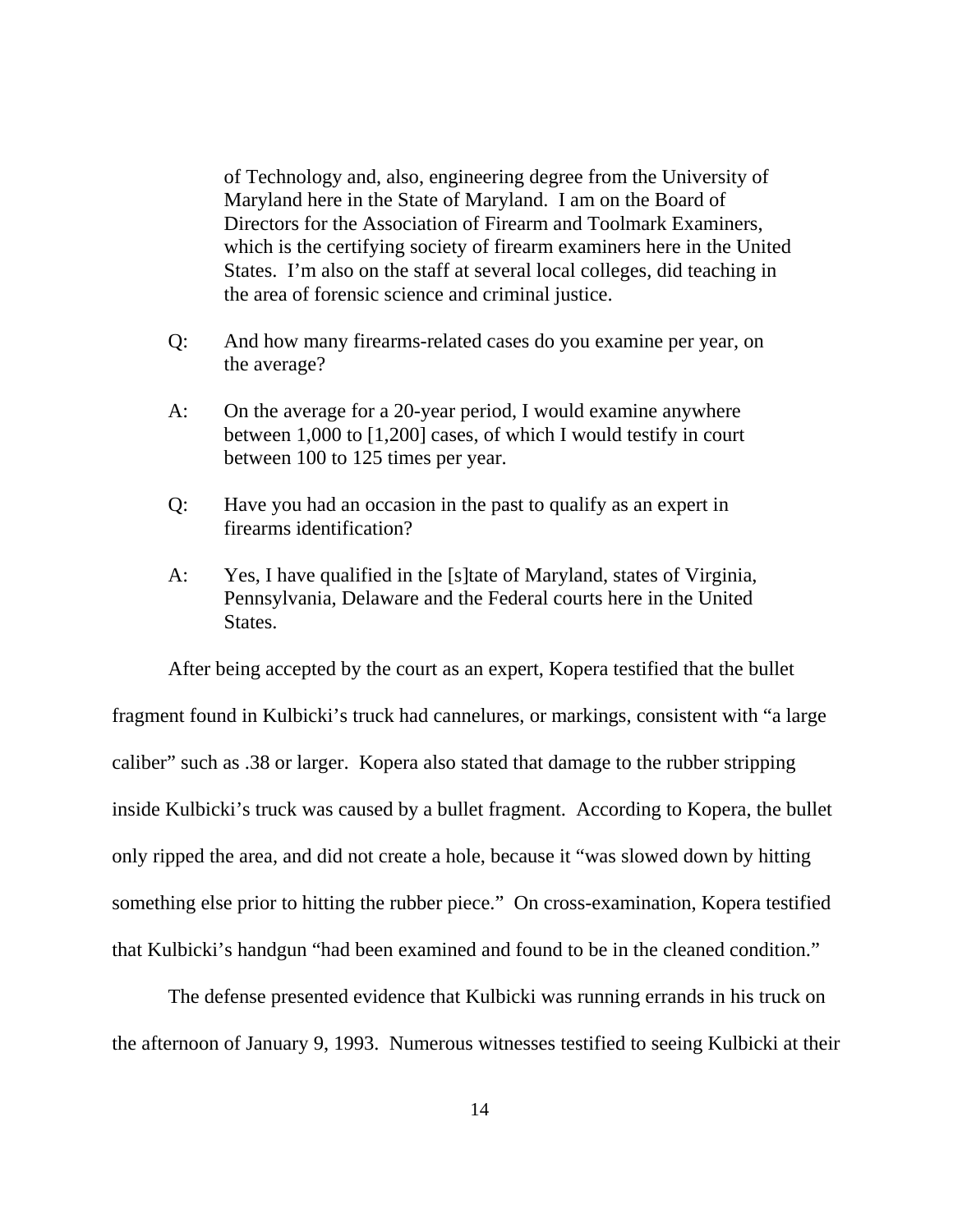respective businesses sometime between 3 and 4 p.m. that day. All of those witnesses knew, had previously worked with, or were familiar with Kulbicki. In addition, Kulbicki's wife testified that Kulbicki was with her from 4:30 p.m. until he left for work at about 10:45 p.m.

Kulbicki, who took the stand on his own behalf, denied killing Gina.

During closing arguments, the prosecutor went over all of the evidence, "fill[ing] in

the gaps" of the case with "forensic science." The State's argument, which spanned thirty-

three pages of transcript, included the following two paragraphs regarding Peele's and

Kopera's testimony:

From that bullet fragment, you heard from . . . Mr. Kopera, who examined it and who . . . told you about the cannelures . . . that he saw on the bullet fragment retrieved from Gina's head which told him both of these fragments came from a .38 caliber bullet.

And then from . . . Mr. Peele, the FBI Agent, we learn that compositionally when it is broken down to parts per million into that minute detail those two bullet fragments, the one from Gina's head, the one in the Defendant's truck, are the same, are the same. You can't tell one from the other.

After deliberating, the jury convicted Kulbicki of first degree murder.

In 2006, Kulbicki filed an amended petition for postconviction relief. The circuit court conducted a hearing on the petition from April 19 through 25, 2007. Kulbicki argued:

He did not receive a fair trial because the State used inaccurate, misleading and unreliable scientific evidence. He did not receive a fair trial because the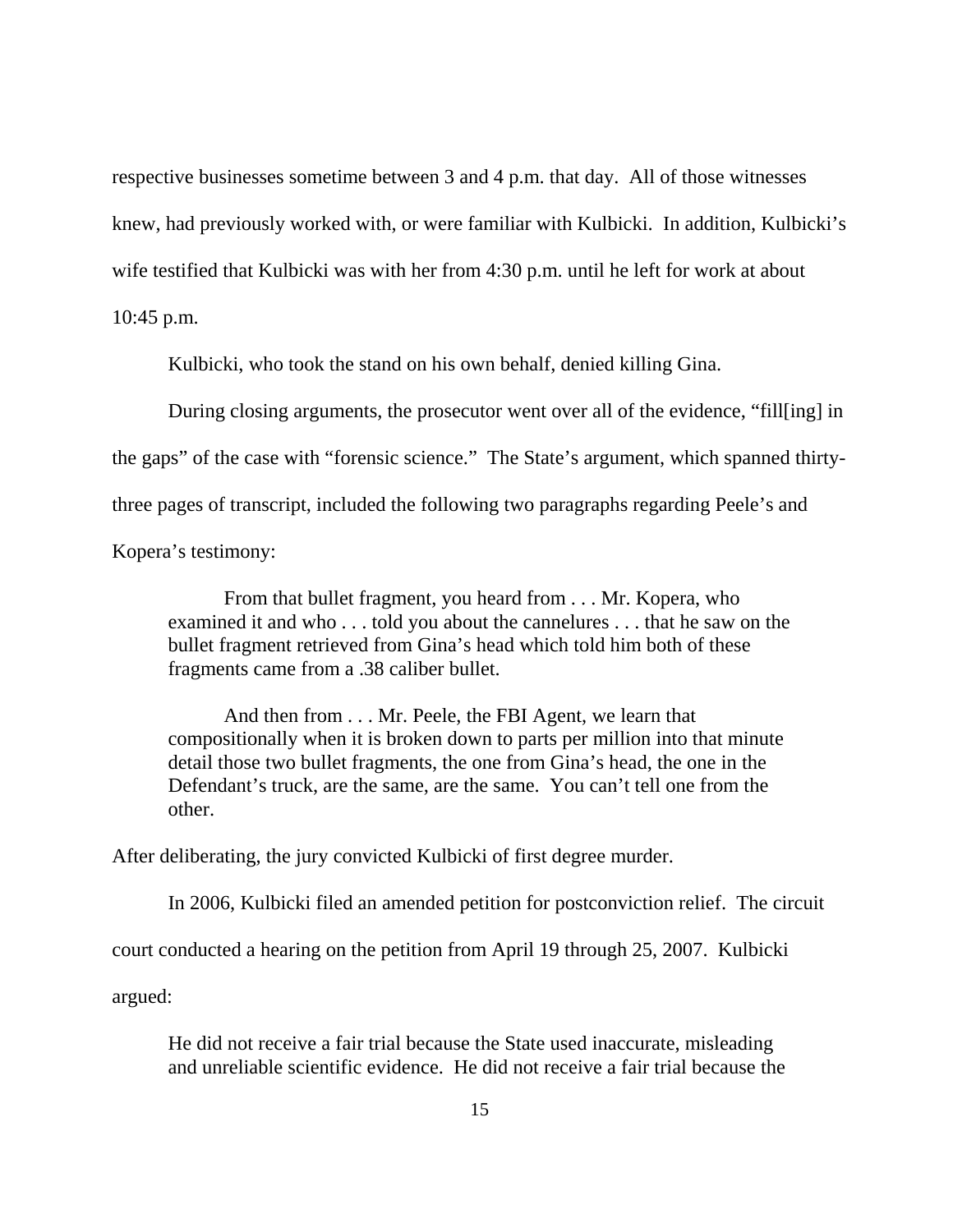State failed to disclose exculpatory evidence in violation of its Brady<sup>[6]</sup> obligations. He did not receive a fair trial because his defense attorneys failed to properly perform their duties as required by the Sixth Amendment<sup>[7]</sup> of the [C]onstitution.

In particular, Kulbicki challenged "four pillars" of the State's case: (1) FBI Agent Peele's conclusions based on CBLA; (2) Kopera's testimony; (3) Clay's testimony; and (4) testimony regarding DNA and serology as to bone fragments and blood found in Kulbicki's truck.

First, Kulbicki stated that Peele "testified extensively" about CBLA, which had since been "exposed as nothing more than a series of speculative and exaggerated claims." Relying on *Clemons v. State*, 392 Md. 339, 372 (2006), a case in which the Court of Appeals held that the conclusory aspects of CBLA are not admissible under the *Frye-Reed* test,<sup>8</sup> Kulbicki argued that "the introduction of improper ballistics and firearms evidence in

In all criminal prosecutions, the accused shall enjoy the right to a speedy and public trial, by an impartial jury of the State and district wherein the crime shall have been committed, which district shall have been previously ascertained by law, and to be informed of the nature and cause of the accusation; to be confronted with the witnesses against him; to have compulsory process for obtaining witnesses in his favor, and to have the Assistance of Counsel for his defence.

<sup>8</sup> "*Frye-Reed* is the test in Maryland for determining whether expert testimony is admissible. The name is derived from two cases, *Frye v. United States*, 293 F. 1013 (D.C. Cir. 1923), where this standard of general acceptance in the relevant scientific

<sup>6</sup> *Brady v. Maryland*, 373 U.S. 83 (1963).

<sup>&</sup>lt;sup>7</sup> The Sixth Amendment to the United States Constitution states: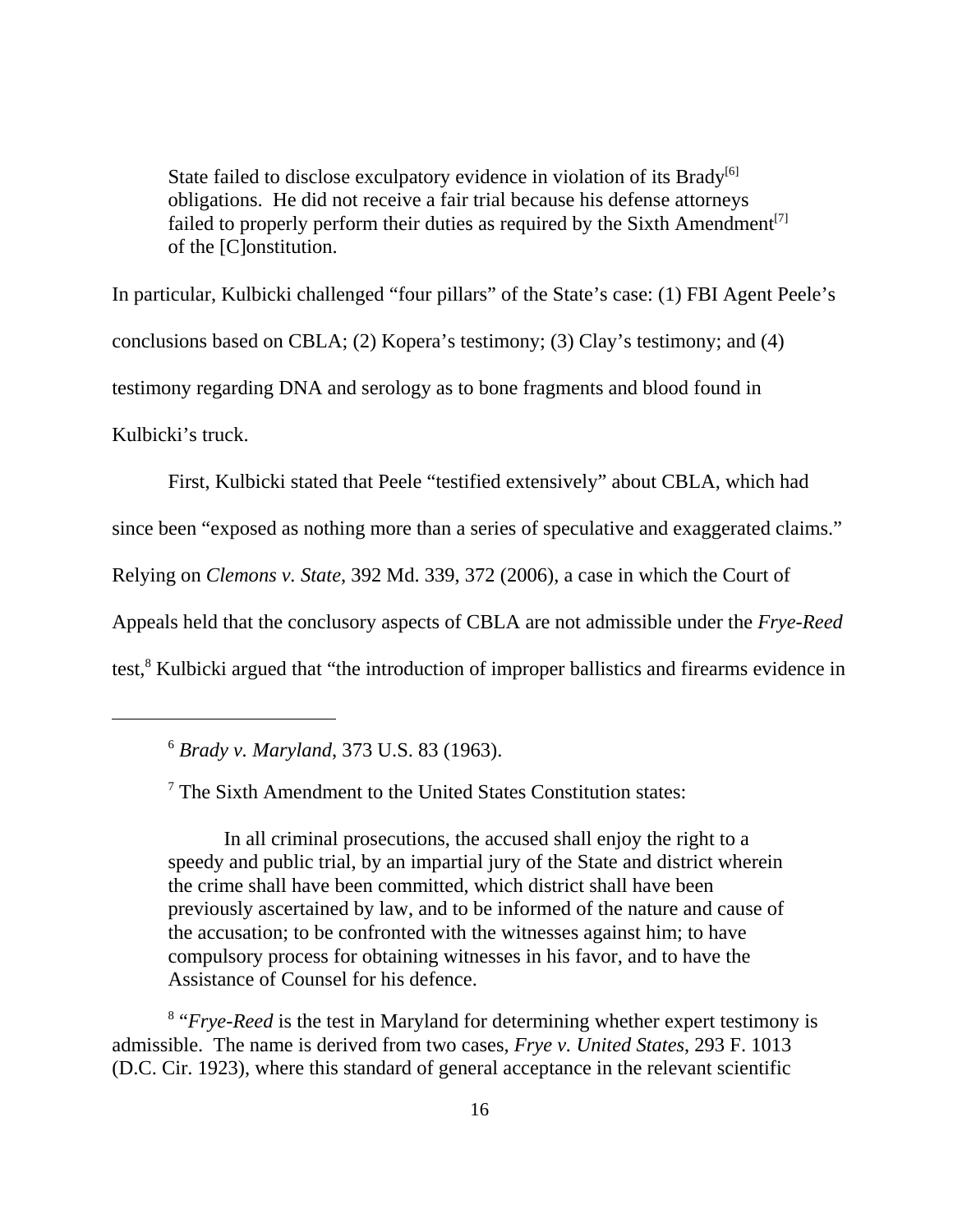this case is sufficient to warrant reversal of conviction." Second, Kulbicki averred that Kopera committed perjury at the trial "when he testified that he had attended the University of Maryland and the Rochester Institute of Technology," and when he "falsified documents in order to conceal and protect his lies." Moreover, Kulbicki alleged that Kopera's testimony "was inconsistent with his own reports and bench notes." Third, Kulbicki argued that "Clay's identification should have been suppressed because it was unreliable and it was based on improperly suggestive procedures." Fourth, Kulbicki challenged the validity of the DNA and serology testing that was performed. In addition to those four main contentions, Kulbicki argued that trial counsel's failure to preserve issues for appeal constituted ineffective assistance of counsel.

At the postconviction hearing, Kulbicki presented the testimony and affidavits of experts in the fields of metallurgy, chemistry, firearms and ballistics, visual science, and molecular biology. William Tobin, a former metallurgist for the FBI, testified that Peele had no scientific basis for his testimony linking bullet fragments to one another on the basis of their elemental composition. According to Tobin, Peele's testimony that the bullet fragments recovered from the autopsy and Kulbicki's truck were "analytically indistinguishable" was "not an accurate statement." Instead, Tobin opined that the bullet fragments' arsenic contents differed, and therefore should have been "declared analytically distinguishable or dissimilar."

community was first articulated, and *Reed v. State*, 283 Md. 374, 391 A.2d 364 (1978), where we adopted the *Frye* standard." *Blackwell v. Wyeth*, 408 Md. 575, 578 n.1 (2009).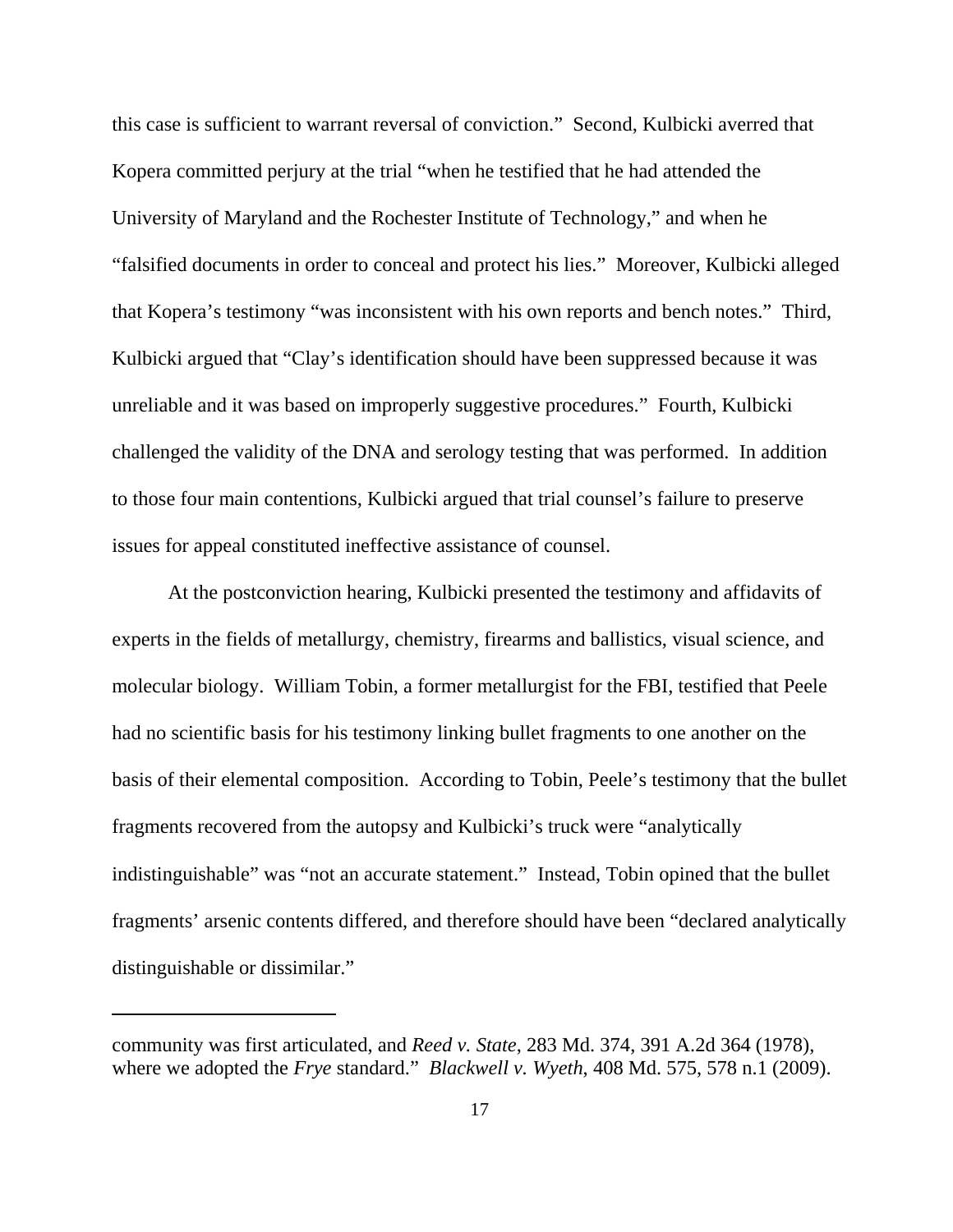Kulbicki next presented evidence, and the State stipulated, that Kopera had lied about his credentials at the trial.<sup>9</sup> The evidence demonstrated that Kopera did not earn degrees in engineering, as he alleged, and had never been accepted to the University of Maryland or Rochester Institute of Technology. Rather, the University of Maryland transcript in Kopera's personnel file was a forgery.

To further discredit Kopera's testimony, Kulbicki presented the testimony of John Nixon, who was accepted as an expert in firearms and ballistics. Nixon testified that, contrary to Kopera's opinion, "you wouldn't be able to say" what caused the damage to the rubber stripping on Kulbicki's truck window. In addition, Nixon noted that Kulbicki's handgun had a right-hand twist while the bullet fragment recovered during the autopsy had a left-hand twist. Moreover, using Kopera's measurements of the markings on the bullet fragment and Kulbicki's weapon, Nixon concluded that Kulbicki's handgun "did not fire that bullet." Citing the FBI ballistics database, Nixon testified that the bullet fragment was most likely fired from a .32 caliber weapon. Nixon added that, using Kopera's measurements, the database did not contain a single match for a .38 caliber Smith & Wesson.

While Nixon was on the stand, Kulbicki introduced Kopera's bench notes into evidence. Contrary to Kopera's testimony that the bullet fragments from the autopsy and Kulbicki's truck came from a "large caliber" gun, Kopera's bench notes stated that the

<sup>&</sup>lt;sup>9</sup> Kopera could not be examined with regard to these issues, as he had committed suicide prior to the postconviction hearing.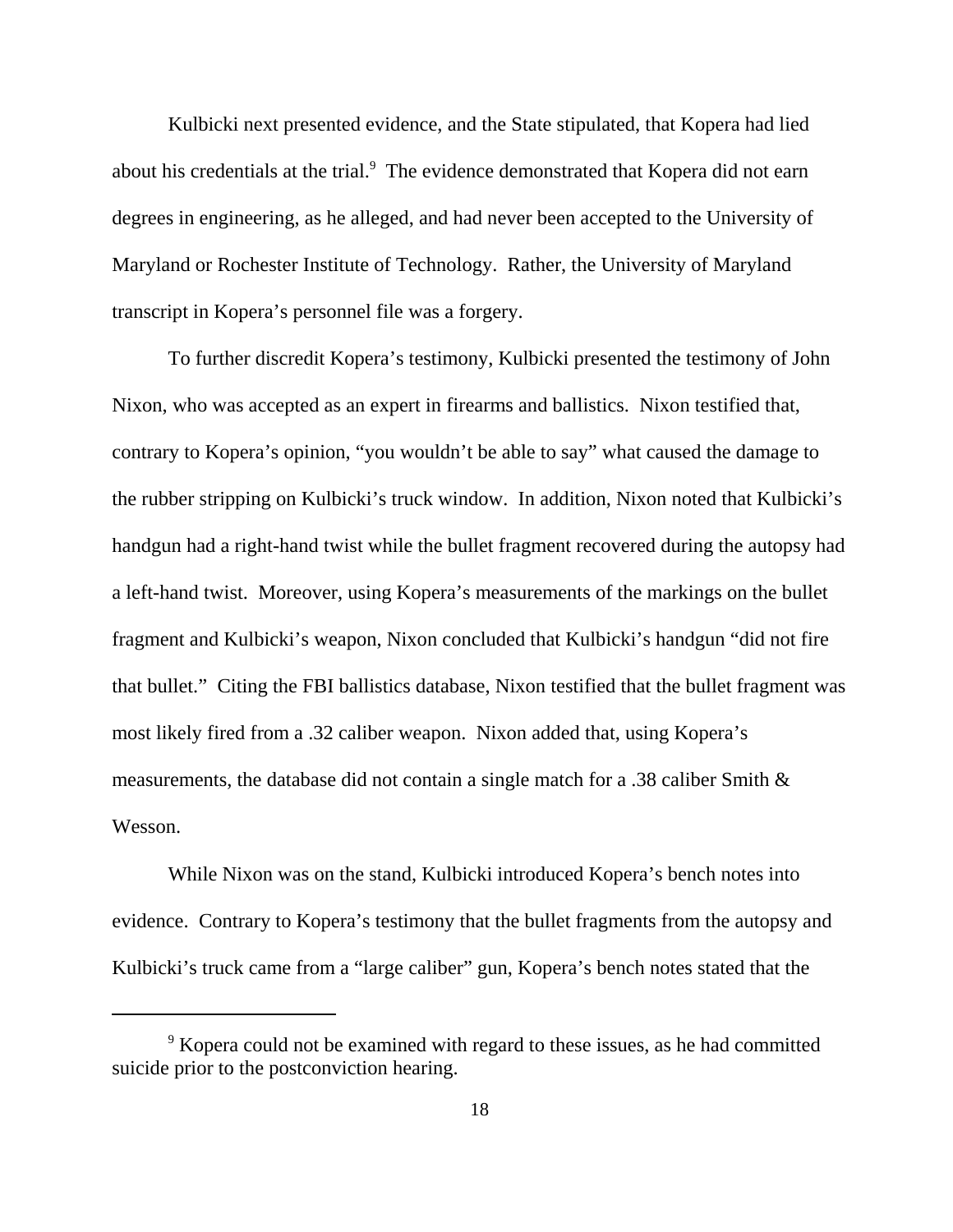caliber for the former was "medium" and that the latter "couldn't be determined." In addition, while Kopera testified that his caliber determination was based on the cannelures, his laboratory report stated that the cannelure marks had "no value for comparison purposes." Kopera's testimony that Kulbicki's handgun had been "in the cleaned condition" was also contradicted by his notes, which stated that the gun was "dirty" with "residue" in the barrel and cylinder.

Dr. Christopher Palenik, who was admitted as an expert in microscopy and chemistry, testified that Kopera improperly conducted the test that led to his conclusion that damage to Kulbicki's window was caused by a bullet fragment. Dr. Palenik explained that, by failing to apply hydrochloric acid, Kopera did not properly complete the test for the presence of lead. Kopera's claim that he did not use hydrochloric acid because the Maryland State Police protocols did not require its use in 1993 was contradicted by the text of the protocols.

Dr. Elizabeth Johnson, who was admitted as an expert in molecular biology and forensic DNA profiling, testified that the methodology used by the State's laboratory made it impossible to conclude that the DNA samples that were tested had been retrieved from Gina's body or from the bone fragments in the truck. Dr. Johnson opined that the bone fragments were improperly stored and handled, and the State's technicians failed to properly clean them prior to testing. As a result, Dr. Johnson believed that the State should have deemed the results "inconclusive."

During the postconviction hearing, Kulbicki called both of his trial counsel to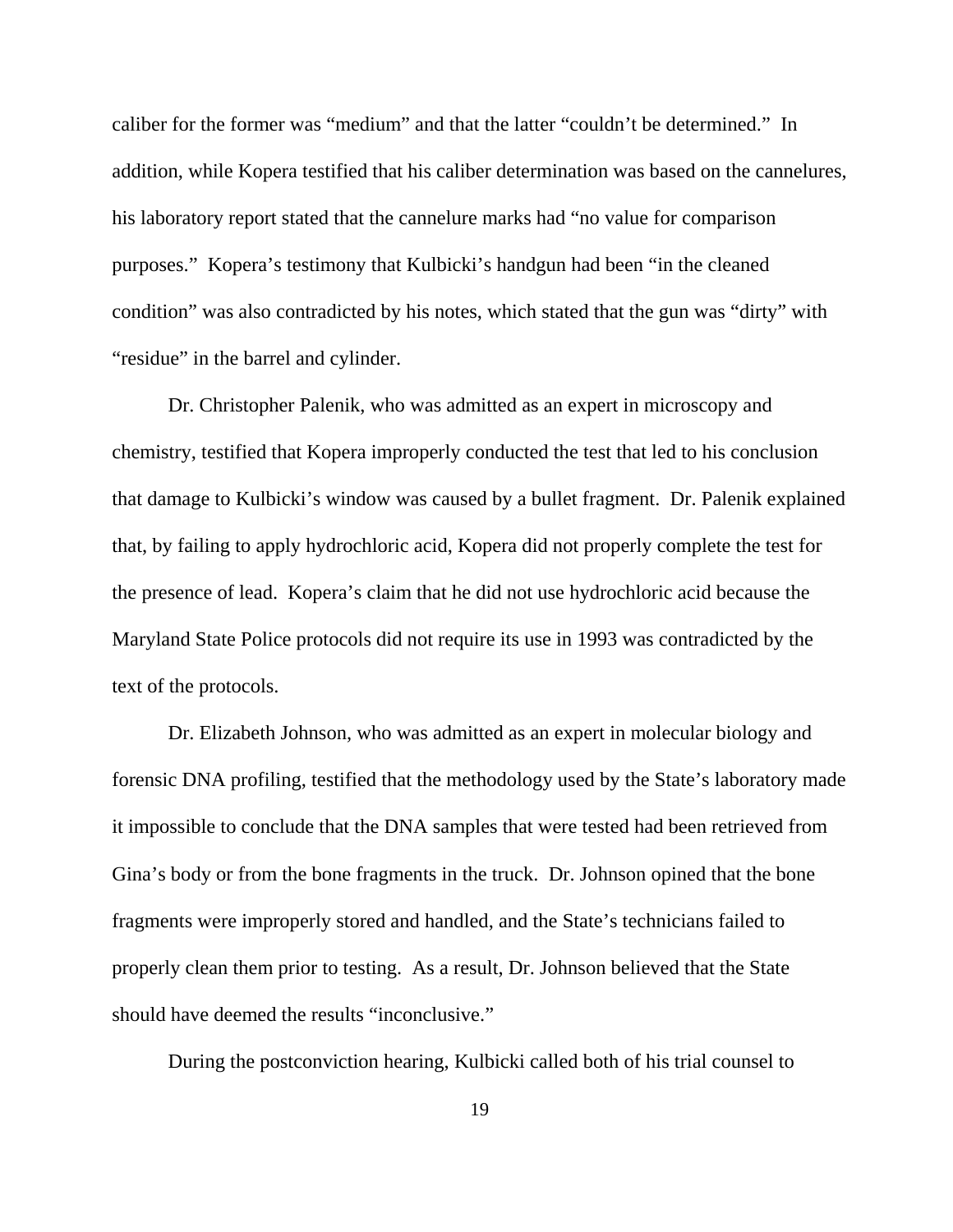testify, but neither could recall specific events from the trial or their preparation, and the case file no longer existed. Patricia Hall, the lead defense counsel in Kulbicki's 1995 trial, testified that she had originally sat in a second chair capacity as defense counsel in Kulbicki's 1993 trial. John Franke, a 1988 law school graduate, assisted Hall in the 1995 trial. Franke stated that he had previously handled other criminal jury trials, but none of them involved the charge of murder in the first degree. Franke testified that at the time of the trial, he was not "familiar with the practice of expert witnesses [preparing] bench notes in addition to their official report produced at trial."

The State presented testimony from one witness, Michael Thomas, a firearms identification examiner with the Baltimore County Police Department, who was accepted by the circuit court as an expert in firearms identification. Thomas "couldn't conclude an awful lot" from the bullet fragment recovered from the autopsy because it was "very mutilated and deformed." He was, however, able to say that "it didn't come from a small caliber firearm." In addition, Thomas could not rule out a .38 or .32 caliber weapon. With regard to the window stripping from Kulbicki's truck, Thomas testified that he tested the rubber-like strip using hydrochloric acid, and found that it tested positive for the presence of lead. On cross-examination, Thomas acknowledged that the FBI database did not list a .38 Smith & Wesson revolver as being capable of firing the bullet recovered during the autopsy. Thomas based this conclusion on a comparison of his own measurements to the database. Thomas also testified that the bullet "might have a slight left twist."

By opinion and order dated January 2, 2008, the circuit court denied Kulbicki's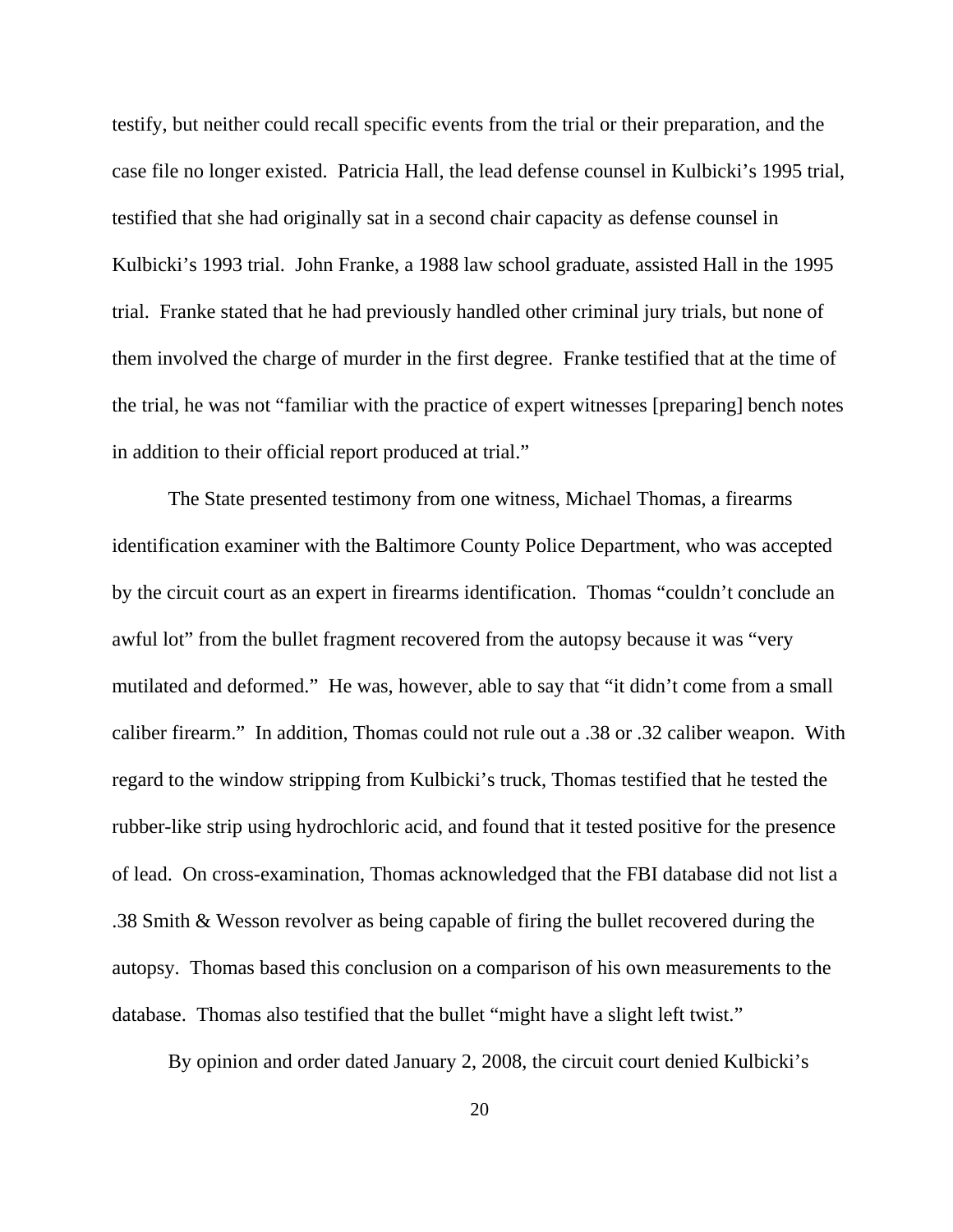petition for postconviction relief. With regard to the issues raised on appeal, the court

ruled as follows:

The Uniform Post-[C]onviction Procedure Act applies only to limited categories of error. Not all discoveries or developments after conviction that shed new light on the trial provide a basis for relief. Most significantly, the question of guilt or innocence is beyond the purview of post-conviction relief, as the proceedings do not serve as a substitute for appeal or a motion for a new trial.

Of equal importance, claims of newly discovered evidence also provide no basis for post-conviction relief. . . .

Thus, in addressing the Petitioner's claims, this Court is limited to allegations of constitutional violations, ineffective assistance of counsel, and other matters clearly governed by the Uniform Post-Conviction Relief statute. Arguments of guilt or innocence, and concerns regarding newly discovered evidence and changes in science and technology within the intervening years are simply not a proper avenue for relief.

\* \* \*

Plainly, Mr. Kopera committed perjury at trial. He testified to a degree and to credentials that were patently false. . . .

It is equally clear that this perjury was unknown to the prosecution at the time of trial. . . .

Under the current case law in Maryland, perjury that was not known to the prosecution at the time does not provide a basis for post-conviction relief. However, this Court believes that the Maryland appellate courts would likely follow the line of cases that find that knowledge of the falsity of a statement by a state law enforcement witness is, in effect, imputed to the State. Nevertheless, there must then be a showing [of] materiality of the falsity in order to warrant relief.

In analyzing the question of materiality, the issue is the likelihood that the truth would have produced a different outcome, not that knowledge that the witness was committing perjury would have impacted the outcome. This distinction is critical. Mr. Kopera's academic credentials were essentially meaningless. He was not conducting testing that required an academic degree. His professional training and experience qualified him as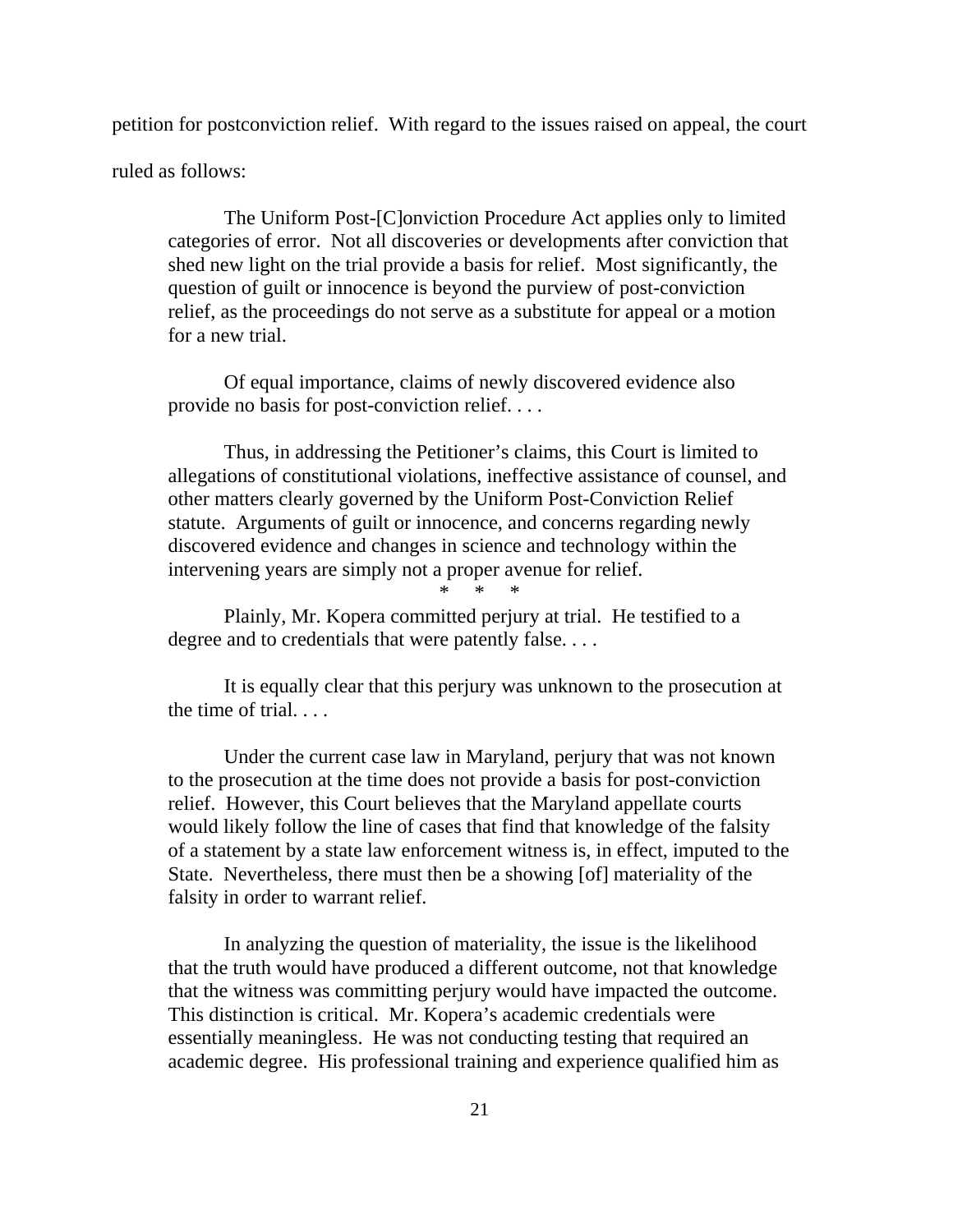an expert, regardless of his academic pedigree. . . . There simply is no likelihood that the jury's determination would have been influenced by the fact that Mr. Kopera did not have the academic credentials he claimed.

\* \* \*

Petitioner's primary focus in this claim is the introduction of evidence of [CBLA] at trial. However the challenge to this evidence does not fit into any recognized category for post-conviction relief.

\* \* \*

CBLA . . . has actually not been adequately tested to demonstrate that conclusions drawn regarding the relatedness of batches of metal can support conclusions that specific fragments came from the same bullet or batches of bullets. The Court of Appeals reached essentially this conclusion in Clemons, supra. However the studies that shed light on these conclusions were not available at the time this case was tried. At the time of both the original trial [and] the re-trial, it was generally accepted in the relevant scientific community that CBLA was valid and reliable science.

There is nothing to suggest that the State presented expert testimony that it knew was not sound. Nor is there any evidence to suggest that defense counsel was ineffective at the time of trial by failing to anticipate this scientific development. . . .

There simply is no basis under the post-conviction laws that accords relief under these circumstances. Generally, such claims are handled . . . through a Motion for a New Trial based upon newly discovered evidence. . . Clearly the bullet analysis was central to the theory of the prosecution. . . However this is not before the Court on a motion for new trial.

\* \* \*

Petitioner's primary claim for ineffective assistance is based upon his argument that trial counsel essentially ceded the field of scientific evidence to the State. . . .

[I]t is important to note that Ms. Hall was an experienced criminal defense attorney who served as second chair at the Petitioner's original trial, and then was lead counsel at the re-trial. Mr. Franke also was an experienced criminal defense attorney.

\* \* \*

With CBLA, ineffective assistance is not a legitimate argument. The questions concerning the reliability of that science didn't even surface until long after Mr. Kulbicki's trial....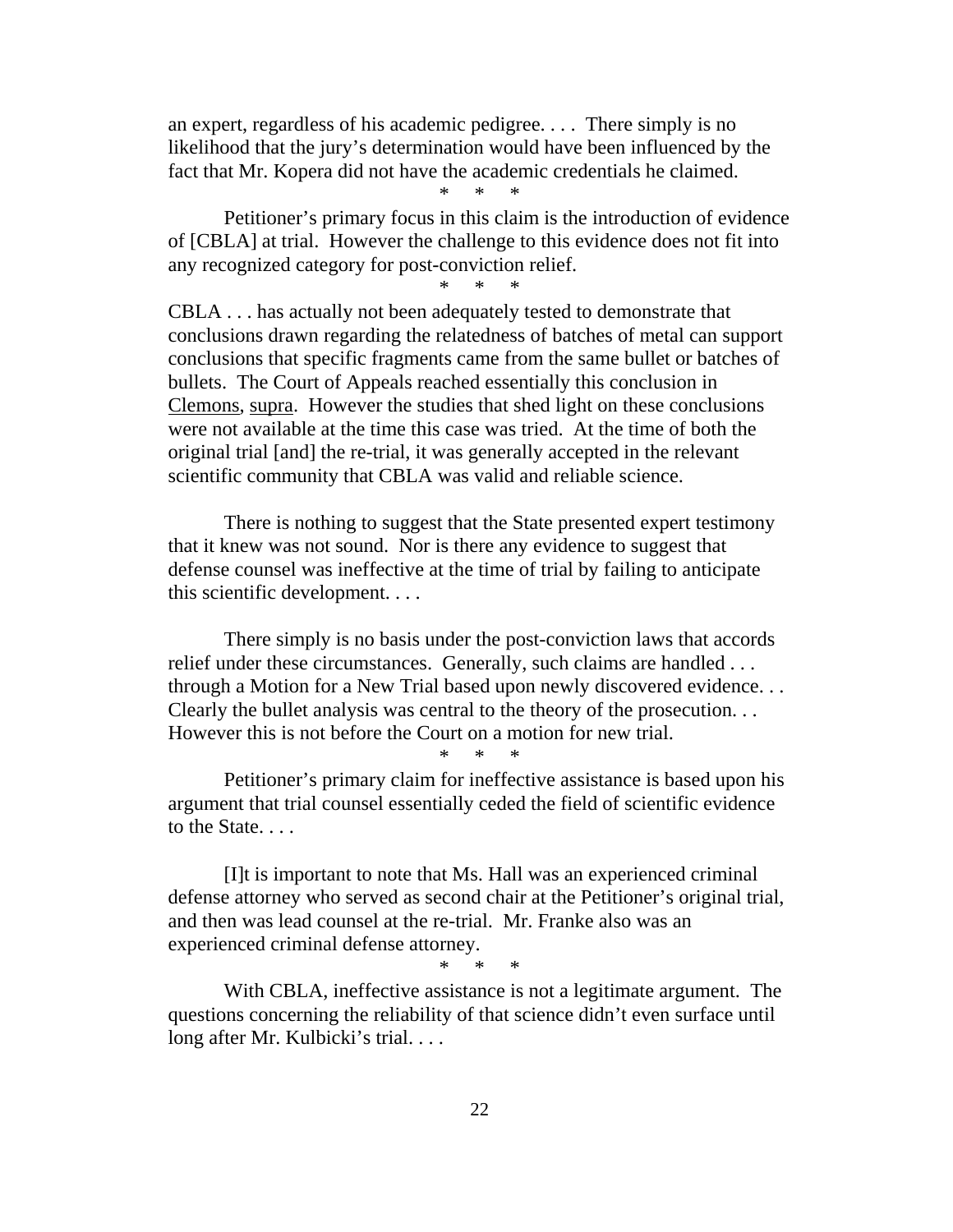In looking at the balance of the scientific evidence, counsel was faced with a difficult strategic decision concerning the blood and bone analysis. While evidence at this post-conviction hearing demonstrates that one could have conducted more extensive cross-examination, particularly in the DNA arena, there still is strong evidence that could be linked to the victim. . . Defense counsel was faced with a strategic decision whether to challenge multiple independent links to Ms. Neuslein, or to challenge agency. Clearly counsel opted for the latter strategy. The defense essentially acknowledged in opening that the shooting occurred in Mr. Kulbicki's truck. The focus of their strategy was evidence of alibi, time of death, and that the truck and other items from the Kulbicki home were not in his exclusive control, suggesting others with access to those items had motive.

These were strategic decisions. They were based upon the multiple areas of science that would likely establish a link between the truck and the death. These were reasoned decisions made by experienced counsel who had already seen this evidence play out once before at trial. While you might generate some question concerning a specific scientific link, the collective weight of all of those links would nevertheless be compelling. Counsel's approach was not ineffective.

(Footnotes and internal citations omitted).

#### **Discussion**

Kulbicki's argument is threefold. First, he alleges that the use of unreliable evidence, such as CBLA, is a violation of due process cognizable under the Uniform Postconviction Procedure Act ("UPPA"). Second, Kulbicki avers that the State's use of "perjured, false, and misleading expert ballistics testimony" denied him his constitutional right to a fair trial. Third, Kulbicki argues that his trial counsel provided ineffective assistance.

In response, the State contends that Kulbicki's claim regarding the admission of

CBLA evidence at his trial "[is] not cognizable" under UPPA and, "in any event, [is]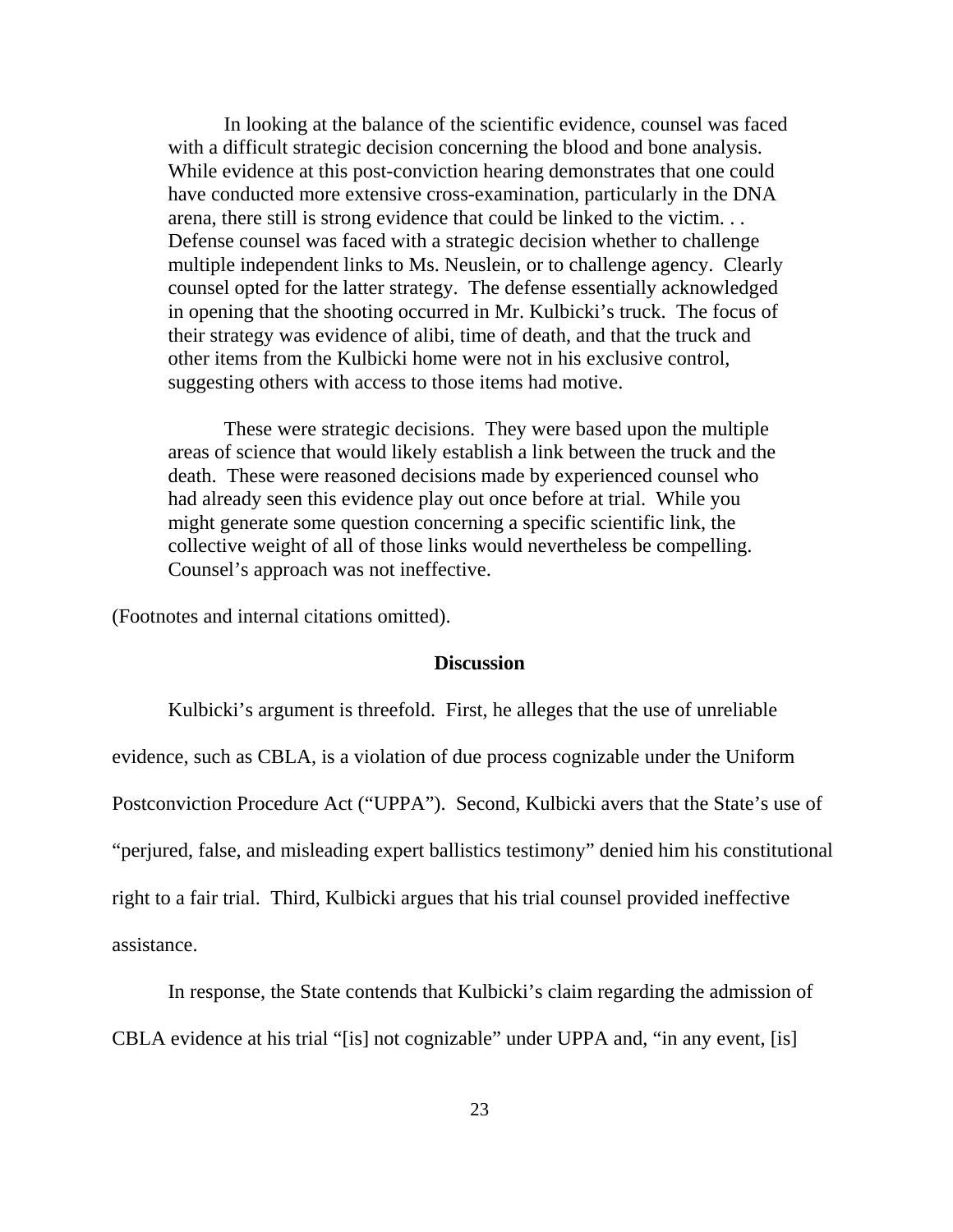unfounded." Next, the State argues that Kulbicki's perjury claim does not afford him a ground for postconviction relief, particularly because the prosecutor was unaware of the perjury. Finally, the State argues that Kulbicki "failed to meet his burden of establishing his claim that his trial counsel rendered ineffective assistance."

On appellate review of a decision by a postconviction court, we will not disturb the court's factual findings unless they are clearly erroneous. *Lopez v. State*, 205 Md. App. 141, 154 (2012) (citing *Arrington v. State*, 411 Md. 524, 551 (2009)). Although we review the court's factual determinations under the clearly erroneous standard, "we make an independent determination of relevant law and its application to the facts."*Arrington*, 411 Md. at 551 (citation omitted). Based upon the relevant case law, we uphold the circuit court's ruling.

## **I. CBLA Evidence**

The Uniform Postconviction Procedure Act "applies to a person convicted in any court in the State who is . . . confined under sentence of . . . imprisonment." Md. Code (2001, 2008 Repl. Vol.), § 7-101 of the Criminal Procedure Act ("CP"). A convicted person may begin a proceeding under this title if he or she claims:

(1) the sentence or judgment was imposed in violation of the Constitution of the United States or the Constitution or laws of the State;

(2) the court lacked jurisdiction to impose the sentence;

(3) the sentence exceeds the maximum allowed by law; or

(4) the sentence is otherwise subject to collateral attack on a ground of alleged error that would otherwise be available under a writ of habeas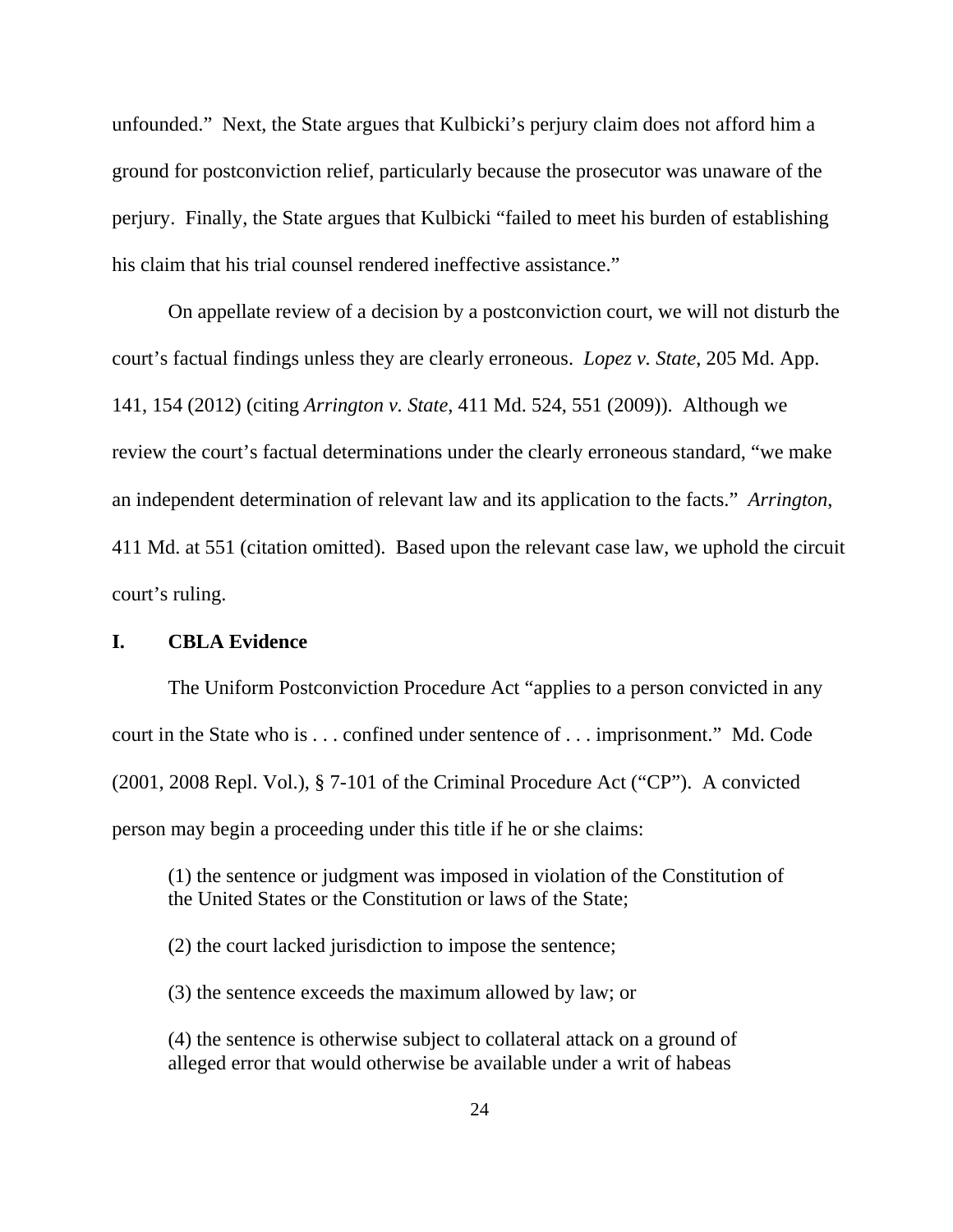corpus, writ of coram nobis, or other common law or statutory remedy.

CP  $\S$  7-102(a). In addition, CP  $\S$  7-102(b) requires that "the alleged error has not been previously and finally litigated or waived in the proceeding resulting in the conviction or in any other proceeding that the person has taken to secure relief from the person's conviction." "For each trial or sentence, a person may file only one petition for relief" under UPPA, and in cases where a sentence of death has not been imposed, an UPPA petition "may not be filed more than 10 years after the sentence was imposed." CP § 7-103.

In this case, it is undisputed that Kulbicki's CBLA argument satisfied the requirements of CP §§ 7-101, 7-102(b), and 7-103. He was convicted in the Circuit Court for Baltimore County, was sentenced to life in prison, and has filed one postconviction petition within 10 years after the sentence was imposed. Although Kulbicki's challenge regarding Kopera's perjury was waived, $10$  the remainder of the alleged errors raised by Kulbicki in his petition have not been previously litigated or waived in the proceeding resulting in his conviction or in any other proceeding. Therefore, the question presently before this Court is whether "the sentence or judgment was imposed in violation of the Constitution of the United States or the Constitution or laws of the State," pursuant to CP § 7-102(a). Kulbicki argues that his conviction, which was based on inaccurate scientific

<sup>&</sup>lt;sup>10</sup> We shall further address this issue in Section II of our Discussion, below.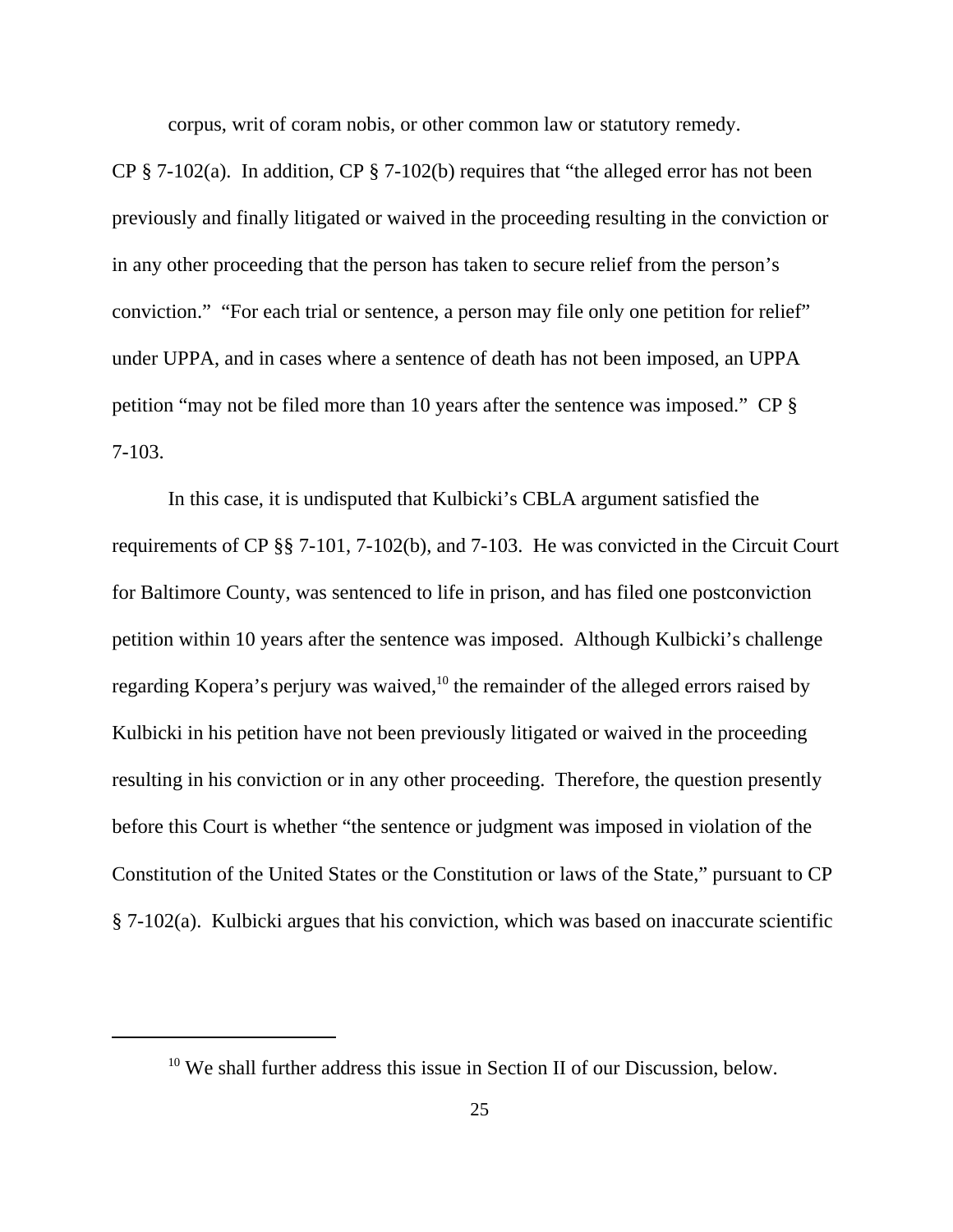evidence, namely CBLA, violated his due process rights.<sup>11</sup>

The Fourteenth Amendment to the United States Constitution provides that no State shall "deprive any person of life, liberty, or property, without due process of law." U.S. Const. amend. XIV. "[A] part of the due process guarantee is that an individual not suffer punitive action as a result of an inaccurate scientific procedure." *Armstead v. State*, 342 Md. 38, 84 (1996) (citation omitted). Although scientific test results "need not be infallible" to meet this standard, the evidence must not be "so extremely unfair that its admission violates fundamental conceptions of justice." *Id.* (citing *Dowling v. United States*, 493 U.S. 342, 352-53 (1990)). "The Supreme Court has construed this test narrowly, as have the Maryland courts." *Id.* at 85 (citations omitted). According to the Court of Appeals, "the essence of the due process 'fundamental fairness' inquiry is whether there was a balanced, fully explored presentation of the evidence," which is dependent on "the jury's ability to weigh the evidence, and the defendant's opportunity to challenge the evidence." *Id.* at 87 (citing *Dowling*, 493 U.S. at 353). Stated differently, "[t]he Constitution . . . protects a defendant against a conviction based on evidence of questionable reliability, not by prohibiting introduction of the evidence, but by affording the defendant means to persuade the jury that the evidence should be discounted as

 $<sup>11</sup>$  In his reply brief, Kulbicki makes clear that his challenge to the State's use of</sup> CBLA evidence is "premised on the assertion that the introduction and reliance on that evidence rendered his trial so fundamentally unfair that it violated his right to due process." He rejects the State's contention that he seeks relief based upon newly discovered evidence. *See Douglas v. State*, 423 Md. 156, 175 (2011) ("claims of newly discovered evidence made pursuant to that statute are not cognizable under the UPPA").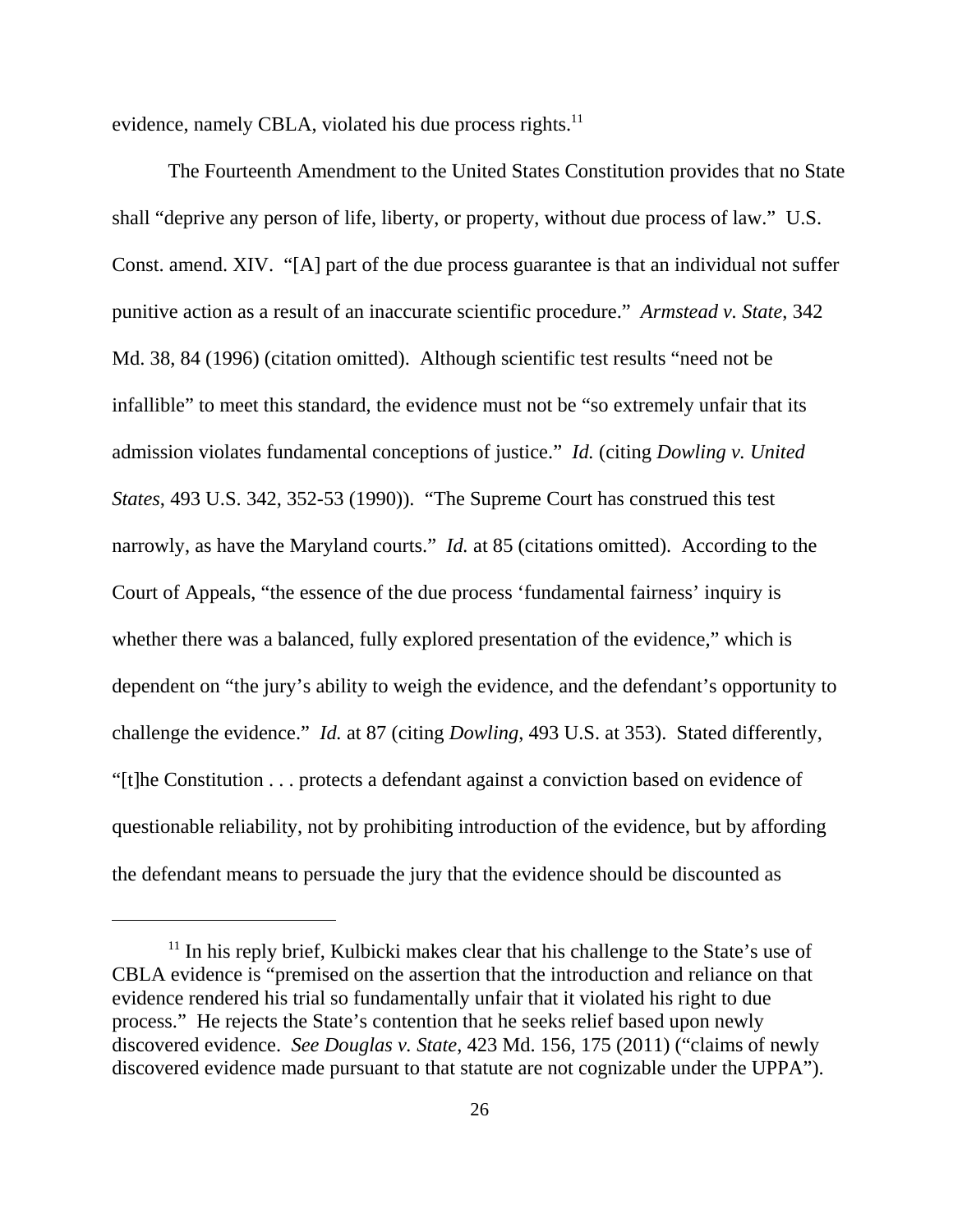unworthy of credit." *Perry v. New Hampshire*, \_\_\_ U.S. \_\_\_ , 132 S. Ct. 716, 723 (2012).

In *Clemons*, *supra*, 392 Md. at 371, the Court of Appeals recognized that "a genuine controversy exists within the relevant scientific community about the reliability and validity of CBLA." Therefore, it concluded that "CBLA does not satisfy the requirement under the *Frye-Reed* test for the admissibility of scientific expert testimony." *Id.* at 372. The *Clemons* Court, however, did not determine whether admission of CBLA evidence in cases prior to 2006 constituted a violation of *due process*. 12 *Clemons* addressed an *evidentiary* issue and, thus, applied only *prospectively* to cases to be heard at the trial level. By contrast, the issue before us is whether we can *retroactively* rule that the

<sup>12</sup> It is worth noting that, because the Court's conclusion in *Clemons* was evidentiary and not constitutional, Kulbicki would not be entitled to a new trial for the retrospective application of the *Clemons* ruling, *see State v. Greco*, 199 Md. App. 646, 660 (2011), *aff'd*, 427 Md. 477 (2012), even if his petition for post conviction was filed pursuant to  $CP \S 7-106(c)$ , which states:

<sup>(1)</sup> This subsection applies after a decision on the merits of an allegation of error or after a proceeding in which an allegation of error may have been waived.

 <sup>(2)</sup> Notwithstanding any other provision of this title, an allegation of error may not be considered to have been finally litigated or waived under this title if a court whose decisions are binding on the lower courts of the State holds that:

 <sup>(</sup>i) the Constitution of the United States or the Maryland Constitution imposes on State criminal proceedings a procedural or substantive standard not previously recognized; and

 <sup>(</sup>ii) the standard is intended to be applied retrospectively and would thereby affect the validity of the petitioner's conviction or sentence.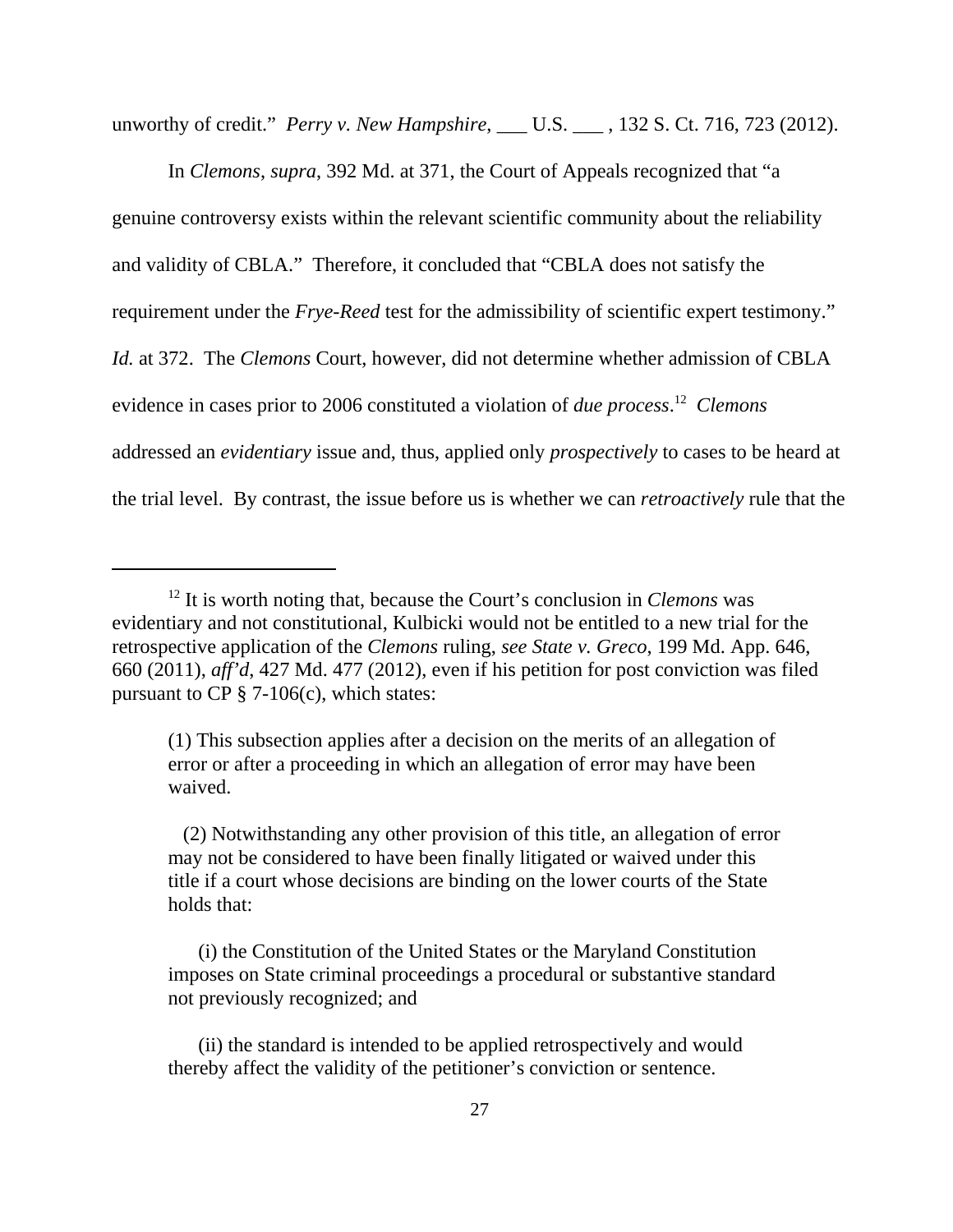use of CBLA evidence violated a defendant's *constitutional* right where the defendant was convicted on the basis of such "unreliable" scientific evidence. Because this issue has not been addressed by a court of this state, we look to other jurisdictions for guidance, and we adopt the holding of *United States v. Berry*, 624 F.3d 1031, 1039-43 (9th Cir. 2010).

Before turning to the holding in *Berry*, we must briefly explain the state of CBLA evidence. The FBI commissioned the National Research Council ("NRC") to evaluate its use of CBLA and, following the Council's 2004 report,<sup>13</sup> discontinued its use of CBLA at trials. *Id.* at 1037. The NRC report demonstrates that the problem with CBLA is not that the *method* used to *compare* the contents of two bullets is unreliable in some abstract sense,<sup>14</sup> but that it is unreliable to conclude that a CBLA "match" supports *further specific factual assertions put forth at trial*. Most often, these assertions are that matching bullets came from the same box, the same manufacturer, were related in time or geography, or generally linked the defendant to the crime in some unspecified manner. Crucially, these conclusions rested on assumptions unsupported by scientific and statistical testing of the general bullet *manufacturing* process. *See* Nat'l Res. Council at 112-13. First, the NRC found that a CBLA match supports the inference that two bullets came from the same

 $13$  The NRC's report is available for public download at the following url: http://www.nap.edu/catalog.php?record\_id=10924

<sup>&</sup>lt;sup>14</sup> CBLA evidence is, "in many cases,  $\dots$  a reasonably accurate way of determining whether two bullets could have come from the same compositionally indistinguishable volume of lead. It may thus in appropriate cases provide additional evidence that ties a suspect to a crime, or in some cases evidence that tends to exonerate a suspect." Nat'l Res. Council, *supra*, at 109, 112.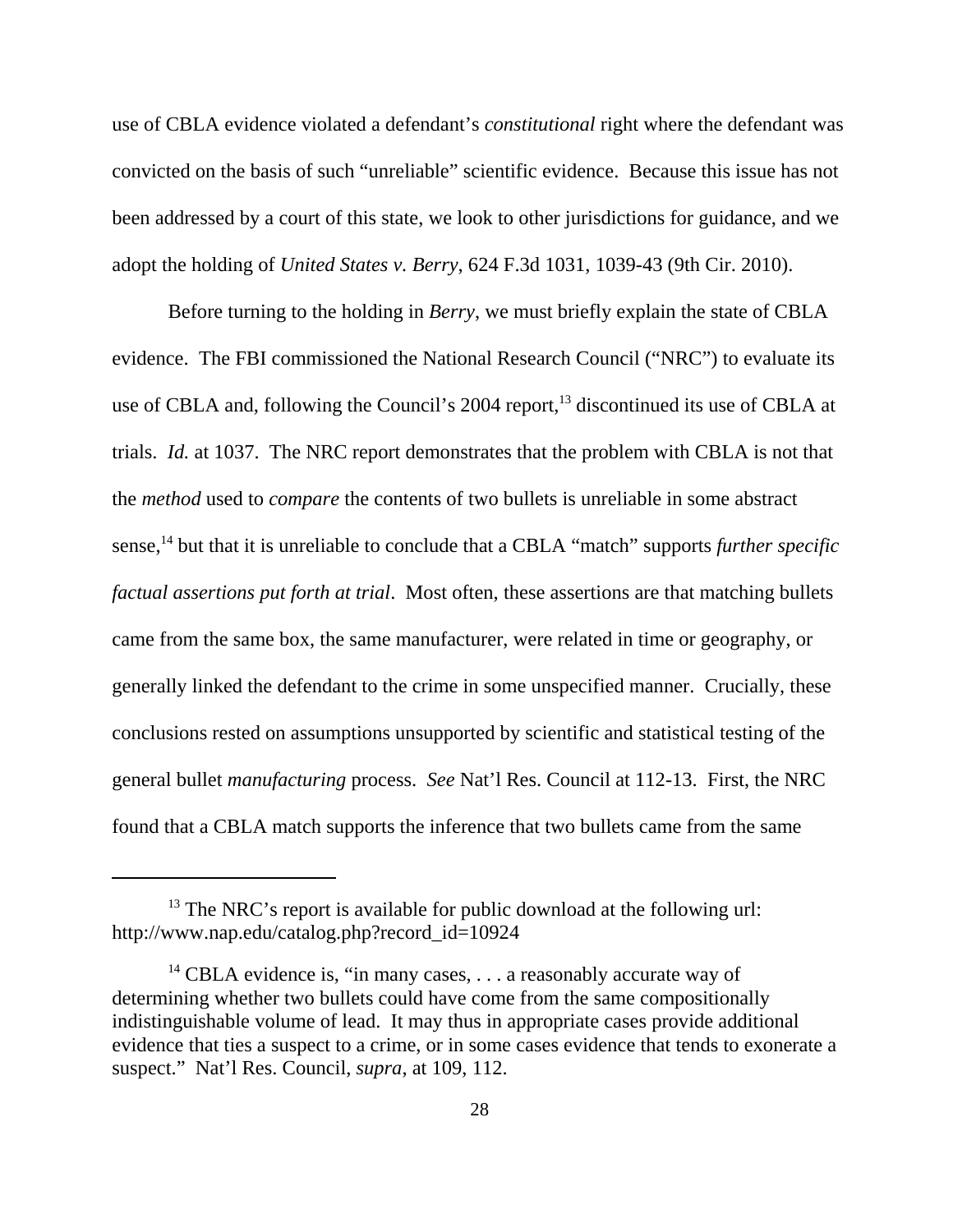"source" when taken to mean a compositionally indistinguishable volume of lead ("CIVL"). But there was no generally reliable evidence that a CBLA match corresponded to a match among any other type of "source," such as a specific manufacturer, box, time, location, etc. *See id*. at 106-07. Thus, it remained in many cases a distinct possibility that while bullets from the same "source" match each other, they also match bullets from any number of "sources." Second, there was no general knowledge of the probability that manufacturing variations would result in two different lead sources randomly producing matching bullets, producing what is known as a "false positive." *Id*. at 107 ("Although it has been demonstrated that there are a large number of different [CIVL's], there is evidence that bullets from different CIVL[']s can sometimes coincidentally be analytically indistinguishable.").

In *Berry*, the defendant was accused of perpetrating a series of robberies and terroristic attacks that employed, among other weapons, pipe bombs filled with "buckshot," which are lead pellets traditionally used in shotgun shells. 624 F.3d at 1033-34. When Berry and his accomplices were apprehended, federal agents found in their vehicle a number of firearms, grenades, and ammunition, as well as incriminating letters. *Id*. at 1034-35. Agents later discovered more incriminating evidence at the suspects' residences, including fuses of the kind used in the attacks, propane canisters identical to one found in a failed incendiary device at one of the crime scenes, antigovernment propaganda, and miscellaneous clothes and weapons matching eyewitness and video evidence of the attacks. *Id*. at 1035.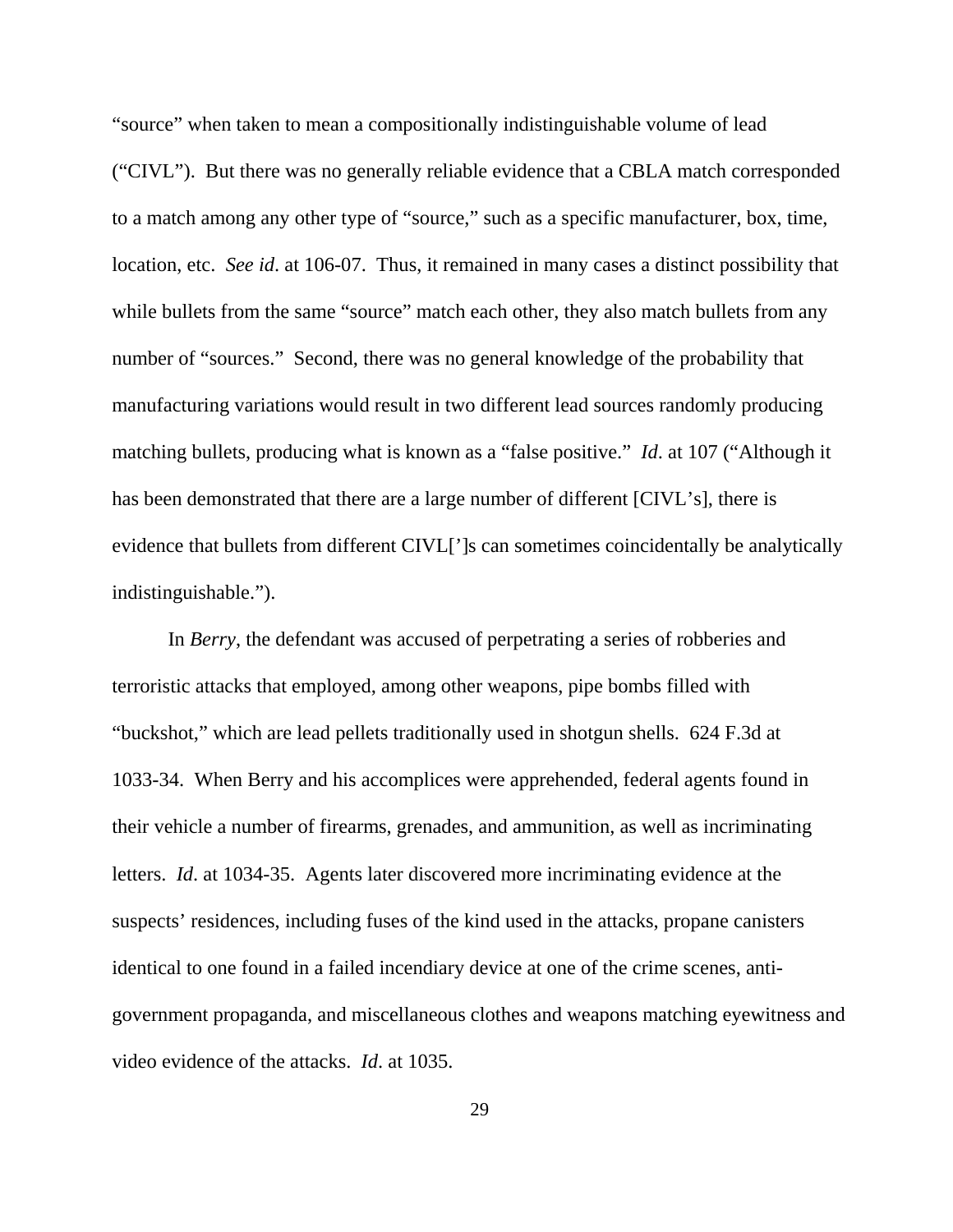The suspects were indicted and tried together in 1997, and the government used

CBLA tests to compare buckshot used in one of the pipe bombs with buckshot found in

Berry's auto shop. *Id.* at 1035-36. The *Berry* Court described the CBLA evidence, as

follows:

Kathleen Lundy, a forensic examiner formerly with the FBI, testified that the buckshot pellets found at the two locations were chemically "indistinguishable," suggesting that both sets of buckshot came from the same source.

Additional evidence greatly strengthened the connection between Berry's buckshot and the buckshot recovered from the pipe bomb. To begin with, the label on the bag of buckshot found in Berry's shop indicated that it came from Hornaday Manufacturing Company. In her research, Lundy learned that Hornaday purchases its lead from a single supplier. Until 1996, that supplier had been Asarco. In early 1996, however, Hornaday had started purchasing lead exclusively from Doe Run. Because the chemical composition of the buckshot used in the Planned Parenthood bomb did not match the composition of either Asarco or Doe Run lead, Lundy believed that the buckshot had been created in 1996, during a time when Hornaday was using lead from both suppliers in its products.

Gregory Hanson, Director of Sales for Hornaday, confirmed much of Lundy's analysis. He testified that Hornaday had created a batch of 436 bags of buckshot from a mixture of Asarco and Doe Run lead in early 1996. In addition, Hanson testified that Hornaday was the only buckshot manufacturer who used bullets that were 3 percent antimony, a metal used to harden lead. Both the pipe-bomb buckshot and the buckshot in Berry's auto shop were 3 percent antimony, strongly suggesting that both came from the batch of buckshot that Hornaday manufactured in 1996. Of this batch, only thirty-two bags were shipped to the area of Spokane, Washington, and Coeur d'Alene, Idaho.

The end result of the CABL evidence was compelling. Between Lundy's and Hanson's testimony, the government narrowed the likely source of the buckshot in the Planned Parenthood pipe bomb to thirty-two bags, two of which were in Berry's possession.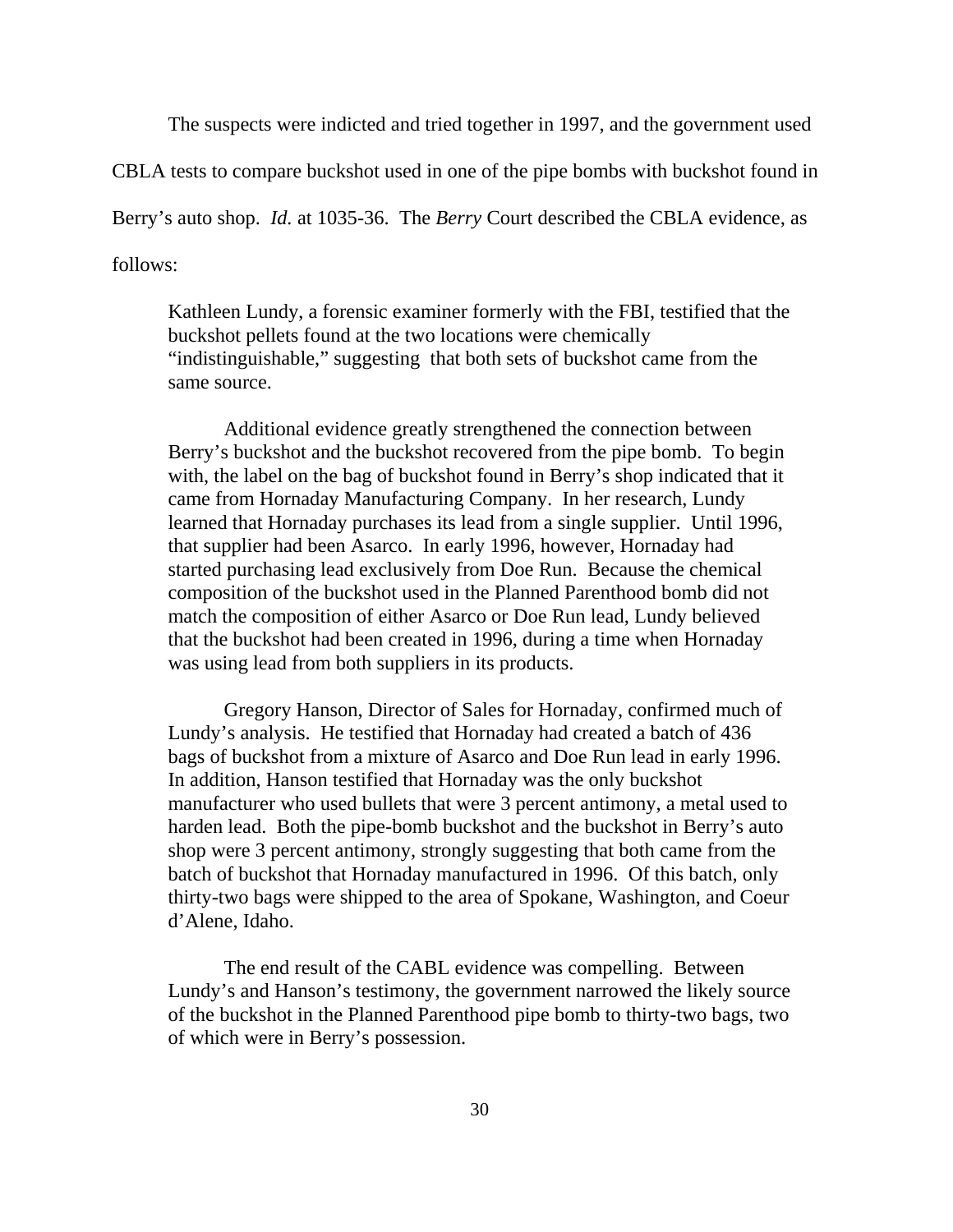*Id.* at 1035-36.

On appeal from postconviction proceedings,<sup>15</sup> Berry argued that the CBLA

evidence used at his trial was so arbitrary as to render his trial fundamentally unfair. *Id.* at

1040. The *Berry* Court explained that due process is violated only when the evidence is so

arbitrary that the factfinder and the adversary system were not competent to uncover,

recognize, and take due account of its shortcomings. *Id*. (citing *Barefoot v. Estelle*, 463

U.S. 880, 899 (1983)).<sup>16</sup> After reviewing the criticisms of CBLA explained above, the

Ninth Circuit held:

While the [CBLA] evidence introduced against Berry may have been flawed, we do not find it so arbitrary as to render Berry's trial "fundamentally unfair." The criticisms of [CBLA] evidence that Berry relies on indicate that it is precisely the kind of evidence that the adversary system is designed to test. Vigorous cross-examination would have exposed its flaws to the  $jury.<sup>[17]</sup>$ 

16 As the *Berry* Court noted, *Barefoot* was superseded on other grounds by 28 U.S.C. § 2253(c)(2).

<sup>17</sup> The *Berry* Court held, in the alternative, that "even if [CBLA] evidence were generally unreliable, we would still be inclined to reject Berry's due process challenge based upon the reliability of the specific testimony in his case. " 624 F.3d 1041. In particular, the *Berry* Court held that "Lundy's testimony was not susceptible to any of the criticisms identified in the National Research Council report" because she "did not testify that the [CBLA] tests definitively linked Berry to the Planned Parenthood pipe bomb," and because her "determination that the pipe bomb buckshot was 3 percent antimony — a feature unique to Hornaday buckshot — linked Berry to the pipe bomb regardless of the [CBLA] tests." *Id.* at 1041-42.

<sup>&</sup>lt;sup>15</sup> Berry sought review under 28 U.S.C. § 2255, which provides a remedy in the sentencing court exactly commensurate with that which had previously been available by habeas corpus in the court of the district where the prisoner was confined. *Berry*, 624 F.3d at 1038.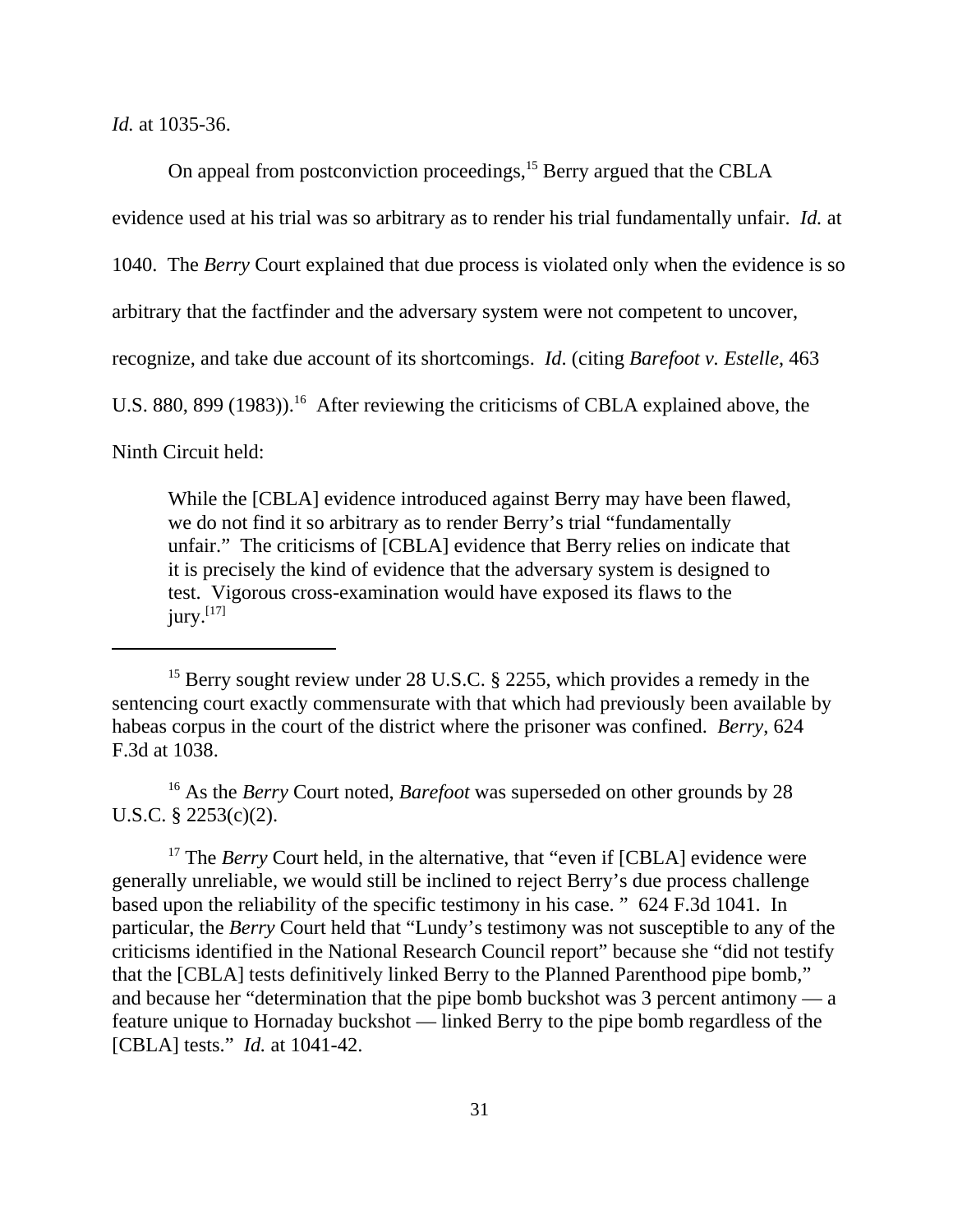We see no reason to depart from the holding in *Berry*, and it applies squarely to the present case.18 The criticisms that Kulbicki now levels against the CBLA evidence in his trial are the same as those in *Berry*. And as in *Berry*, discrediting the CBLA evidence in this case did not require *positive scientific proof* of assertions contrary to those presented at trial. The flawed assumptions in Kulbicki's case rested on *nothing*; Peele's testimony would have been fully discredited had those assumptions been recognized and their foundations tested. As in *Berry*, Kulbicki's criticisms of CBLA analysis "concern the proper weight of the evidence, not its admissibility. It can hardly be said, therefore, that the adversary system was not 'competent to uncover, recognize, and take due account of its shortcomings.'" *Id.* at 1042 (quoting *Barefoot*, 463 U.S. at 899). Accordingly, we reject Kulbicki's due process claim.

#### **II. Perjury and Alleged False Testimony**

We note, however, that the Ninth Circuit appears to have overlooked the possibility that the match was a "false positive."

 $18$ <sup>18</sup> There is no reason to doubt Peele's conclusions that the bullet fragments (Q-1) and Q-2) match each other, and that the bullets recovered from Kulbicki's possession (Q4 to Q-9) match each other. And Peele was sufficiently doubtful of his conclusion that the fragments Q-1 and Q-2 came from the same box as bullet Q-6, which was in Kulbicki's possession. *See Berry*, 624 F.3d at 1041 ("Lundy did not testify that the [CBLA] tests definitively linked Berry to the Planned Parenthood pipe bomb."); *Commonwealth v. Kretchmar*, 971 A.2d 1249, 1257 (Pa. Super. Ct. 2009) (no violation of due process where CBLA expert conveyed the possibility of a random match and expressed "a probability far less than certainty" that the bullets came from the same box). Peele was unequivocal, however, in his testimony that fragments Q-1 and Q-2 and bullet Q-6 were "made by the same manufacturer on or about the same time."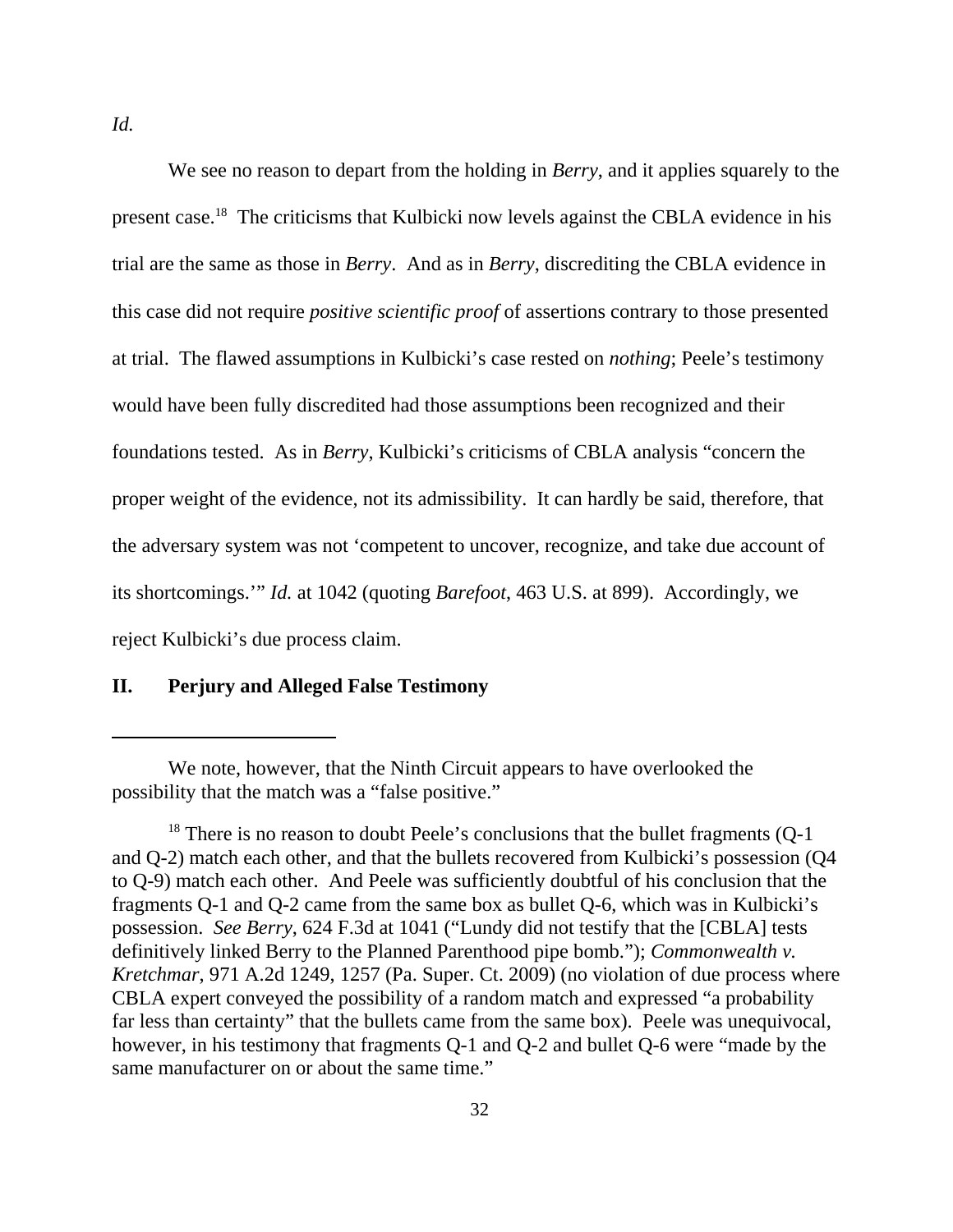Next, Kulbicki argues that the State's use of Kopera's perjured testimony as well as Kopera's and Peele's "false and misleading" expert ballistics testimonies violated his right to a fair trial. Relying on *Napue v. Illinois*, 360 U.S. 264 (1959), Kulbicki contends that "the State is charged with the knowing use of perjured testimony when any state agent testifies falsely even if the falsity is unknown to the prosecutor at the time of the testimony in question." In addition, Kulbicki avers that Kopera's conclusions – like Peele's – were "inaccurate, without scientific foundation, and inconsistent with his own reports and notes." Believing that both experts' testimonies were material to his conviction, Kulbicki urges us to reverse.

In response, the State argues that in Maryland, "[a]n 'allegation that perjured testimony was offered at trial, absent a showing that the State knowingly used perjured testimony, is not a ground for postconviction relief.'" (Quoting *Gray v. State*, 388 Md. 366, 385 (2005)) (internal quotation marks omitted). Alternatively, the State contends that, although Kopera committed perjury, Kulbicki was not denied a fair trial because Kopera's testimony was not material. Lastly, the State asserts that reversal is not warranted because at the time of Kulbicki's 1995 trial, "there was no indication that [Peele] questioned the validity of the matters he asserted or that his testimony was inaccurate or misleading."

At the outset, we note that Kulbicki waived any claims regarding Kopera's perjury. To the extent that comparing or examining Kopera's bench notes would have revealed variances with his trial testimony, and a background investigation would have revealed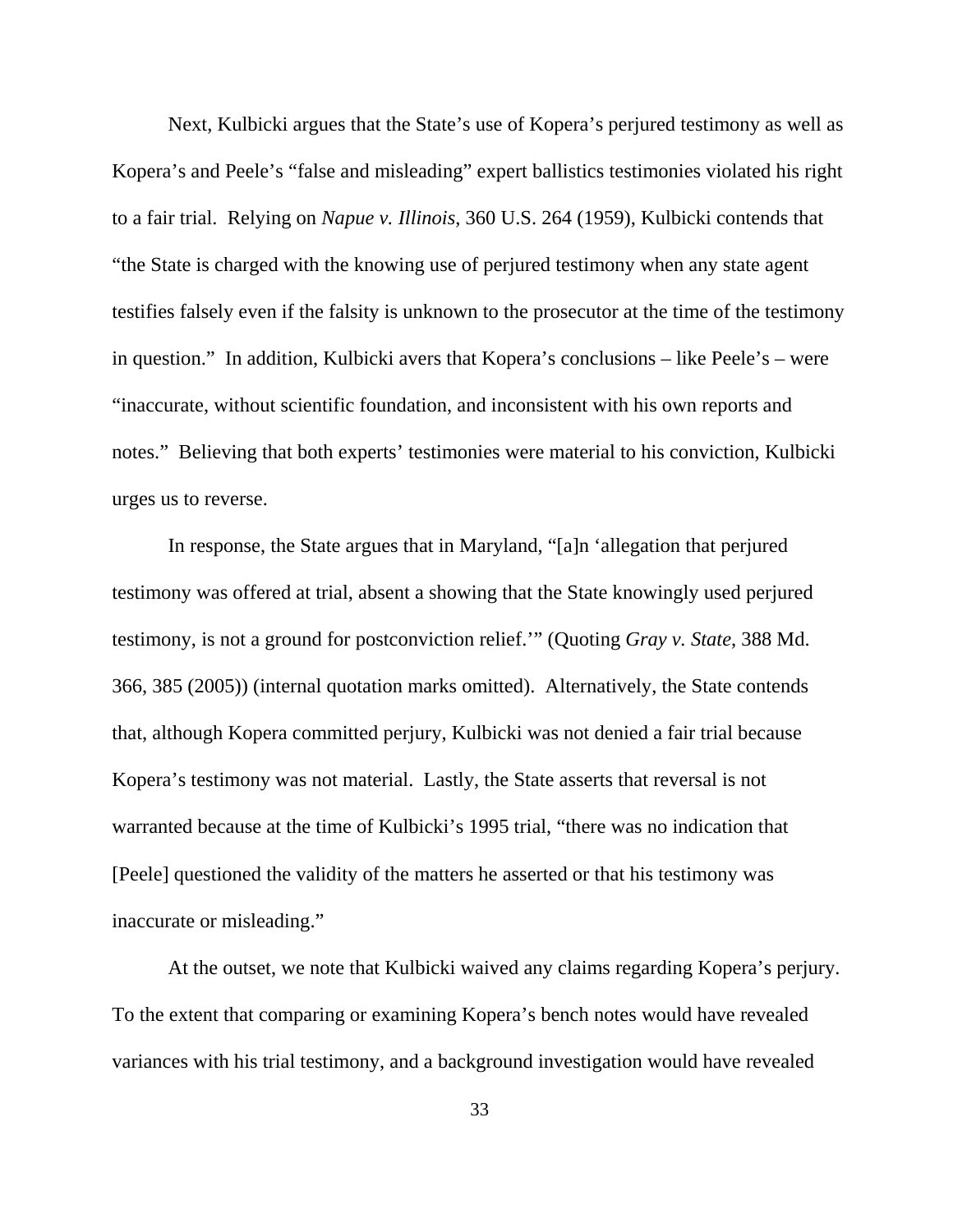that Kopera lacked the claimed college degrees, Kulbicki could have raised his contentions on direct appeal. Thus, the postconviction court was not required to address this issue.

Even if not waived, Kulbicki's argument still fails. Although we agree with Kulbicki that "the State is charged with the knowing use of perjured testimony when [a] police officer] testifies falsely even if the falsity is unknown to the prosecutor at the time of the testimony," we decline to grant the relief he seeks. We explain.

It is well-established that "the Fourteenth Amendment cannot tolerate a state criminal conviction obtained by the knowing use of false evidence." *Miller v. Pate*, 386 U.S. 1, 7 (1967) (citing *Mooney v. Holohan*, 294 U.S. 103 (1935)). Indeed, "a conviction obtained through use of false evidence, known to be such by *representatives of the State*, must fall under the Fourteenth Amendment." *Napue*, 360 U.S. at 269 (emphasis added) (citations omitted). Citing *Gray*, *supra*, 388 Md. at 385, the State would have us narrowly interpret the term "representatives of the State," to include only prosecutors and not law enforcement officers or experts. However, a review of the long line of cases regarding this topic leads us to conclude otherwise but does not help Kulbicki as to the bottom line.

When the *Napue* Court announced the rule at issue, it cited, among others, *Curran v. Delaware*, 259 F.2d 707 (3rd Cir. 1958), where the United States Court of Appeals for the Third Circuit upheld the lower court's grant of habeas corpus relief. In *Curran*, the Court held that "the knowingly false testimony of [a detective assigned to the case] was sufficient to cause the defendants' trial to pass the line of tolerable imperfection and fall into the field of fundamental unfairness," despite the fact that "the prosecuting officer was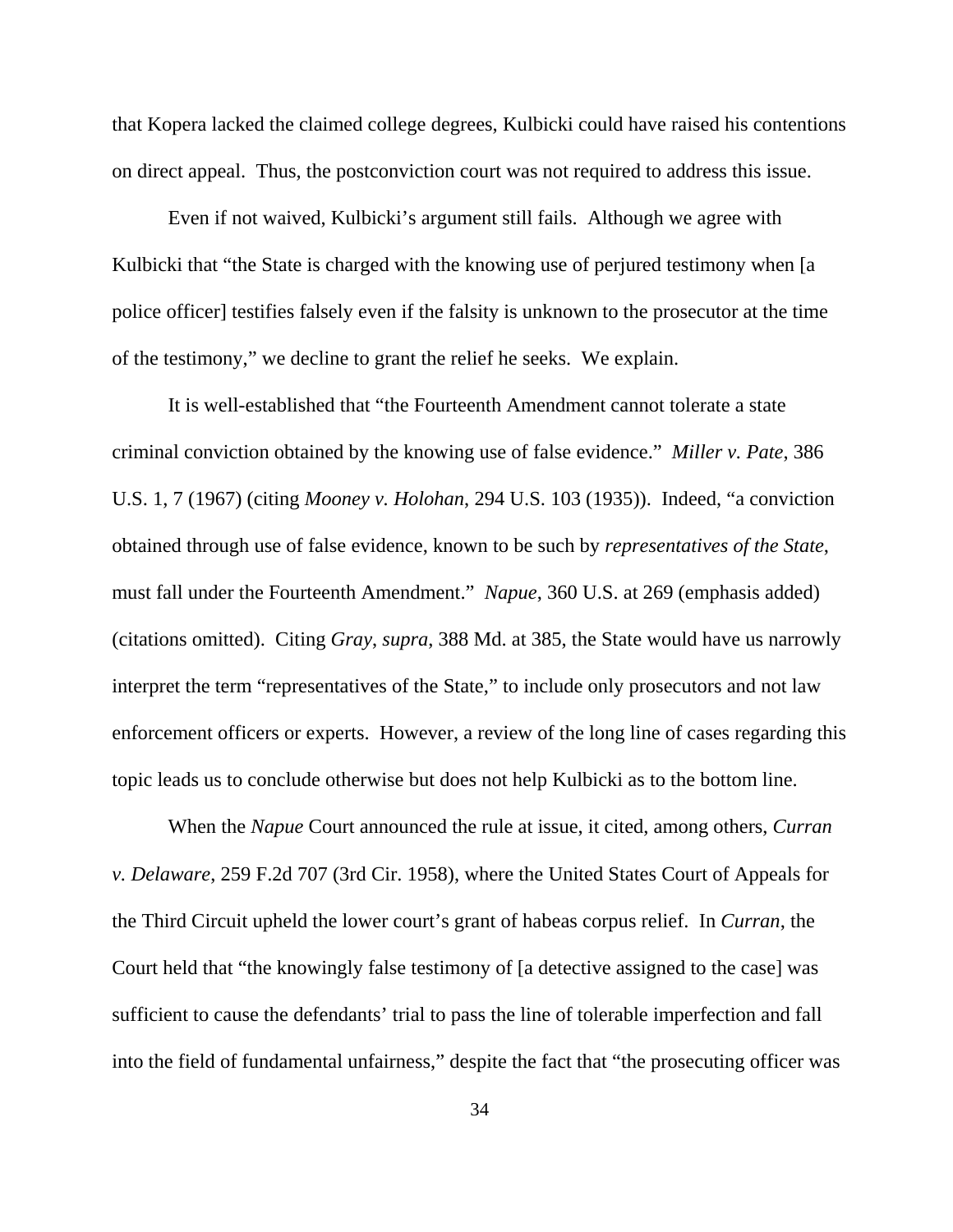in no way a party to or cognizant of the perjured testimony given by certain witnesses . . . or of the fact that the law enforcement officers had taken steps to procure false testimony favorable to the prosecution." *Id.* at 713. As Kulbicki points out, the United States Court of Appeals for the Fifth Circuit reached the same conclusion in *Schneider v. Estelle*, 552 F.2d 593, 595 (5th Cir. 1977), where it made clear that, "[i]f the state through its law enforcement agents suborns perjury for use at the trial, a constitutional due process claim would not be defeated merely because the prosecuting attorney was not personally aware of this prosecutorial activity." (Citations omitted). *See also In re Investigation of the W. Va. State Police Crime Lab., Serology Div.*, 438 S.E.2d 501, 505 (W. Va. 1993) ("[I]t matters not whether a prosecutor using [a State serologist] as his expert ever knew that [the expert] was falsifying the State's evidence. The State must bear the responsibility for the false evidence."). *Cf. Brady v. Maryland*, 373 U.S. 83, 87 (1963) ("the suppression by the prosecution of evidence favorable to an accused upon request violates due process where the evidence is material either to guilt or to punishment, irrespective of the good faith or bad faith of the prosecution").

The authority cited by the State does not support its claim that knowledge by the prosecutor, rather than other state actors, is a necessary requirement for a due process claim based on false testimony. In *Gray*, the Court of Appeals denied postconviction relief after finding "no indication that . . . the State knowingly used false testimony at trial." 388 Md. at 384-85. In that case, however, it was a fact witness, Erika McCray, who recanted her testimony and not a state agent. *Id.* at 372-73. More importantly, the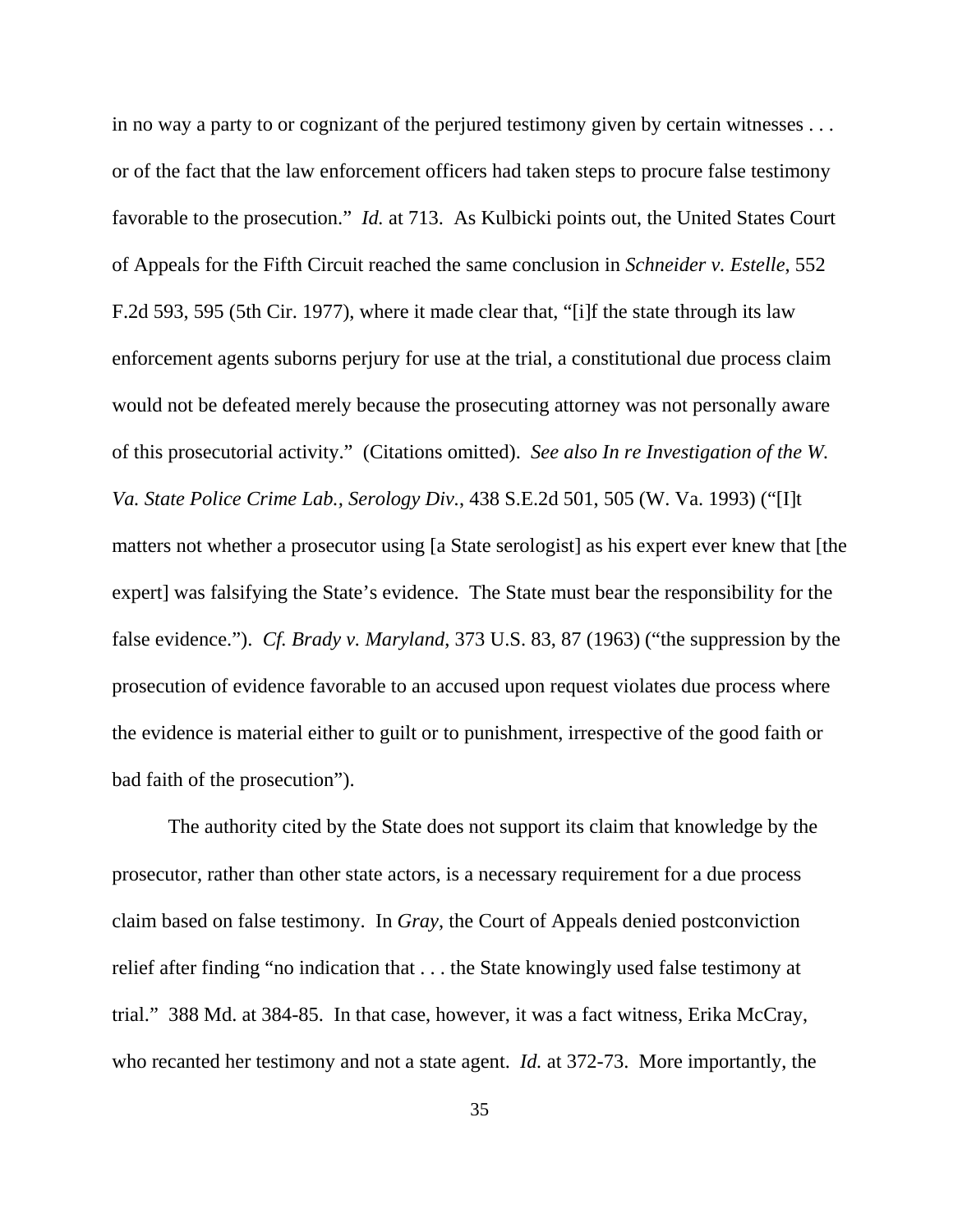*Gray* Court indicated that relief would have been warranted had "the *officer* who obtained McCray's testimony believed it to be false." *Id.* at 384-85 (emphasis added). *See also Height v. Dir., Patuxent Inst.*, 209 Md. 647, 650 (1956) (indicating that perjury by an "arresting officer," if supported by facts, "would amount to the denial of due process"). Therefore, we expressly extend the federal courts' rulings in *Curran* and *Schneider* to cases in Maryland.

In this case, it is undisputed that Kopera, an examiner with the Maryland State Police Firearms Unit, lied about his credentials at Kulbicki's trial. Because Kopera was a state official, Kulbicki has a valid constitutional claim recognizable under UPPA. Nonetheless, we agree with the postconviction court that Kulbicki's claim fails on the merits because "there must then be a showing [of] materiality of the falsity in order to warrant relief."

In *Stevenson v. State*, 299 Md. 297, 305 (1984), the Court of Appeals made clear that "the proper rule, which is clearly supportable, requires that an initial inquiry be made to determine if the testimony is material to the outcome of the case; if it is not, the due process clause does not automatically require a new trial."19 In that case, Stevenson "was

<sup>&</sup>lt;sup>19</sup> In reaching its ruling, the *Stevenson* Court reviewed some of the Supreme Court cases upon which Kulbicki relies, including *Napue*, *supra*; *Miller v. Pate*, 386 U.S. 1 (1967); and *Giglio v. United States*, 405 U.S. 150 (1972). *Stevenson*, 299 Md. at 305-07 ("the knowing and intentional use of false testimony by the prosecution is a violation of due process providing such testimony is material to the result of the case."). The Court also cited several cases from Federal Courts of Appeals, *id.* at 307 ("new trials are required only when there is a knowing and intentional use of false evidence that is material") (citations omitted), as well as other due process cases with different factual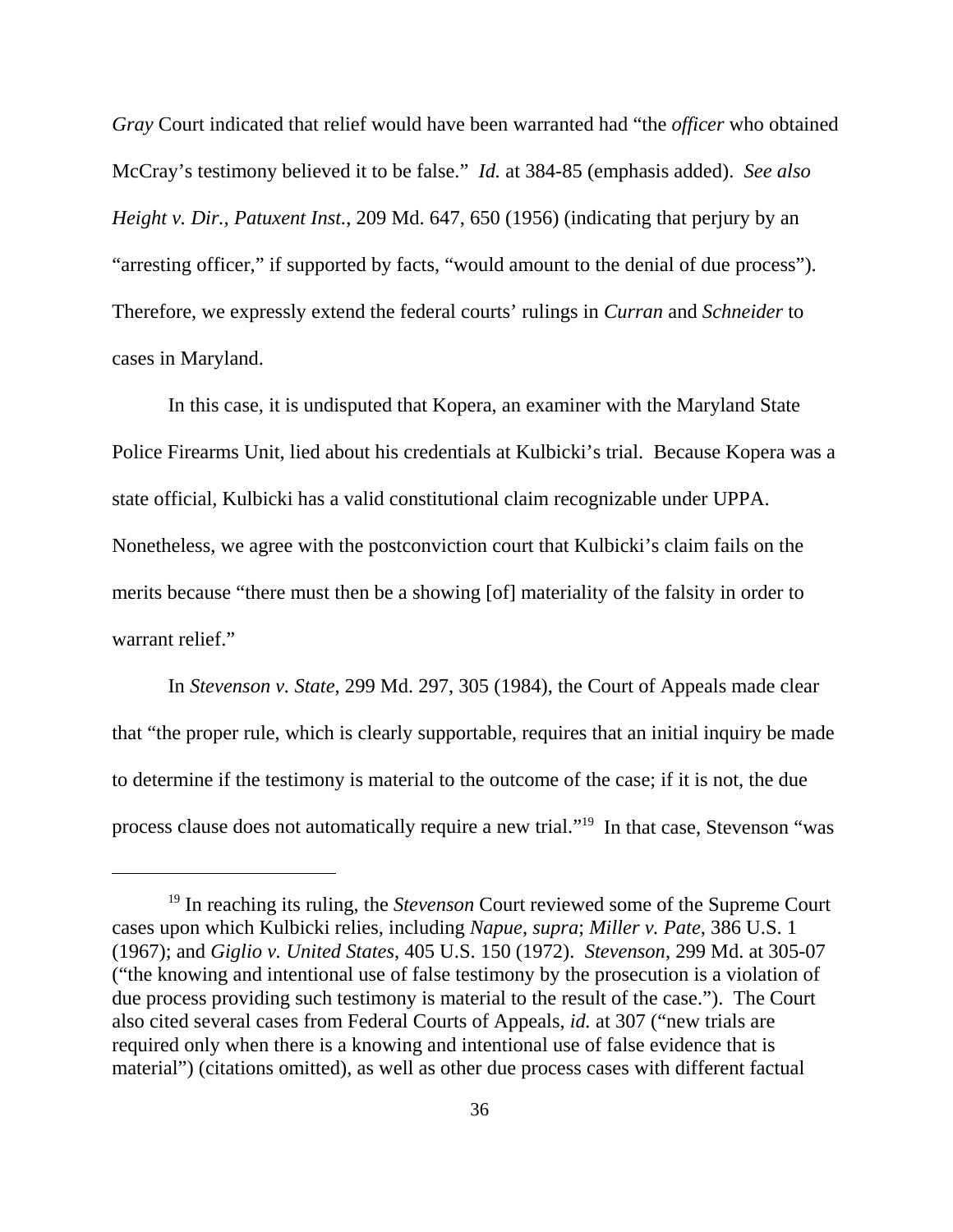charged with the first degree murder of her husband and related offenses including setting fire while perpetrating a crime." *Id.* at 299 (footnote omitted). Dennis Michaelson, one of the rebuttal witnesses called by the state to counter defense expert testimony as to the origin of the fire, "testified that he had graduated cum laude from the Illinois School of Technology, a fact which subsequently proved to be untrue." *Id.* at 300. On appeal, the Court affirmed the denial of Stevenson's motion for a new trial, concluding that Michaelson's false testimony "was not material to the outcome of the case." *Id.* at 308.

Here, Kulbicki proved that Kopera presented false testimony as to his credentials. We agree with the postconviction court that "there simply is no likelihood that the jury's determination would have been influenced by the fact that Mr. Kopera did not have the academic credentials he claimed." As the State notes in its brief, the record reflected that "ballistics is a field for which no college degree is offered, and the expertise for the field is usually based on experience, which Kopera had in copious amounts."<sup>20</sup>

In his reply brief, Kulbicki cites cases from other jurisdictions in which "courts found that an expert's perjury regarding his credentials constitutes sufficient grounds upon which to reverse a conviction." Those cases, however, are distinguishable. *See United States v. Jones*, 84 F. Supp. 2d 124 (D.D.C. 1999) (expert's false qualifications, to

contexts, *id.* at 308 ("materiality must be shown before a new trial is warranted") (citations omitted), and reached the same conclusion.

 $20$  Because, ultimately, Kopera's testimony as to some of his credentials was not material, Kulbicki's trial counsel's failure to investigate Kopera's credentials does not amount to ineffective assistance.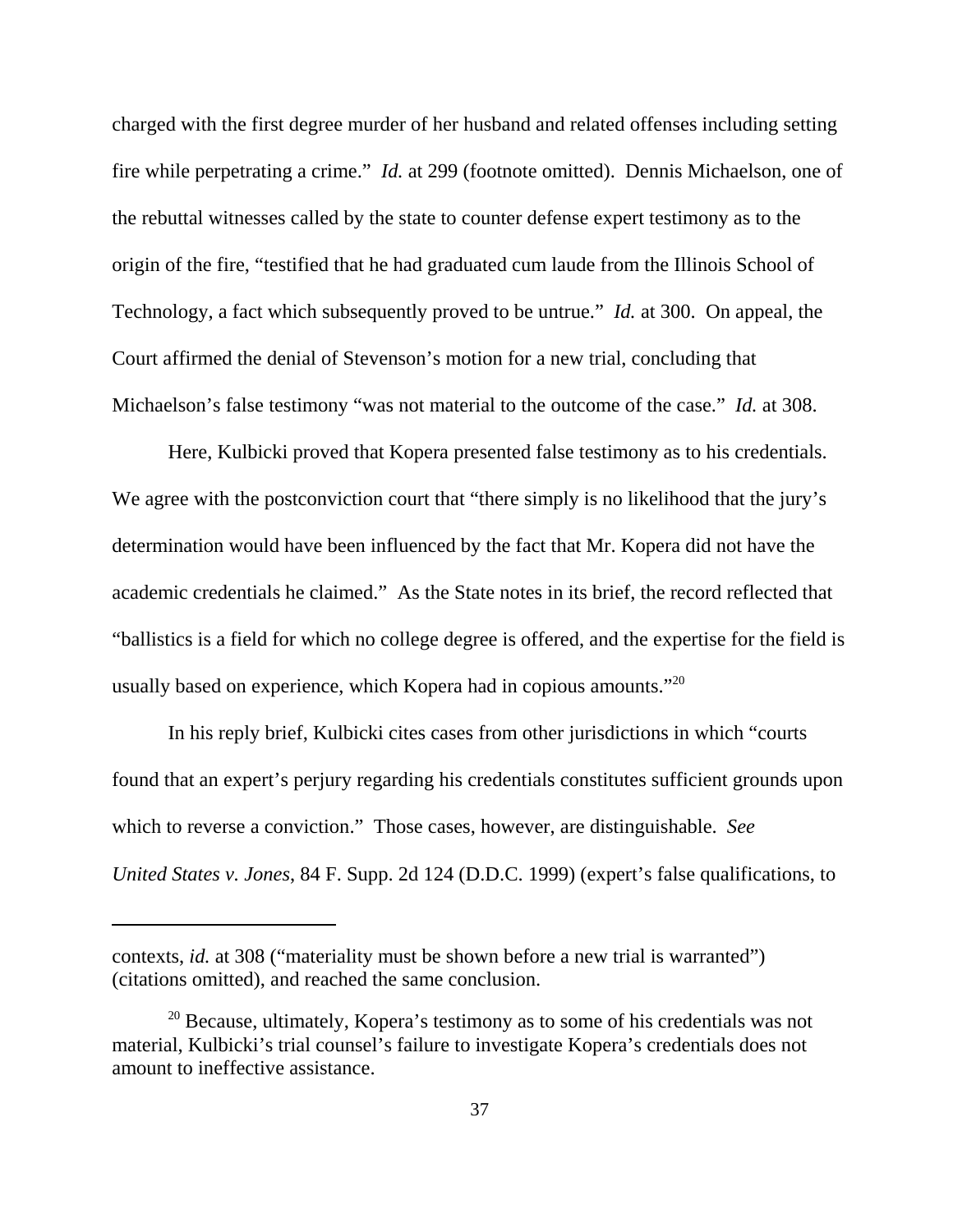which defense counsel stipulated in defendant's second trial, was deemed material where the first trial ended in a hung jury and the only difference in the second trial was the expert testimony); *State v. DeFronzo*, 394 N.E.2d 1027 (Ohio Ct. Com. Pl. 1978) (falsification of credentials was deemed material where expert had neither the academic background nor experience he claimed).<sup>21</sup> Although Kulbicki correctly cites *Napue*, 360 U.S. at 269, in stating that "[t]he principle that the State may not knowingly use false evidence . . . does not cease to apply merely because the false testimony goes only to the credibility of the witness," he fails to acknowledge that credibility is not based on credentials alone. *See* Maryland Criminal Pattern Jury Instructions 3:14 (advising jurors that although the expert's "experience, training and skills, as well as the expert's knowledge of the subject matter" should be considered, they are "not required to accept any expert's opinion" and, rather, are free to "give expert testimony the weight and value [they] believe it should have" $)$ .<sup>22</sup>

Citing *Stevenson*, 299 Md. at 308, Kulbicki urges us to consider the materiality of

<sup>21</sup> Kulbicki also cites *State v. Elder*, 433 P.2d 462 (Kan. 1967), but that opinion is inapposite. In *Elder*, the Supreme Court of Kansas did not employ the test we use in this case to determine whether an expert's perjured testimony was *material to the case before it*. Instead, the defendant, Lyle Elder, was on trial for *perjury* for having falsified his educational background while testifying as an expert in a *previous trial*. *Id*. at 463. The *Elder* Court therefore applied a much less stringent test for materiality than ours, to wit: "The false statements relied upon, however, need not bear directly on the ultimate issue to be determined; *it is sufficient that they relate to collateral matters upon which evidence would have been admissible*." *Id*. (emphasis added) (citations omitted).

 $22$  The Pattern Jury Instruction was given in this case.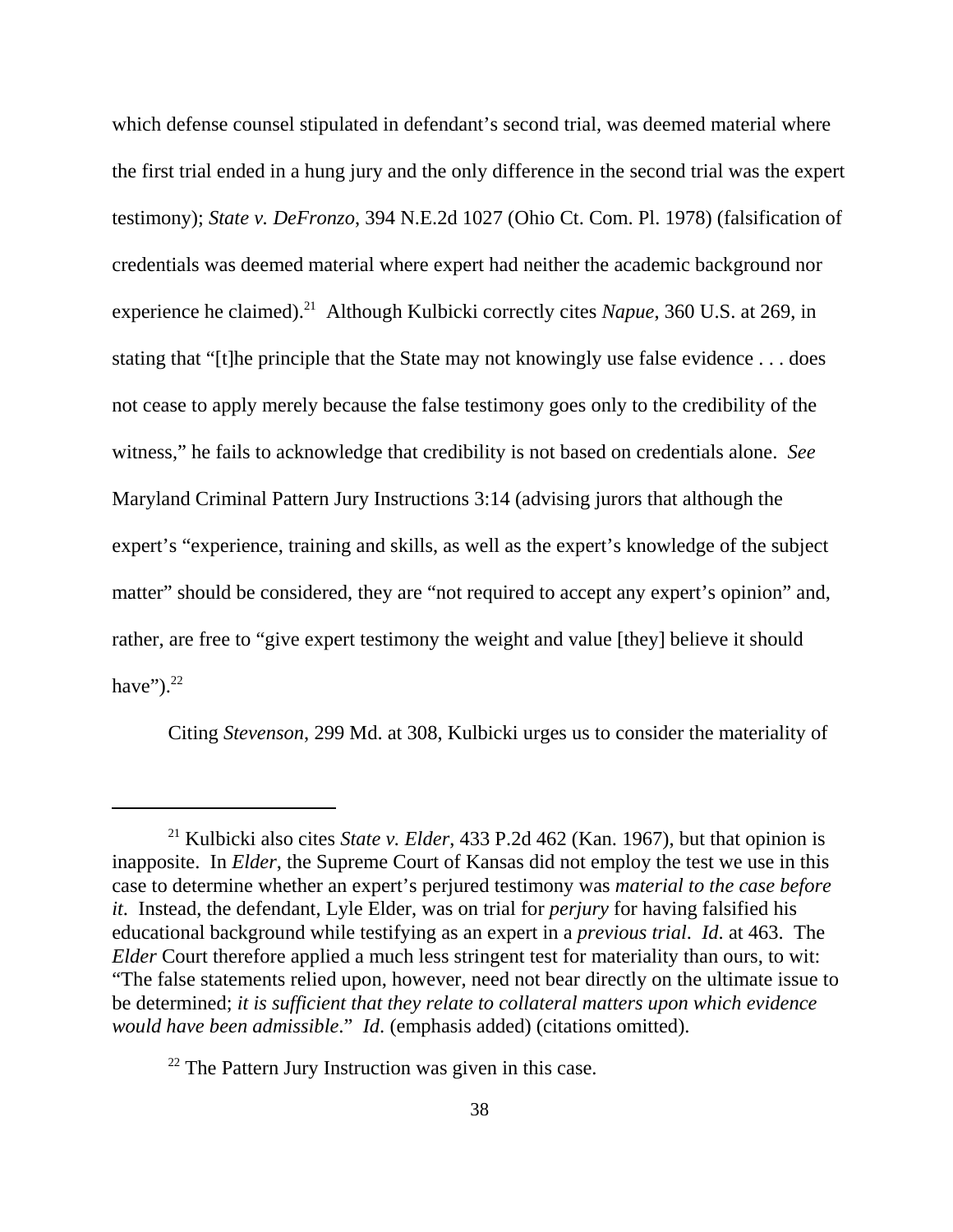Kopera's entire testimony.23 The portion of the *Stevenson* Court's opinion on which Kulbicki relies, however, is dicta.<sup>24</sup> Therefore, we need not engage in a similar analysis

<sup>24</sup> In its written opinion, the *Stevenson* Court held that the knowing and intentional use of *false testimony* violates due process when *such testimony* is material to the result of the case. *Stevenson*, 299 Md. at 305. The Court went on to address Stevenson's reliance on *People v. Cornille*, 448 N.E.2d 857 (1987), a case in which the State of Illinois had used testimony from the same expert as in *Stevenson*, and the Supreme Court of Illinois reversed the conviction when it came to light that the expert, "Michaelson," had lied about his academic credentials. *Stevenson*, 299 Md. at 308. In distinguishing *Cornille* from *Stevenson*, the Court addressed the *entirety* of the expert's testimony, rather than only the *false testimony* stated in the rule, above. The court stated:

In *Cornille*, it appears that the testimony as to the cause of the fire was evenly balanced, justifying the court's conclusion that Michaelson's testimony, plus his impressive academic background, was likely to have persuaded the factfinder of the defendant's guilt. On the other hand, in the case *sub judice*, the trial judge found evidence of appellant's guilt was overwhelming, even if Michaelson's testimony was not in the case, and he made this observation "beyond a reasonable doubt." Our review of the record confirms this observation.

### *Id.*

However, there is nothing in this portion of *Stevenson* that expands the scope of the rule announced above, *id.* at 305, and it is entirely *consistent* with a rule limited to *false testimony*. (If the evidence in *Stevenson* was "overwhelming" without *any* of Michaelson's testimony, then it must be sufficient after subtracting only his *perjured* testimony.) We therefore would not presume that Kulbicki's proffered interpretation of *Stevenson* is anything more than dicta. Moreover, Kulbicki has not presented a case in which a defendant's conviction was reversed as a result of the admission of false testimony from Kopera, specifically, as Stevenson had done with regard to Michaelson. For these reasons, we need not, and shall not, apply Kulbicki's proposed interpretation of *Stevenson*, which would have us consider the sufficiency of the evidence *without any*

 $23$  In particular, Kulbicki argues that Kopera was the only witness to testify that the damage in the truck was caused by a bullet fragment and that the revolver had been "cleaned." Kulbicki also contends that Kopera "was one of only two witnesses who . . . linked Kulbicki to the murder with bullets."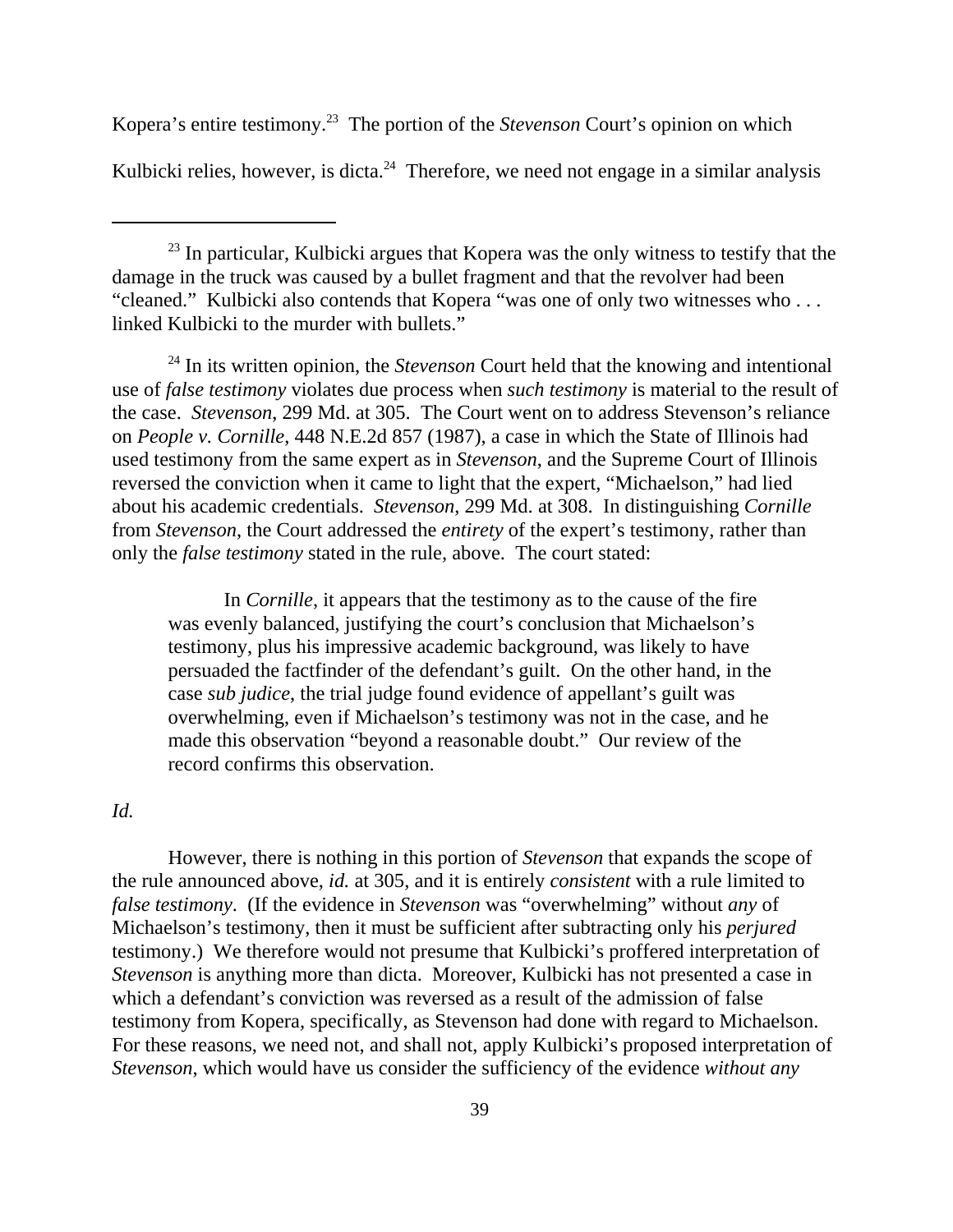here.

As to Kulbicki's claims regarding the falsity of Peele's CBLA testimony, we agree with the State that "there was no indication that [Peele] questioned the validity of the matters he asserted or that his testimony was inaccurate or misleading." *See Brown v. State*, 225 Md. 610, 616 (1961) (describing perjury as "'swearing falsely and corruptly, *without probable cause of belief*'") (quoting *Wharton*, Criminal Law, § 1511 (12th ed. 1932), p. 1782) (emphasis added). Likewise, without the benefit of hearing testimony from Kopera himself during the postconviction proceeding, we cannot assume that his trial testimony regarding the gun's "cleaned" condition and the significance of "cannelures" did not reflect his beliefs at the time of trial. Any evidence presented by Kulbicki showing otherwise was merely circumstantial and speculative. Finally, as Peele was not a state official and Kulbicki provided no evidence to show that any prosecutors knew about the unreliable nature of CBLA at the time of trial, Kulbicki's contention "comes down to the claim that his conviction was the result of false testimony," which "goes to credibility and so to the sufficiency of the evidence, a matter not available for post conviction relief." *Husk v. Warden, Md. Penitentiary*, 240 Md. 353, 356 (1965) (citing *Davis v. Warden*, 235 Md. 637 (1964)). *See also Berry*, 624 F.3d at 1043 (concluding that the NRC Report is no more than impeaching evidence of CBLA evidence introduced at trial, especially where the expert "was not accused of fabricating the results

*testimony* from Kopera.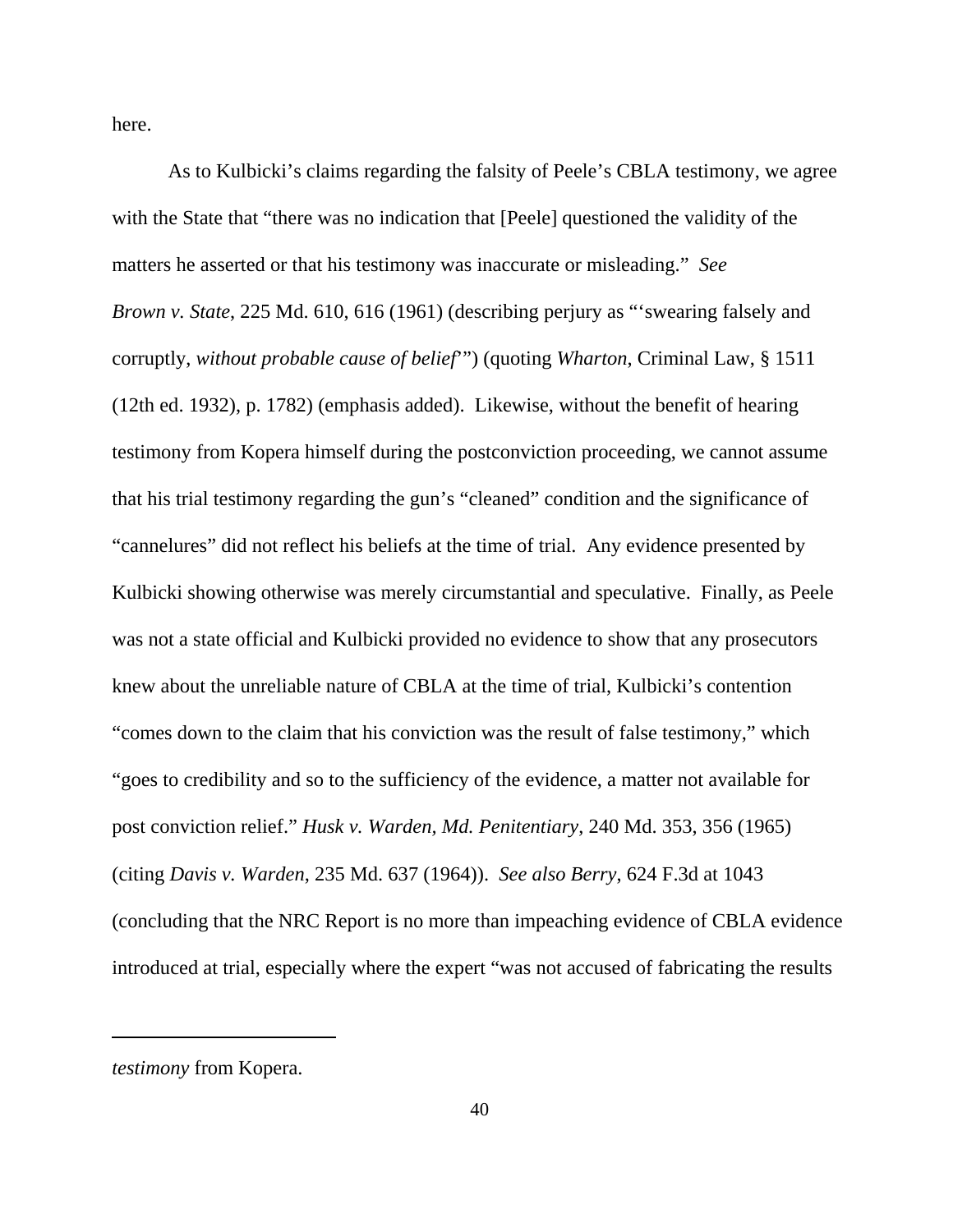of any tests in this case, and there is no evidence that she committed perjury").

#### **III. Ineffective Assistance of Counsel**

Kulbicki's final claim is that his trial counsel rendered ineffective assistance. According to Kulbicki, his attorneys should have consulted with scientific experts to investigate and challenge the State's ballistics and DNA evidence, and his attorneys should have objected to "the State's improper argument that Kulbicki's consultation with an attorney was evidence of guilt." In response, the State contends that Kulbicki failed to meet his burden of establishing ineffective assistance as to both claims.

"'[T]he benchmark for judging any claim of ineffectiveness must be whether counsel's conduct so undermined the proper functioning of the adversarial process that the trial cannot be relied on as having produced a just result.'" *Walker v. State*, 161 Md. App. 253, 262 (2005) (quoting *Strickland v. Washington*, 466 U.S. 668, 686 (1984)). In order to prevail on an ineffective assistance claim, a defendant must satisfy the two-part test announced by the Supreme Court:

First, the defendant must show that counsel's performance was deficient. . . . Second, the defendant must show that the deficient performance prejudiced the defense. . . . Unless a defendant makes both showings, it cannot be said that the conviction or death sentence resulted from a breakdown in the adversary process that renders the result unreliable.

#### *Strickland*, 466 U.S. at 687.

With respect to the first part of the *Strickland* test, "a court deciding an actual ineffectiveness claim must judge the reasonableness of counsel's challenged conduct on the facts of the particular case, viewed as of the time of counsel's conduct." *Id.* at 690. In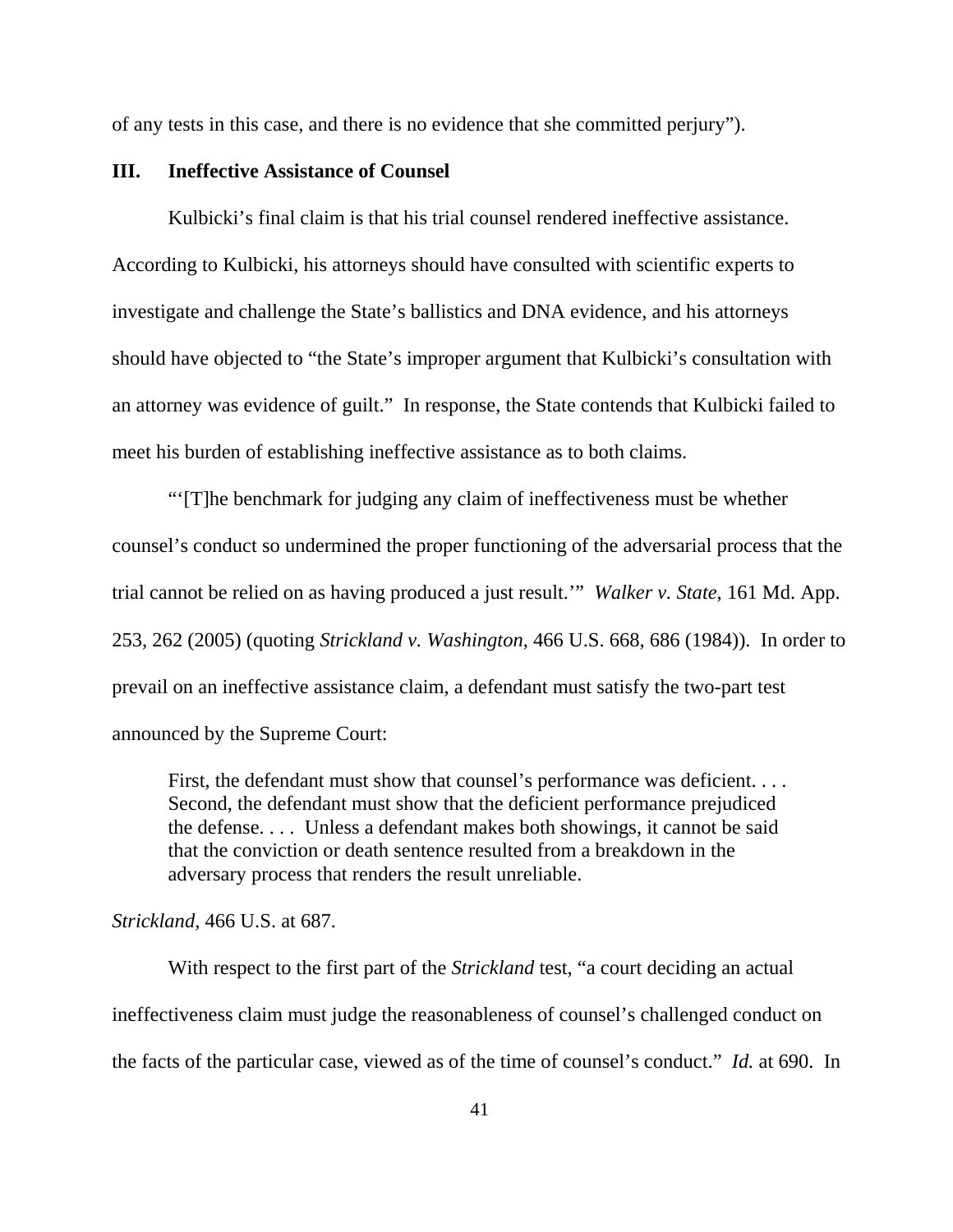that regard, all circumstances must be considered. *Id.* "A fair assessment of attorney performance requires that every effort be made to eliminate the distorting effects of hindsight." *Id.* at 689. Furthermore, "[j]udicial scrutiny of counsel's performance must be highly deferential." *Id.* "[A] court must indulge a strong presumption that counsel's conduct falls within the wide range of reasonable professional assistance," as "[t]here are countless ways to provide effective assistance in any given case" and "[e]ven the best criminal defense attorneys would not defend a particular client in the same way." *Id.* (citation omitted). Therefore, in order to prevail, a defendant "must overcome the presumption that, under the circumstances, the challenged action 'might be considered sound trial strategy.'" *Id.* (quoting *Michel v. Louisiana*, 350 U.S. 91, 101 (1955)).

"Mere errors in trial tactics are not sufficient to constitute incompetency of counsel." *State v. Merchant*, 10 Md. App. 545, 551 (1970) (citations omitted). "Tactical decisions, when made by an authorized competent attorney, as well as legitimate procedural requirements, will normally bind a criminal defendant." *Curtis v. State*, 284 Md. 132, 150 (1978) (footnote omitted).

In this case, we cannot say that the postconviction court erred when it held that Kulbicki's trial counsel acted reasonably. Both trial counsel were experienced criminal defense attorneys, and one of them had the highly relevant experience of serving as cocounsel at Kulbicki's *previous trial* on the same charges. As the trial court explained, Kulbicki's counsel faced a strategic choice: challenge multiple independent scientific links to the victim—only some of which would be damaged by Kulbicki's present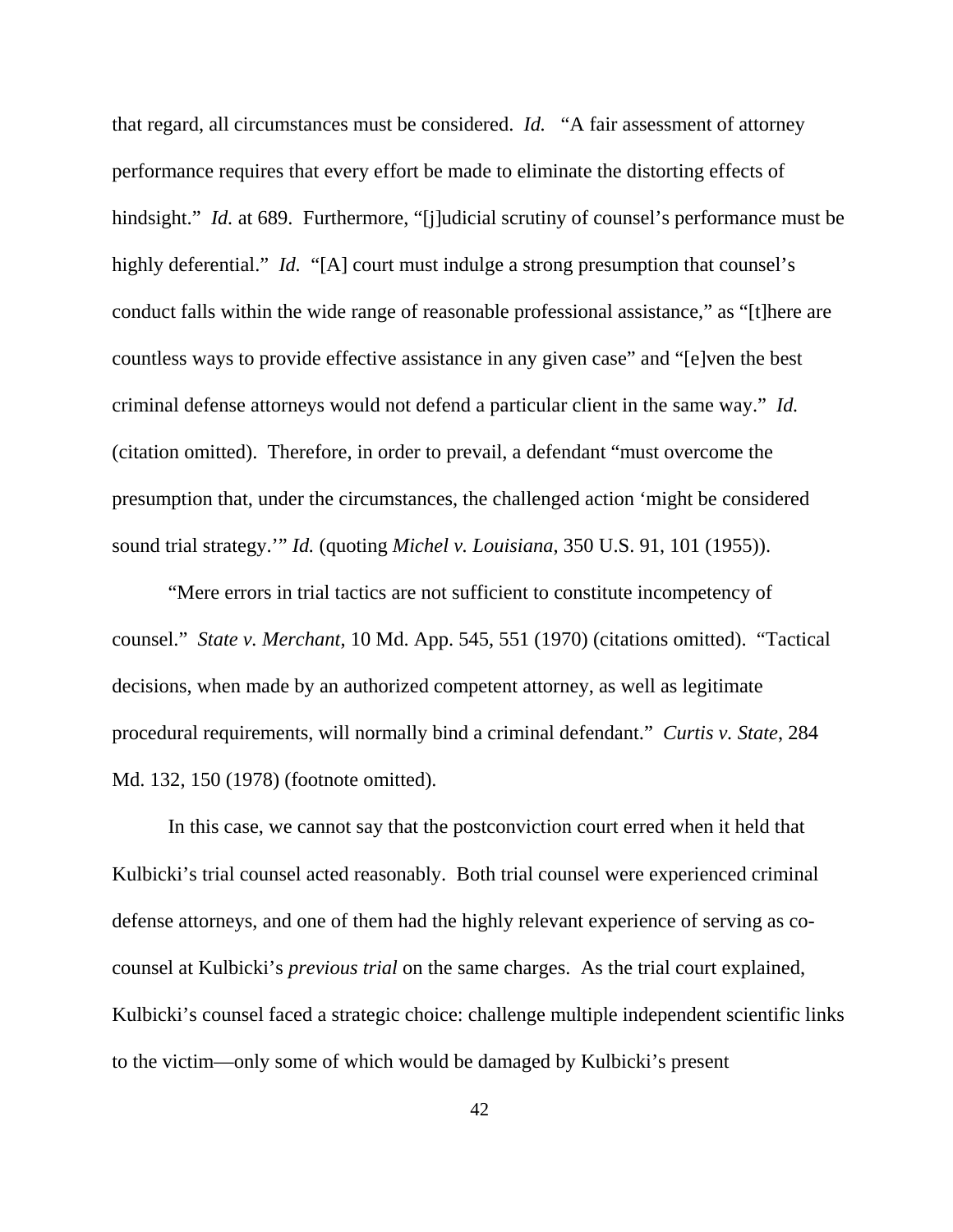arguments—or challenge agency. Kulbicki's present arguments give us no reason to reject the trial court's conclusion that counsel reasonably chose to pursue the latter strategy, particularly where one of them had seen the evidence "play out once before at trial." None of the cases that appellant cites involved such a strategic choice or the knowledge gained from a previous trial. *See Gersten v. Senkowski*, 426 F.3d 588, 609 (2d Cir. 2005) ("[I]t is clear that in this case such a failure was not justified as an objectively reasonable strategic choice. Here, no facts known to defense counsel at the time that he adopted a trial strategy that involved conceding the medical evidence could justify that concession."); *Sims v. Livesay*, 970 F.2d 1575, 1580-81 (6th Cir. 1992) ("We discern no strategy in [counsel]'s failure to investigate the role of the [evidence at issue], only negligence."); *Bowers v. State*, 320 Md. 416 (1990). And while we agree that the State's closing argument was improper, $25$  we again cannot say that counsel's actions were anything other than a strategic decision not to call further attention to what it considered a damaging piece of evidence. In light of the particular facts of this case, we have no reason to disturb the trial court's ruling that Kulbicki's counsel acted reasonably. As Kulbicki failed to satisfy the first prong of the *Strickland* test, we need not consider the second prong. 466 U.S. at 697

 $25$  The prosecution stated, in closing, that Kulbicki's decision to consult with an attorney and hire a private investigator "is a sign of a guilty man." This appears contrary to Maryland law, *Hunter v. State*, 82 Md. App. 679, 686 (1990) ("[I]t is impermissible for the State to offer evidence of, or comment upon, a criminal defendant's obtention of counsel or his attempt, request, or desire to obtain counsel in order to show a consciousness of guilt."), but is not the proper subject of postconviction relief, where the only question is whether *defense counsel reacted strategically* to the State's closing.